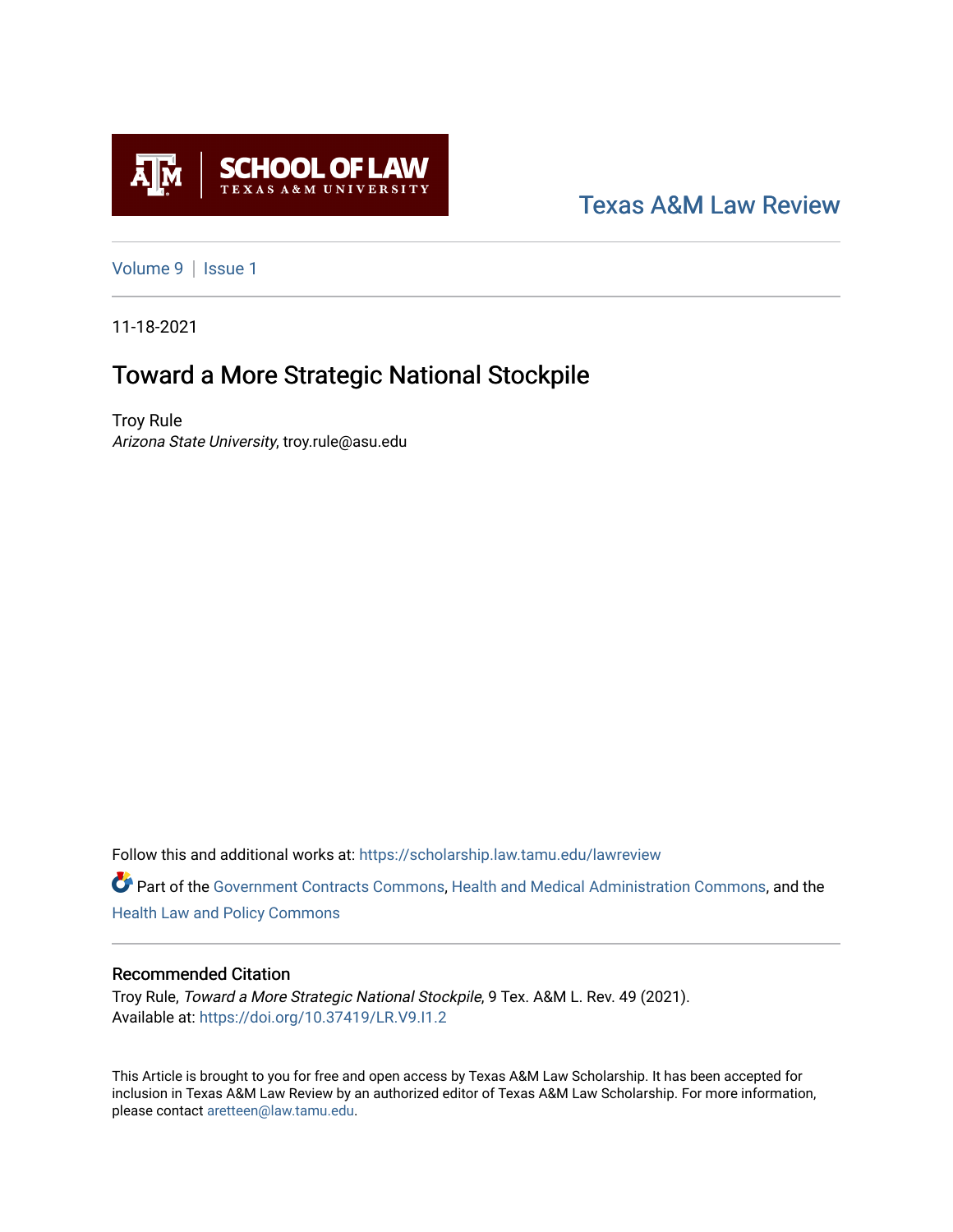## **TOWARD A MORE STRATEGIC NATIONAL STOCKPILE**

#### *by: Troy A. Rule\**

#### ABSTRACT

*The COVID–19 pandemic exposed major deficiencies in the United States' approach to stockpiling for emergencies. States, cities, and hospitals across the country had meager inventories of critical medical items on hand when the pandemic first reached U.S. soil, and the federal government's Strategic National Stockpile proved far too small to serve the country's needs in the first several months of the crisis. As nationwide shortages spread, many state governments were compelled to bid against each other to procure scarce medical supplies—a distribution approach that disadvantaged low-income and minor*ity communities and left countless healthcare professionals and staff ill*equipped to protect themselves against a deadly virus. These severe supply shortages, which hindered the country's early pandemic response, have since generated an unprecedented push to reform the nation's stockpiling policy structure. This Article uses a simple cost-benefit model to highlight shortcomings in the existing U.S. stockpiling policy regime and to identify specific avenues for addressing them. Among other things, U.S. stockpiling policies need to better account for important differences in the rotatability of supplies and should incentivize more private stockpiling of the most rotatable emergency items. Targeted reforms of commandeering laws and price-gouging restrictions could further strengthen private incentives to stockpile and may even help to clarify how states and the federal government share responsibilities in the nation's stockpiling effort. And much more federal support is needed to incentivize the build-out and maintenance of domestic supply chains for the least-rotatable emergency goods. Such tailoring of policies and programs to better fit the unique attributes of stockpiling activities can help ensure the nation is far better equipped to respond the next time disaster strikes.*

#### TABLE OF CONTENTS

|    |                                                      | 51  |
|----|------------------------------------------------------|-----|
| H. | A PRIMER ON U.S. STOCKPILING POLICIES                | 52. |
|    | A. Federal Stockpiling Programs: A Historical        |     |
|    |                                                      | 53  |
|    | 1. Evolving Stockpiles of Military Equipment,        |     |
|    |                                                      | 53  |
|    | 2. Emergency Medical Supplies: The Strategic         |     |
|    |                                                      | 57  |
|    |                                                      | 59  |
|    | C. Shrinking Private Stockpiles and Growing Reliance |     |
|    |                                                      | 60  |
|    | III. COVID-19's IMPACT ON U.S. MEDICAL STOCKPILES    | 61  |
|    | A. Crippling Shortages and Soaring Prices            | 62  |
|    |                                                      |     |

DOI: https://doi.org/10.37419/LR.V9.I1.2

<sup>\*</sup> Professor of Law and Joseph M. Feller Memorial Chair, Arizona State University Sandra Day O'Connor College of Law.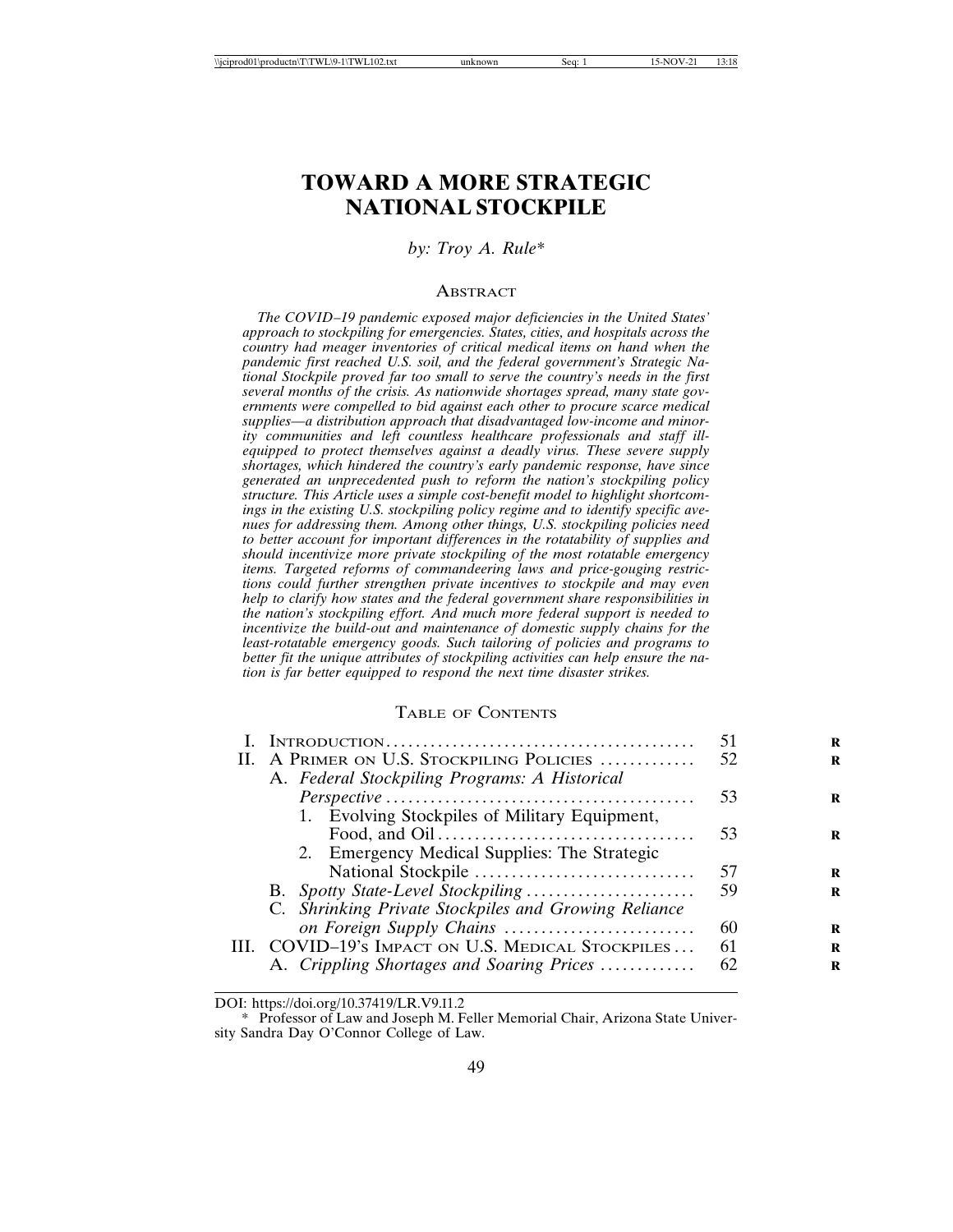|     |           |                                                    | 1. Confusion Over the Federal Government's              |     |
|-----|-----------|----------------------------------------------------|---------------------------------------------------------|-----|
|     |           |                                                    | Stockpiling Role                                        | 63  |
|     |           | 2.                                                 | Expired or Defective SNS Supplies                       | 64  |
|     |           | 3.                                                 | Price Controls and Bidding Wars                         | 65  |
|     |           | 4.                                                 | Socially Unjust Distribution Outcomes                   | 67  |
|     |           | 5.                                                 | Political Favoritism and Punishing of the Most          |     |
|     |           |                                                    |                                                         | 69  |
|     | B.        |                                                    | Below-Market Compensation for Commandeered              |     |
|     |           |                                                    |                                                         | 70  |
|     |           | 1.                                                 | Legally Prescribed Under-Compensation                   | 70  |
|     |           | 2.                                                 | Indirect Under-Compensation Due to Price                |     |
|     |           |                                                    |                                                         | 71  |
|     |           |                                                    | C. Calls for New Medical Stockpiling Policies           | 73  |
| IV. |           |                                                    | MODELING STOCKPILING INCENTIVES                         | 75  |
|     | A.        |                                                    |                                                         | 77  |
|     |           | 1.                                                 |                                                         | 77  |
|     |           |                                                    |                                                         | 78  |
|     |           | 2.<br>3.                                           |                                                         | 79  |
|     |           |                                                    |                                                         | 80  |
|     |           | 4.                                                 | Total Per-Unit Stockpiling Cost                         |     |
|     | <b>B.</b> |                                                    | Factors Affecting the Expected Benefits of              |     |
|     |           |                                                    |                                                         | 80  |
|     |           | 1.                                                 | The Stockpiler's Rotation Practices                     | 82  |
|     |           | 2.                                                 | The Stockpiled Item's Anticipated Emergency             |     |
|     |           |                                                    |                                                         | 86  |
|     |           | 3.                                                 | The Probability of a Crisis Requiring the               |     |
|     |           |                                                    |                                                         | 86  |
|     |           | 4.                                                 | The Stockpiler's Risk Preferences                       | 88  |
|     |           |                                                    | C. Applying the Cost-Benefit Model to Critique Existing |     |
|     |           |                                                    |                                                         | 89  |
|     |           | 1.                                                 | Over-Centralized Stockpiling of Rotatable               |     |
|     |           |                                                    |                                                         | 89  |
|     |           | 2.                                                 | Price-Gouging and Commandeering Laws That               |     |
|     |           |                                                    | Weaken Incentives to Stockpile                          | 91  |
|     |           | 3.                                                 | Diminished Stockpiling Incentives Due to                |     |
|     |           |                                                    | Misconceptions About the SNS                            | 94  |
|     |           | 4.                                                 | Under-Investment in Domestic Supply Chains              |     |
|     |           |                                                    | for Less-Rotatable Emergency Items                      | 95  |
|     |           |                                                    | V. REFORMING THE U.S. STOCKPILING POLICY                |     |
|     |           | STRUCTURE                                          | 96                                                      |     |
|     |           | A. Stockpiling Tax Credits for Rotatable Emergency |                                                         |     |
|     |           |                                                    | $Supplies \ldots \ldots$<br>.                           | 97  |
|     |           | 1.                                                 | Structuring the Credits to Promote Continuous           |     |
|     |           |                                                    |                                                         | 98  |
|     |           | 2.                                                 | Calculating the Credits and Their Cost                  | 100 |
|     | B.        |                                                    | Special Commandeering Rules for STC-Registered          |     |
|     |           |                                                    |                                                         | 102 |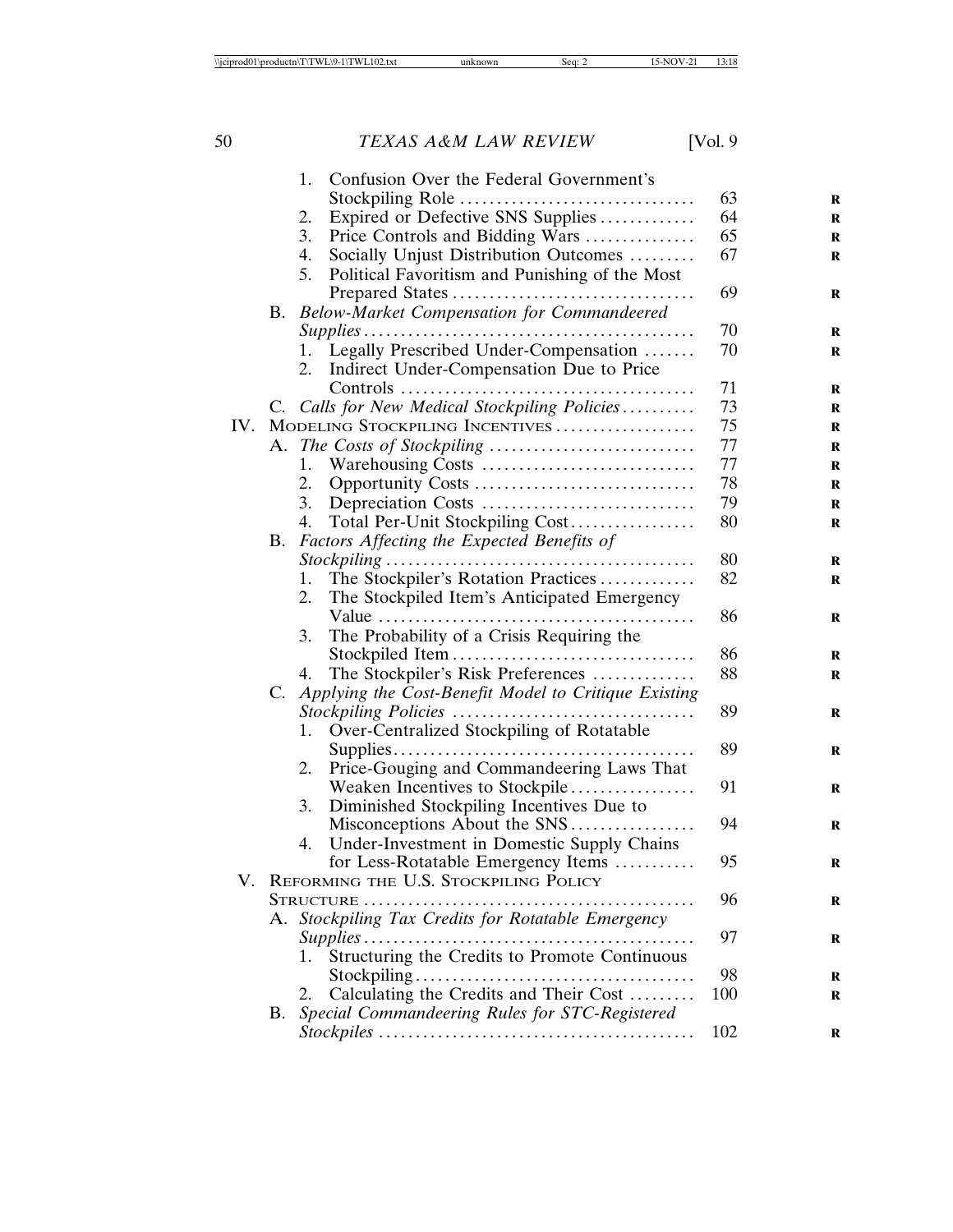| 1. Requiring Enhanced Compensation for Seized         |  |
|-------------------------------------------------------|--|
|                                                       |  |
| 2. Clarified Federal and State Government Roles . 103 |  |
| C. Maintaining Domestic Supply Chains for Essential   |  |
|                                                       |  |
|                                                       |  |
|                                                       |  |

#### I. INTRODUCTION

Inadequate stockpiles of certain medical items within the United States greatly hindered the nation's initial response to the novel coronavirus ("COVID–19") pandemic. In particular, nationwide shortages of N95 respirator face masks, disposable gloves and gowns, and other personal protective equipment ("PPE") made it difficult for healthcare professionals across the United States to fully protect themselves while treating infected patients.<sup>1</sup> For the country's heroic frontline medical workers, the impacts of these shortages were devastating: During the pandemic's first year, the virus claimed the lives of more than 3,600 U.S. doctors, nurses, and other healthcare staff with a large percentage of those deaths occurring within the first three months of the outbreak.<sup>2</sup>

The medical supply shortages that plagued the United States during early stages of the COVID–19 pandemic exposed major shortcomings in the country's approach to stockpiling emergency goods. Stockpiled supplies can be vital not only during pandemics but also during a wide array of other potential national emergencies, including natural disasters, chemical or biological attacks, and military conflicts. And although the Strategic National Stockpile, the Defense Production Act, and certain other existing federal policies aided the nation's response to COVID–19, these tools also clearly fell short in multiple ways. As the United States struggles to emerge from a devastating pandemic while also facing mounting climate change impacts and rising geopolitical instability, the need for more cost-effective and dependable stockpiling policies has never been greater. Fortunately, there are affordable ways to improve the U.S. stockpiling structure so that the country is far better equipped for future emergencies.

This Article uses a simple abstract cost-benefit model to analyze the current U.S. stockpiling policy regime and to identify specific strategies for reforming it. Part II of this Article gives a detailed overview of existing stockpiling-related policies within the United States. Part III describes how deficiencies in this policy regime have impaired the nation's response to the COVID–19 pandemic. Part IV sets forth and

<sup>1.</sup> *See Our Key Findings About US Healthcare Worker Deaths in the Pandemic's First Year*, GUARDIAN (Apr. 8, 2021, 8:59), https://www.theguardian.com/us-news/nginteractive/2020/dec/22/lost-on-the-frontline-our-findings-to-date [https://perma.cc/ BDF3-68W8] [hereinafter *Deaths in the Pandemic's First Year*].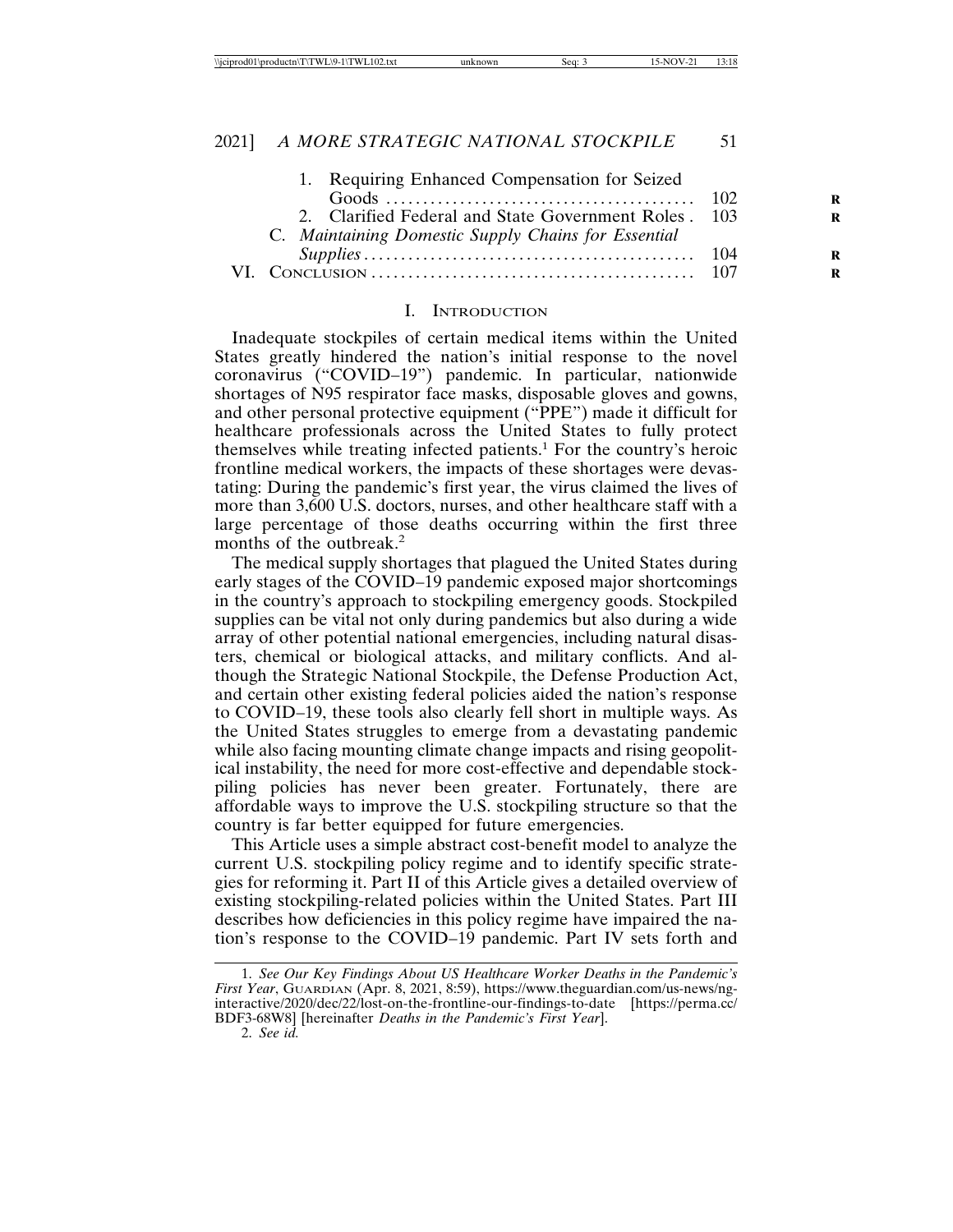applies a basic cost-benefit model for stockpiling activities to highlight specific defects in the country's existing stockpiling structure. Part V then argues that the enactment of a new federal stockpiling tax credit program and certain changes to existing commandeering laws could affordably address many of these deficiencies. By strengthening incentives for cities, states, and businesses to voluntarily assist in the national stockpiling effort, such reforms could enable the United States to cost effectively sustain a much more robust and reliable stockpiling system.

## II. A PRIMER ON U.S. STOCKPILING POLICIES

Stockpiling—the accumulation of large reserves of goods to guard against major supply or demand shocks—is seldom spotlighted in the legal academic literature but has been practiced for centuries in nations across the world. In the United States, the evolution of stockpiling policies has largely been reactive: The country's greatest stockpiling policy advancements have occurred in the wake of national crises when shortages of certain goods have inflicted widespread harms. As devastating as the COVID–19 pandemic has been, it has generated another such opportunity for the country to take major steps forward in stockpiling policy.

Human civilizations have been collaboratively storing food or other goods for emergency use for thousands of years.<sup>3</sup> One of the most familiar accounts of ancient stockpiling appears in the biblical story of Joseph of Egypt. After Joseph interpreted the Pharaoh's dream as foretelling seven years of plentiful harvests followed by seven years of famine, the Pharaoh appointed Joseph to oversee an ambitious grain stockpiling initiative that ultimately spared countless lives.<sup>4</sup> The ancient Chinese had also established an elaborate food reserve system by 54 B.C.,<sup>5</sup> some of which eventually inspired similar food stockpiling initiatives in the United States.<sup>6</sup>

Stockpiling is inherently at odds with the efficiency-driven, lean-inventory mindset of modern corporate America, which is precisely why stockpiling policies are more crucial now than ever before. Most manufacturers today rely on complex supply chains to source materials

<sup>3.</sup> For an insightful primer on the history of stockpiling and theories about its possible impacts on the emergence of human civilizations and its continued importance as a buffer against economic and societal disruptions, see generally Andreas Folkers, *Freezing Time, Preparing for the Future: The Stockpile as a Temporal Matter of Security*, 50 SEC. DIALOGUE 493, 493 (2019).

<sup>4.</sup> *See Genesis* 41:1–57.

<sup>5.</sup> Derk Bodde, *Henry A. Wallace and the Ever-Normal Granary*, 5 FAR E.Q. 411, 413 (1946).

<sup>6.</sup> For a description of how the ancient Chinese influenced Henry Wallace's development of the "Ever-Normal Granary" program during the Depression Era, see *infra* discussion accompanying notes 12–15.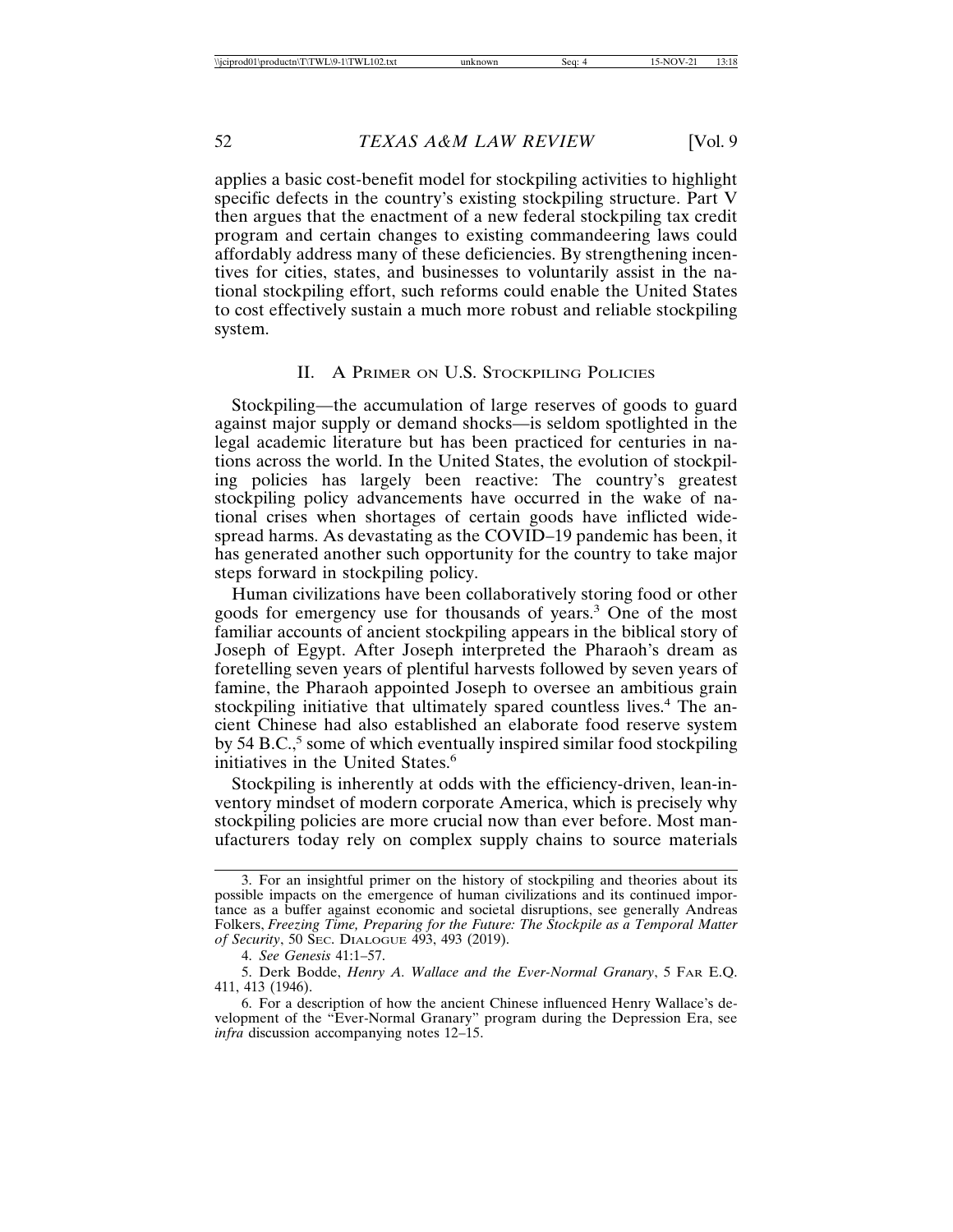from hundreds or even thousands of suppliers from across the world,<sup>7</sup> and many parties along those elaborate chains strive to avoid keeping excess inventories on hand to maximize profits.<sup>8</sup> However, as the COVID–19 pandemic's severe shortages have shown, this increasingly international, penny-pinching corporate culture can also make the nation much more vulnerable during major crises. Reshaping laws to adapt to these societal shifts is possible but first requires a basic grasp of the history and present landscape of U.S. stockpiling policy.

#### A. *Federal Stockpiling Programs: A Historical Perspective*

The U.S. government has been stockpiling large quantities of emergency goods for less than a century, and its commitment to stockpiling has waxed and waned dramatically across that short period. Unfortunately, the federal government's lukewarm stockpiling efforts over the years have been far better than those of most states and local governments. The following subsections outline the evolution and primary features of stockpiling programs in the United States, which today cover a diverse array of essential materials and supplies.

## 1. Evolving Stockpiles of Military Equipment, Food, and Oil

The U.S. government first began substantially stockpiling goods in the 1920s as part of a new military readiness strategy after the nation suffered under devastating shortages of certain materials during World War I.<sup>9</sup> Then, in 1939, Congress built significantly upon that initial stockpiling effort by enacting the "Strategic Materials Act," which allocated \$100 million toward the development of a national store of critical wartime production materials—an initiative that continues today through the National Defense Stockpile.<sup>10</sup> Among other things, this massive stockpile holds more than \$1 billion in rare metals critical to the manufacture of various military items. $11$ 

10. *Id.* at 134.

<sup>7.</sup> Leonard Read's famous essay, *I, Pencil: My Family Tree as Told to Leonard E. Read*, masterfully describes the remarkable coordinating power of modern capitalistic markets. *See generally* Leonard E. Read, *I, Pencil*: *My Family Tree as Told to Leonard E. Read*, FREEMAN, Dec. 1958, at 32.

<sup>8.</sup> Even end-users such as hospitals have increasingly embraced just-in-time inventory methods to increase profits in recent years. *See* Chuck Green, *Hospitals Turn to Just-in-Time Buying to Control Supply Chain Costs*, HEALTHCARE FIN. (May 6, 2015), https://www.healthcarefinancenews.com/news/hospitals-turn-just-time-buyingcontrol-supply-chain-costs [https://perma.cc/C8PF-CZ5W].

<sup>9.</sup> COMM. ON ASSESSING THE NEED FOR A DEF. STOCKPILE, NAT'L RSCH. COUN-CIL, MANAGING MATERIALS FOR A TWENTY-FIRST CENTURY MILITARY 133 (2008) (describing establishment of the War Department's Army and Navy Munitions Board in 1922).

<sup>11.</sup> *See Strategic Materials*, DEF. LOGISTICS AGENCY, https://www.dla.mil/HQ/Acquisition/StrategicMaterials/About/OurOffices/ [https://perma.cc/KAH7-92VB] (describing how the Defense Logistics Agency Strategic Materials provides "sound stewardship" for the National Defense Stockpile by storing "[forty-two] commodities with a current market value of over \$1.1 billion," which includes "zinc, cobalt, and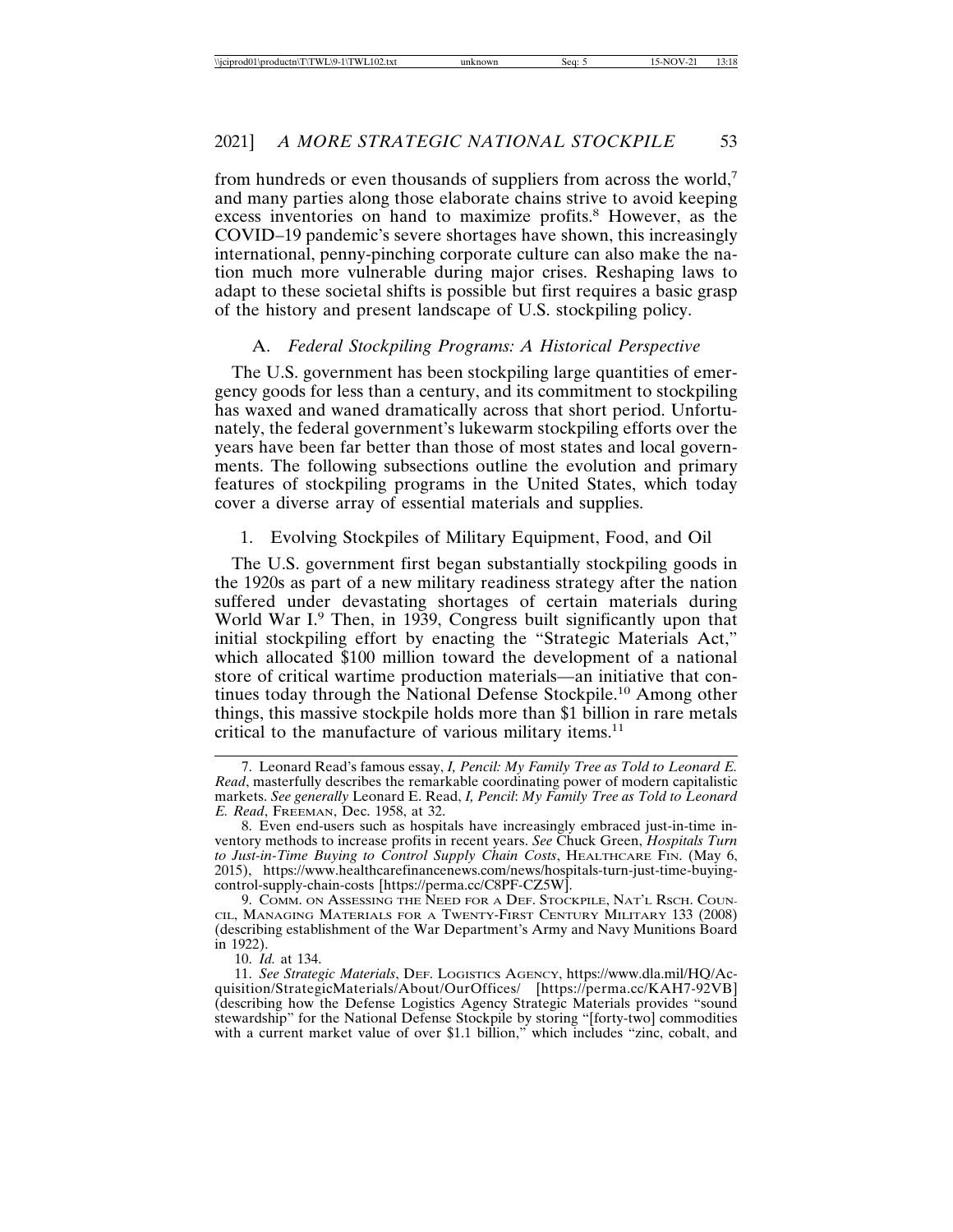Although the U.S. government has also maintained vast reserves of grain and other food commodities for most of the past century, it recently ended its storage of food reserves. The country's first major governmental food storage program—the "Ever-Normal Granary" was conceived during the Great Depression Era by Henry A. Wallace, who served as the Secretary of Agriculture under President Franklin D. Roosevelt.12 Secretary Wallace attributed his inspiration for the national granary to the Chinese, who had first instituted a similar grain storage program almost two millennia earlier.<sup>13</sup> The enormous grain reserves of the Ever-Normal Granary were thought of as a tool for stabilizing food commodity prices and thus were not primarily used for protection against emergency shortages.<sup>14</sup> Nonetheless, supplies stockpiled under the program proved extremely valuable during multiple national crises.<sup>15</sup> Congress eventually replaced the Ever-Normal Granary with other food stockpiling programs, including the Food Security Wheat Reserve<sup>16</sup> and then the Food Security Commodity Reserve.17 However, in the 1990s, Congress converted the nation's food reserve into the Bill Emerson Humanitarian Trust ("Trust"), a food aid program focused mainly on responding to crises overseas.<sup>18</sup> And in 2008, the United States Department of Agriculture ("USDA") sold off all remaining food in the Trust, leaving the nation today with no

13. *See* Bodde, *supra* note 5, at 411–13 (quoting a Henry Wallace letter stating that he first encountered the idea of an "ever-normal granary" when reading a doctoral thesis that described the use of such a system under that name in China in 54 B.C.).

14. *See id.* at 420–21 (listing the five functions of the Ever-Normal Granary program, which included "[p]romoting efficient production" and "[b]alancing the flow of market supplies").

17. *See* Food Security Commodity Reserve Act of 1996, Pub. L. No. 104-127, 110 Stat. 959 (codified as amended at 7 U.S.C. § 1736f–1).

chromium" as well as "more precious metals such as platinum, palladium, and iridium"); Anshu Siripurapu, *The State of U.S. Strategic Stockpiles*, COUNCIL ON FOREIGN RELS., https://www.cfr.org/backgrounder/state-us-strategic-stockpiles (June 15, 2020, 11:04 AM) [https://perma.cc/NH32-DU5V].

<sup>12.</sup> Joseph S. Davis, *The Economics of the Ever-Normal Granary*, 20 J. FARM ECON. 8,  $8(1938)$  (describing Henry Wallace's longtime interest in the idea of an ever-normal granary upon entering Roosevelt's cabinet and characterizing the idea as Wallace's "brain-child").

<sup>15.</sup> Harold F. Breimyer, *Agricultural Philosophies and Policies in the New Deal*, 68 MINN. L. REV. 333, 347 (1983) (noting that the "larger-than-normal stock" accumulated under the Ever-Normal Granary program "proved advantageous" during World War II and "in the mid-1970s when foreign countries purchased unprecedented amounts of our grain and cotton, emptying our larder").

<sup>16.</sup> *See* Food Security Wheat Reserve Act of 1980, Pub. L. No. 96-494, 94 Stat. 2575 (codified as amended at 7 U.S.C. § 1736f–1).

<sup>18. 7</sup> U.S.C. § 1736f–1; *see generally The Bill Emerson Humanitarian Trust*, USAID, https://www.usaid.gov/news-information/fact-sheets/bill-emerson-humanitarian-trust (Aug. 14, 2018) [https://perma.cc/7YRP-DGSQ] ("The Bill Emerson Humanitarian Trust . . . allows [the] Office of Food for Peace [ ] to respond to unanticipated food crises abroad, when other . . . resources are not available.").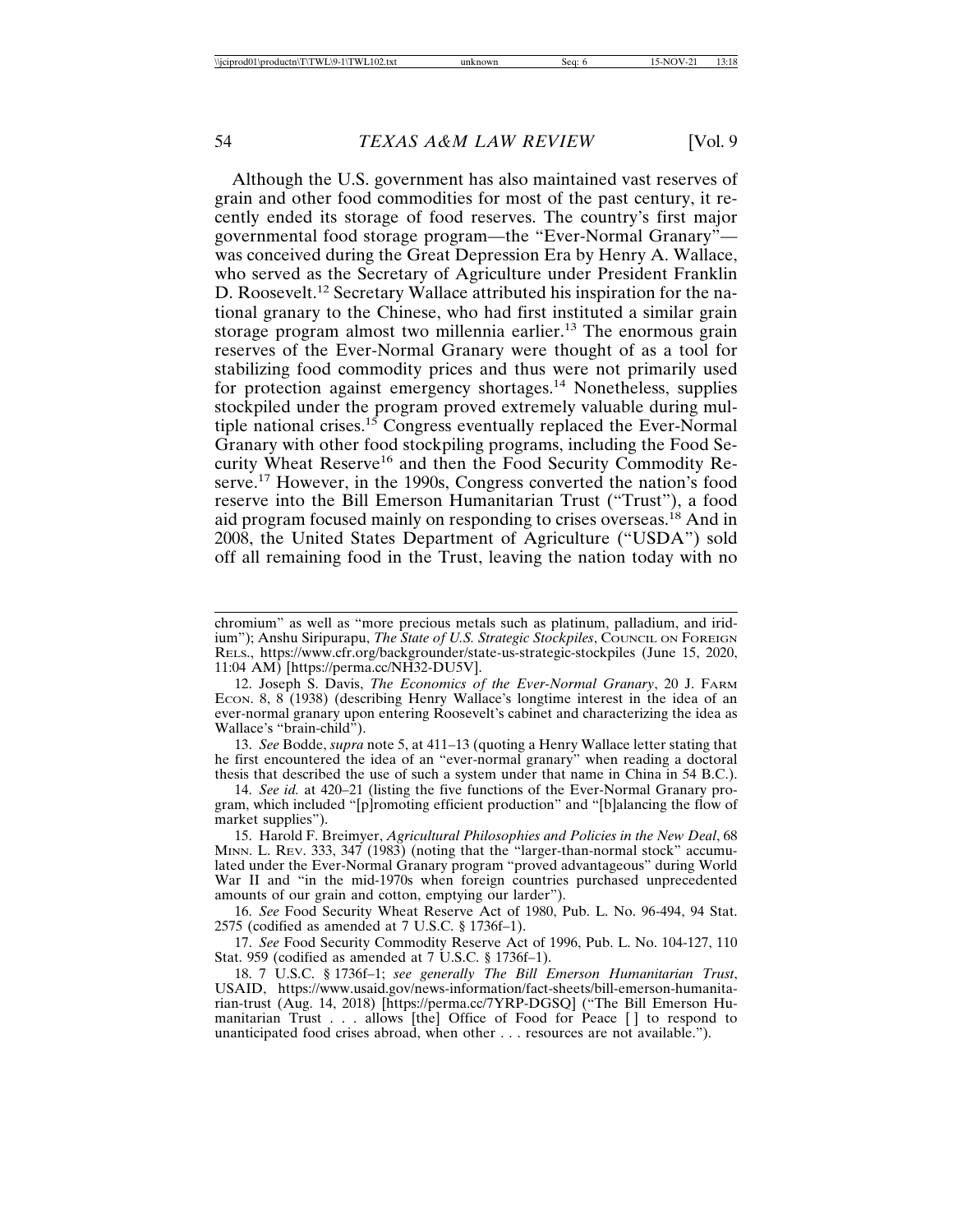federal grain reserves—a vulnerability that has drawn scorn from some food security advocates.<sup>19</sup>

By contrast, the U.S. government is presently maintaining enormous petroleum reserves. Congress authorized the creation of the Strategic Petroleum Reserve ("SPR") in the mid-1970s in the aftermath of the historically disruptive 1973 Arab Oil Embargo.<sup>20</sup> The SPR has an oil storage capacity of roughly 714 million barrels, which is kept in underground salt caverns along the Gulf Coast.21 This vast storage space was already nearly 90% full as of April 2020 with about 635 million barrels stored, $^{22}$  and weakened oil demand during the COVID–19 pandemic only increased the U.S. oil reserves even further.23 The national average price for unleaded fuel fell below \$2 per gallon in April 2020—a full dollar lower than just a year earlier—and at one point, futures contract prices for West Texas Intermediate oil even dipped briefly into negative territory.<sup>24</sup> In an effort to help relieve the supply glut, the Trump Administration went so far as to lease tens of millions of barrels of SPR storage capacity to nine private oil companies—a move that frustrated some industry groups that claimed it was an unfair subsidy that disadvantaged private petroleum storage

22. *See* BROWN, *supra* note 21, at 1. **R**

23. Grant Smith & Julian Lee, *Historic Oil Glut Amassed in the Pandemic Almost Gone*, BLOOMBERG: MKTS., https://www.bloomberg.com/news/articles/2021-04-18/historic-oil-glut-amassed-during-the-pandemic-has-almost-gone (Apr. 21, 2021, 2:25 AM) [https://perma.cc/D7Z4-DPPG].

24. *See* Peter Sblendorio, *Gas Selling for Under \$1 per Gallon in 13 States as National Prices Plummet During Coronavirus Quarantines*, N.Y. DAILY NEWS (Apr. 19, 2020, 6:24 PM), https://www.nydailynews.com/coronavirus/ny-coronavirus-gas-prices-20200419-6uvja5pxbvaxtozm4l3372aewy-story.html [https://perma.cc/WW5Q-55LG]; Pippa Stevens, *'Scary,' 'Visceral,' 'Unprecedented': Traders Describe Oil's Wild Week and Fall to Negative Prices*, CNBC, https://www.cnbc.com/2020/04/25/scary-visceralunprecedented-traders-describe-oils-wild-week-and-fall-to-negative-prices.html (Apr. 27, 2020, 9:17 AM) [https://perma.cc/KZD6-ZWVC].

<sup>19.</sup> *See* Sue Kirchhoff, *Surplus U.S. Food Supplies Dry Up*, ABC NEWS (May 3, 2008, 10:15 AM), https://abcnews.go.com/Business/story?id=4770135&page=1 [https:// perma.cc/M46L-DQ88] (describing how a "coalition of religious and farm groups" had sent an "open letter to Congress . . . warn[ing] that low [food] supplies increase the risk of hunger and . . . calling for creation of a strategic grain reserve").

<sup>20.</sup> *See* Off. of Fossil Energy, *Strategic Petroleum Reserve Frequently Asked Questions (FAQs)*, U.S. DEP'T ENERGY, https://www.energy.gov/fe/services/petroleum-re serves/strategic-petroleum-reserve/spr-quick-facts-and-faqs [https://perma.cc/6NXY-CBME]; *see also Oil Embargo, 1973–74*, OFF. HISTORIAN, https://history.state.gov/ milestones/1969-1976/oil-embargo [https://perma.cc/U9YN-PD4B] ("The 1973 Oil Embargo acutely strained a U.S. economy that had grown increasingly dependent on foreign oil.").

<sup>21.</sup> *See* PHILLIP BROWN, CONG. RSCH. SERV., STRATEGIC PETROLEUM RESERVE: RECENT DEVELOPMENTS, CONGRESS.GOV 1, https://crsreports.congress.gov/product/ pdf/IN/IN11373 (June 9, 2020) [https://perma.cc/DX6Y-6GZH]; Off. of Fossil Energy & Carbon Mgmt., *Strategic Petroleum Reserve: About the SPR*, U.S. DEP'T ENERGY, https://www.energy.gov/fe/services/petroleum-reserves/strategic-petroleum-reserve [https://perma.cc/WE7Y-QT4J].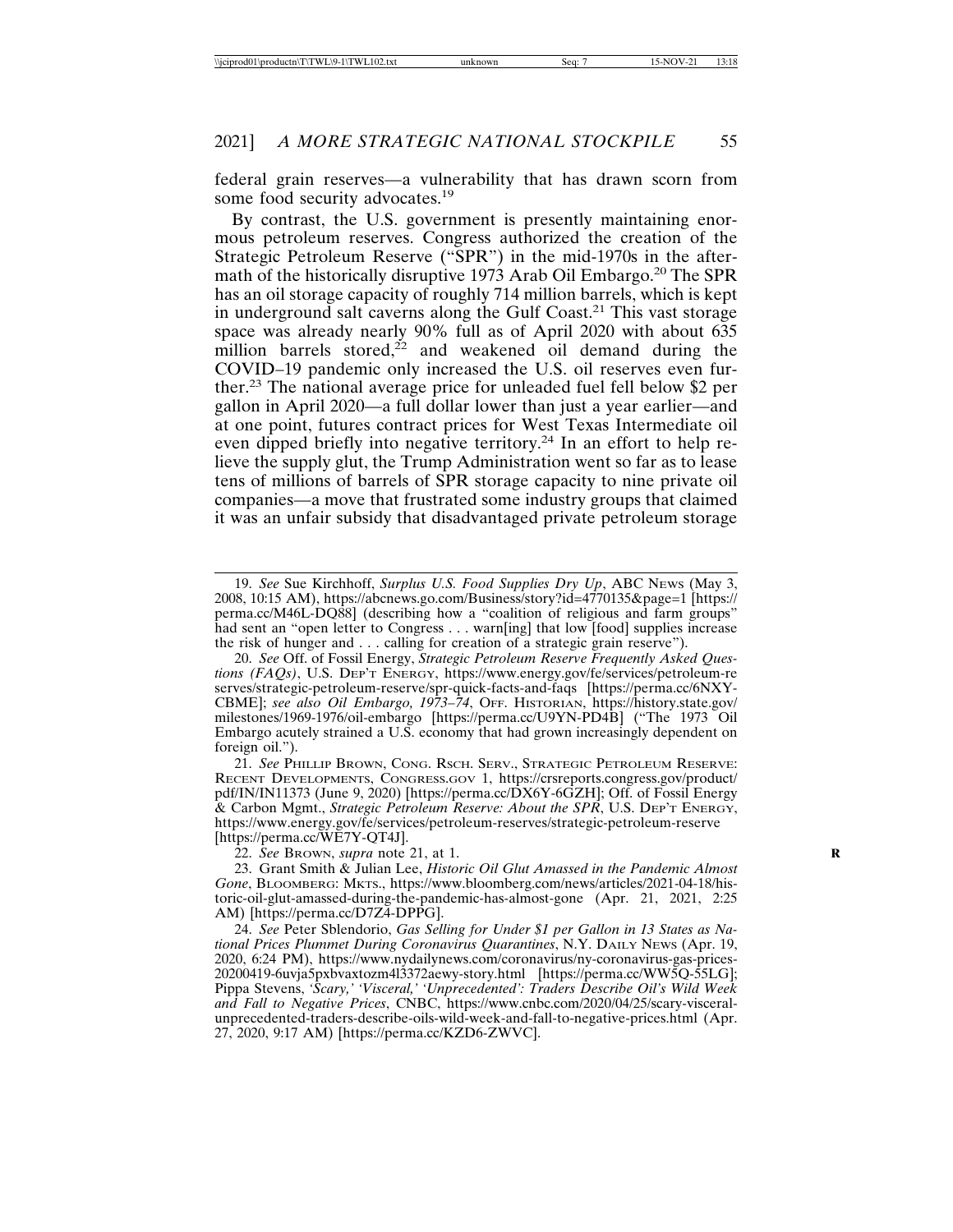companies.25 These leases, together with the U.S. government's leasing of millions of barrels of space to the Australian government, brought the SPR very close to full capacity.<sup>26</sup>

One unique element of the U.S. oil-stockpiling policy is its international commitment to maintain a certain minimum inventory level. For more than forty-five years, the United States has been a member of the International Energy Agency ("IEA"), a coalition of roughly thirty countries designed to promote a more secure global oil supply.<sup> $27$ </sup> All IEA member countries have joined the "Agreement on an International Energy Programme," which obligates each member country to maintain a stockpile of oil equal "to at least [ninety] days of net oil imports."28 After a major global oil supply shock, IEA members can assent to the coordinated release of stockpiled oil to alleviate shortages.29 Interestingly, although some food security advocates have called for a similar global food reserve program, there is presently no international group akin to the IEA focused on preventing global shortages of food or medical supplies.<sup>30</sup>

26. *See* Sonali Paul, *Australia to Spend \$60 Million Buying Oil to Store in U.S. Reserve*, REUTERS, https://www.reuters.com/article/us-australia-oil/australia-to-spend-60-million-buying-oil-to-store-in-us-reserve-idUSKCN2240AA (Apr. 21, 2020, 10:07 PM) [https://perma.cc/K4JP-XD9J].

27. *See Membership*, INT'L ENERGY AGENCY, https://www.iea.org/about/membership (Jan. 26, 2021) [https://perma.cc/32HZ-XFAS]; *United States*, MISSION INT'L EN-ERGY AGENCY, https://www.iea.org/countries/united-states [https://perma.cc/G5SB-LDJM]; INT'L ENERGY AGENCY, https://www.iea.org/about/mission (NOV. 26, 2020) [https://perma.cc/EBF2-245N].

28. *See Oil Security*, INT'L ENERGY AGENCY, https://www.iea.org/areas-of-work/ ensuring-energy-security/oil-security (Nov. 27, 2019) [https://perma.cc/JSE6-EAEU].

29. *See id.*

30. *E.g*., Corazon T. Aragon, *The United Nations Must Manage a Global Food Reserve*, U.N. CHRON., https://www.un.org/en/chronicle/article/united-nations-mustmanage-global-food-reserve [https://perma.cc/84PK-BHRP] (describing certain regional rice reserve programs and arguing that climate change and reductions in agricultural land are creating a need for the United Nations to create and govern a regional or global food reserve). *But see* Pablo Arrocha Olabuenaga & H.E. Juan Ramón de la Fuente, *Mexico's Initiative to Ensure Global Access to Medicines, Vaccines and Medical Equipment to Face COVID19*, JUST SEC. (Apr. 29, 2020), https:// www.justsecurity.org/69916/mexicos-initiative-to-ensure-global-access-to-medicinesvaccines-and-medical-equipment-to-face-covid19/ [https://perma.cc/M6AY-TJ66] (describing a United Nations resolution to promote international cooperation during COVID–19 by "ensuring fair access to medicines, vaccines[,] and equipment, [and] preventing speculation and undue stockpiling that may hinder access to these essential materials").

<sup>25.</sup> *See* Timothy Gardner, Laila Kearney & Laura Sanicola, *Nine Companies Rent U.S. Emergency Oil Reserve Space for 23 Mln Barrels: Official*, REUTERS, https:// www.reuters.com/article/us-global-oil-usa-spr/nine-companies-rent-23-million-barrelsworth-of-space-in-us-emergency-oil-reserve-official-idUSKBN22C03Q (Apr. 29, 2020, 7:54 PM) [https://perma.cc/HYB5-2WV9] (quoting an industry group letter alleging that the Trump Administration's leasing of SPR space to private companies "constitutes a subsidized storage service that could place private commercial storage operators at a competitive disadvantage").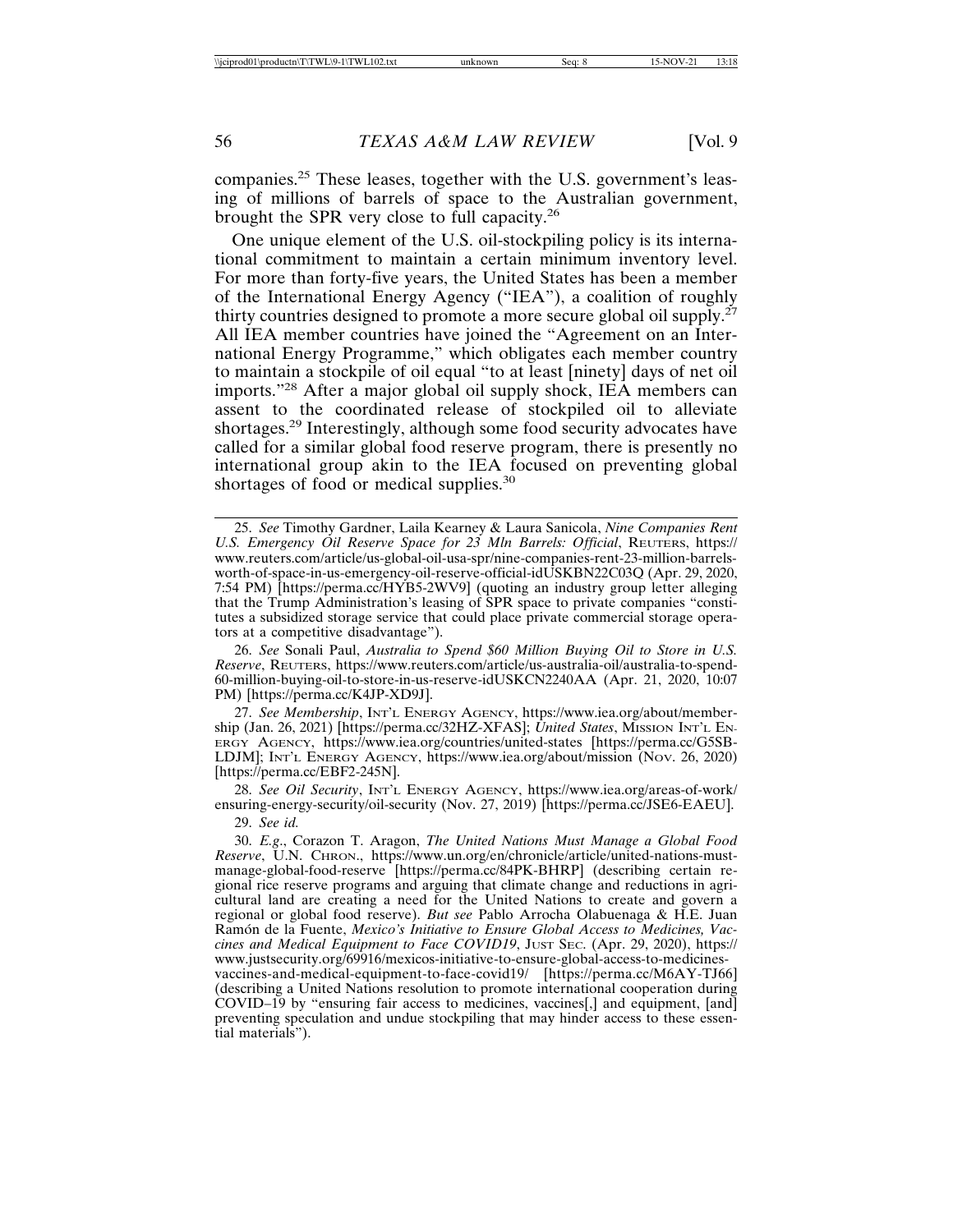### 2. Emergency Medical Supplies: The Strategic National Stockpile

Less than a quarter century ago, Congress finally added medical supplies to the federal government's list of significantly stockpiled items by authorizing the build-out of a reserve now known as the Strategic National Stockpile ("SNS"). The SNS traces its origins to a federal bioterrorism preparedness program instituted by the Clinton administration in the late  $1990s$ .<sup>31</sup> In 1999, the Centers for Disease Control and Prevention ("CDC"), operating under U.S. Department of Health and Human Services ("HHS") oversight, established and began managing the "National Pharmaceutical Stockpile"—a program focused primarily on storing medical items that would be critical for responding to a major biological attack.<sup>32</sup>

Congress broadened the scope of the nation's medical supply stockpile shortly after the 9/11 terrorist attacks to cover a wider range of potential threats, and the stockpile's mission has gradually continued to expand since that time. Provisions in the Bioterrorism Response Act of 2002 and the Homeland Security Act of 2002 rebranded the program as the "Strategic National Stockpile."33 Provisions in that legislation also expressly widened the scope of the program's mission, directing the SNS to provide "for the emergency health security of the United States, including the emergency health security of children and other vulnerable populations."34 The SNS initially stockpiled mostly antitoxins, vaccines, antibiotics, nerve agent antidotes, and other highly specialized medicines that would be valuable if there were a major chemical, biological, radiological, nuclear, or explosive attack on U.S. soil.35 Over time, however, the SNS began fulfilling increas-

33. *See* Kemper, *supra* note 31, at 394 n.43 (citing Public Health Security and Bioterrorism Preparedness and Response Act of 2002, Pub. L. No. 107-188, § 121, 116 Stat. 594, 611–13 (2002), and Homeland Security Act of 2002, Pub. L. No. 107-296, § 503(b), 116 Stat. 2135, 2213 (2002)).

34. Public Health Security and Bioterrorism Preparedness and Response Act of 2002, Pub. L. No. 107-188, § 121, 116 Stat. 594, 612 (2002); *see also* Lindsay F. Wiley, *Adaptation to the Health Consequences of Climate Change as a Potential Influence on Public Health Law and Policy: From Preparedness to Resilience*, 15 WIDENER L. REV. 483, 503 (2010) ("Notably, Congress gave the SNS a considerably broader mission than the [National Pharmaceutical Stockpile] . . . .").

35. NAT'L BIODEFENSE SCI. BD. & OFF. OF PUB. HEALTH PREPAREDNESS & RE-SPONSE BD. OF SCI. COUNS., ANTICIPATED RESPONSIBILITIES OF THE STRATEGIC NA-TIONAL STOCKPILE (SNS) IN THE YEAR 2020: AN EXAMINATION WITH RECOMMENDATIONS, U.S. DEP'T HEALTH & HUM. SERVS. 1, https://www.phe.gov/ Preparedness/legal/boards/nbsb/recommendations/Documents/nbsb-bsc-sns-2020-final.pdf [https://perma.cc/K52B-P5DD]; Nell Greenfieldboyce, *Why Even a Huge Medical Stockpile Will Be of Limited Use Against COVID-19*, HOUS. PUB. MEDIA (Mar. 15, 2020, 11:39 AM), https://www.houstonpublicmedia.org/npr/2020/03/15/

<sup>31.</sup> *See* Ryan R. Kemper, *Responding to Bioterrorism: An Analysis of Titles I and II of the Public Health Security and Bioterrorism Preparedness and Response Act of 2002*, 83 WASH. U. L.Q. 385, 393–94 (2005).

<sup>32.</sup> *Id.* The Public Health Service Act has long authorized HHS to declare and assist in federal responses to public health emergencies. *See* Public Health Service Act, 42 U.S.C. § 247d.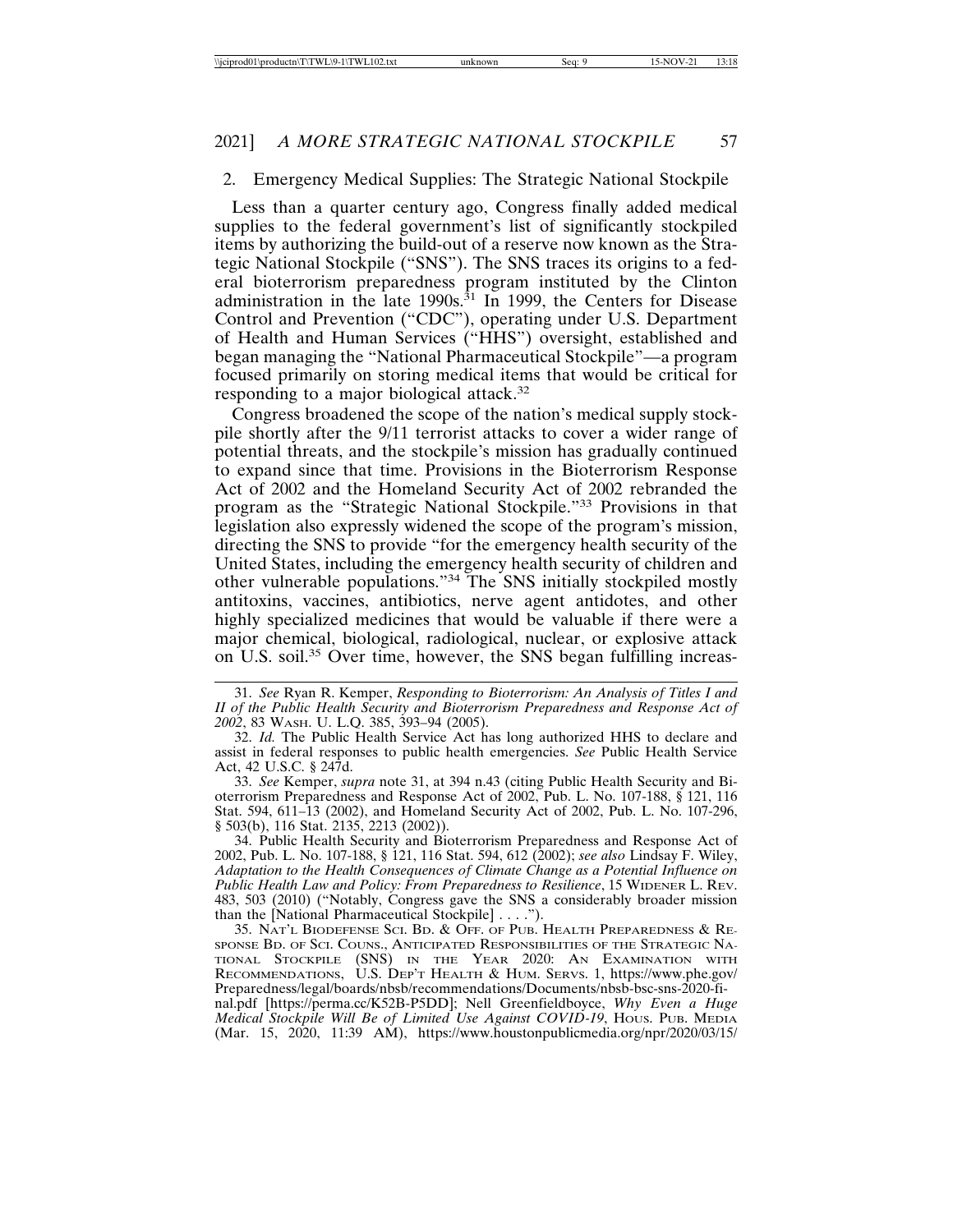ingly vital roles in federal responses to other types of emergencies, including hurricanes, earthquakes, and outbreaks of viruses such as H1N1, Ebola, and the Zika virus.<sup>36</sup> As the mission of the SNS changed, its burgeoning inventory of more than 1,000 different types of medical supplies also evolved to include significantly more nonpharmaceutical goods, including greater quantities of PPE.<sup>37</sup>

When COVID–19 reached the United States in early 2020, a handful of undisclosed and presumably guarded warehouses throughout the country housed much of the federal government's \$8 billion SNS inventory.<sup>38</sup> A small fraction of the SNS's inventory has long been stored in "push packages"—fifty-ton collections of life-saving items that are supposedly capable of being delivered to any part of the U.S. within twelve hours.<sup>39</sup> Most of the remaining inventory is stored by the SNS directly or by private vendors or manufacturers under government contracts.40 According to one report, a substantial proportion

36. Greenfieldboyce, *supra* note 35; Shannon Pettypiece, *Trump's Use of Medical Stockpile Veers from Past Administrations, Leaving States in the Lurch*, NBC NEWS, https://www.nbcnews.com/politics/white-house/trump-s-use-medical-stockpile-veerspast-administrations-leaving-state-n1177786 (Apr. 6, 2020, 6:59 PM) [https://perma.cc/ ZV9Y-M8PF].

37. *See* Farhad Manjoo, *How the World's Richest Country Ran Out of a 75-Cent Face Mask*, N.Y. TIMES (Mar. 25, 2020), https://www.nytimes.com/2020/03/25/opinion/ coronavirus-face-mask.html [https://perma.cc/4TY5-WP5Z] (noting that Congress approved funding in 2006 to add tens of millions of N95 masks and other PPE to the SNS); Lena H. Sun, *Inside the Secret U.S. Stockpile Meant to Save Us All in a Bioterror Attack*, WASH. POST (Apr. 24, 2018, 5:00 AM), https://www.washingtonpost.com/ news/to-your-health/wp/2018/04/24/inside-the-secret-u-s-stockpile-meant-to-save-usall-in-a-bioterror-attack/ [https://perma.cc/W7T6-BCES] (reporting that the SNS "inventory exceeds 1,000 categories of drugs and other items").

38. Nell Greenfieldboyce, *Inside a Secret Government Warehouse Prepped for Health Catastrophes*, NPR (June 27, 2016, 4:56 AM), https://www.npr.org/sections/ health-shots/2016/06/27/483069862/inside-a-secret-government-warehouse-preppedfor-health-catastrophes [https://perma.cc/5LKC-GDVP] ("The location of these warehouses is secret. How many there are is secret. (Although a former government official recently said at a public meeting that there are six.) And exactly what's in them is secret."); Melissa Quinn, *What You Need to Know About the Strategic National Stockpile*, CBS NEWS (Apr. 7, 2020, 4:17 PM), https://www.cbsnews.com/news/q-a-withgreg-burel-former-director-of-the-strategic-national-stockpile/ [https://perma.cc/ 8PEA-WS9G] (quoting former SNS director Greg Burel as describing the stockpile as an "\$8 billion inventory of various materials, including things like antibiotics, antitoxins, antidotes, vaccines, medical surgical material, [and] federal medical stations" as well as "ventilators and other products").

39. Don Reisinger, *What's in the Strategic National Stockpile, the US Reserve of Life-Saving Materials Stashed in Secret Warehouses That Experts Worry Isn't Big Enough*, BUS. INSIDER (Apr. 14, 2020, 4:40 PM), https://www.businessinsider.com/ strategic-national-stockpile-location-items-inside-history-size-2020-4 [https:// perma.cc/EF2S-W3ZM].

40. Chem. Hazards Emergency Med. Mgmt., *Strategic National Stockpile*, U.S. DEP'T HEALTH & HUM. SERVS., https://chemm.nlm.nih.gov/sns.htm (Oct. 7, 2021) [https://perma.cc/SUA2-ZNV4]; STEPHEN D. PRIOR, NAT'L SEC. HEALTH POL'Y CTR., WHO YOU GONNA CALL?: RESPONDING TO A MEDICAL EMERGENCY WITH THE

<sup>814121891/</sup>why-even-a-huge-medical-stockpile-will-be-of-limited-use-against-covid-19/ [https://perma.cc/TM5C-6VYR].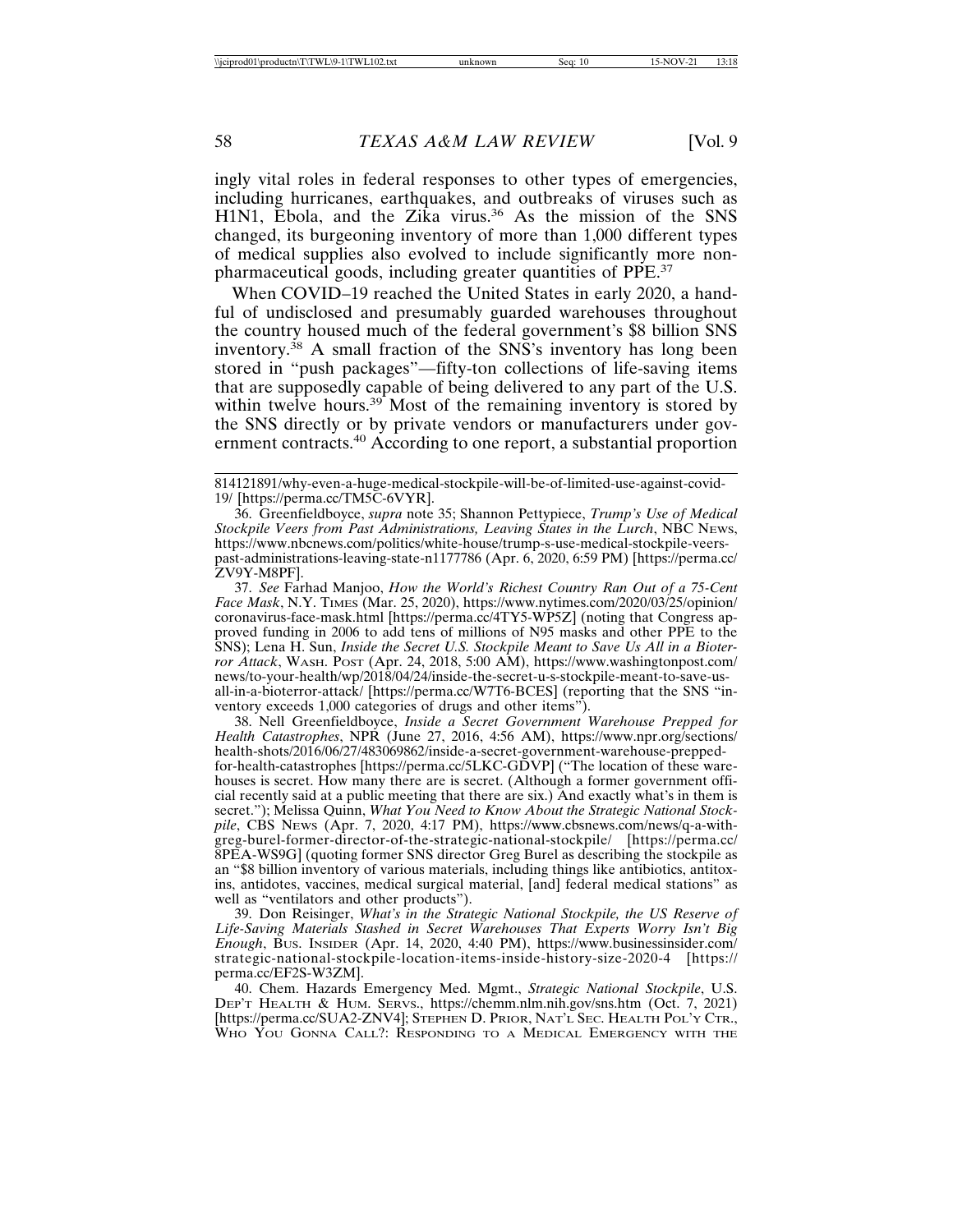of the stockpile is in "vendor managed inventor[ies]" that are "under the control and management of selected, pre-qualified vendors" and "designed to arrive [twenty-four to thirty-six] hours after SNS deployment," suggesting that often the SNS does not physically possess supplies that respond to certain threats.<sup>41</sup> However, the agency does maintain ownership of even these third-party-managed inventory items.42

In the decade preceding the COVID–19 outbreak, SNS inventories for certain key stockpile items slowly depleted as funding flattened and the federal government deployed SNS supplies for emergencies but never restocked them. For instance, even though the SNS distributed large quantities of PPE and other pandemic-related emergency supplies in response to the 2009 H1N1 outbreak, Congress never appropriated funding to replace items used in that effort. $43$  In fact, from 2010 to 2018, federal appropriations for the SNS hovered between \$477 and \$596 million even though the SNS distributed tens of millions of dollars' worth of supplies in response to multiple disasters during those years.<sup>44</sup>

#### B. *Spotty State-Level Stockpiling*

Although state governments tend to be much better than the federal government at stashing away cash for rainy days,<sup>45</sup> most states have historically been relatively poor stockpilers of essential goods.

43. Quinn, *supra* note 38.

44. *See* Dinah Voyles Pulver & Erin Mansfield, *Rare Look at Stockpile Handouts Shows Which States Got Ventilators, Masks Amid Coronavirus*, USA TODAY, https:// www.usatoday.com/story/news/investigations/2020/04/10/rare-look-stockpile-showswhich-states-got-supplies-amid-covid/5126900002/ (Apr. 10, 2020, 11:23 AM) [https:// perma.cc/37DP-XRCN] (reporting that the "stockpile's budget reached a high of \$596 million in 2010, then dropped year after year until reaching a low of \$477 million in 2013" and that although "[m]uch of the funding was restored the following year, . . . the budget stayed flat at about \$575 million through 2018").

45. *See* Jared Walczak & Janelle Cammenga, *State Rainy Day Funds and the COVID-19 Crisis*, TAX FOUND. (Apr. 7, 2020), https://taxfoundation.org/state-rainyday-funds-covid-19/ [https://perma.cc/48P8-K7RV] (detailing the revenue stabilization funds of U.S. states, which had balances with a median of 8% of states' general fund expenditures as of early 2020). In contrast, the U.S. government has not balanced its budget for nearly two decades and had accumulated debts exceeding \$26 trillion by June 2020. Joseph Zeballos-Roig, *The National Debt Tops \$26 Trillion for the First Time as the Federal Government Ramps Up Coronavirus Relief Spending*, BUS. IN-SIDER (June 14, 2020, 7:30 AM), https://www.businessinsider.com/national-debt-totaltrillion-record-federal-government-coronavirus-spending-2020-6 [https://perma.cc/ 64C9-CDED]; Jim Dexter, *CNN Fact Check: The Last President to Balance the Budget*, CNN: POL. TICKER (Feb. 3, 2010, 4:36 PM), https://politicalticker. blogs.cnn.com/2010/02/03/cnn-fact-check-the-last-president-to-balance-the-budget/ [https://perma.cc/635W-M5K3].

STRATEGIC NATIONAL STOCKPILE, DEF. TECH. INFO. CTR. 4 (June 2004), https:// apps.dtic.mil/dtic/tr/fulltext/u2/a476356.pdf [https://perma.cc/J4S7-4CMK].

<sup>41.</sup> PRIOR, *supra* note 40, at 4.

<sup>42.</sup> *See* Chem. Hazards Emergency Med. Mgmt., *supra* note 40.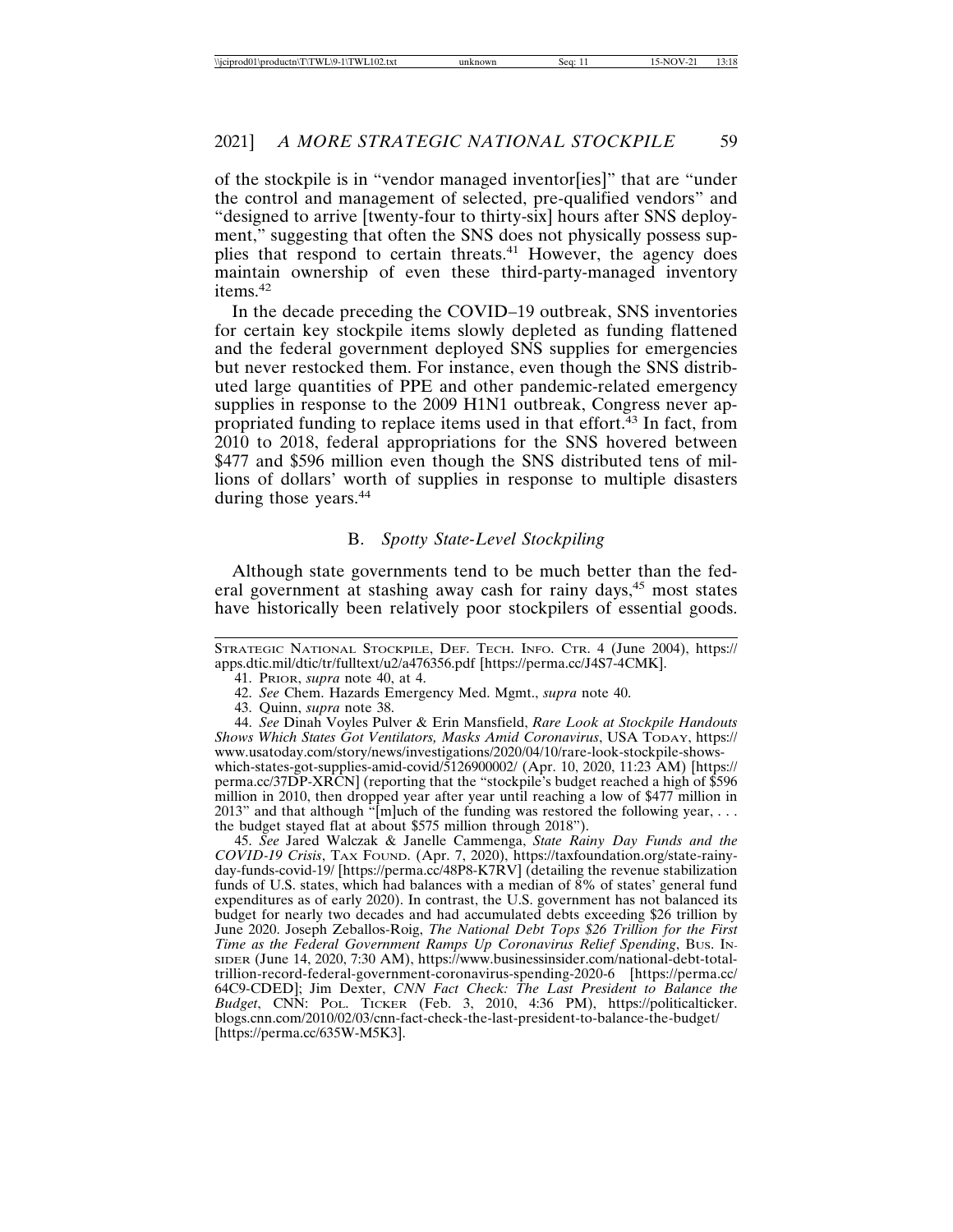Because responsibility for the national defense resides primarily with the federal government, states generally do not stockpile large amounts of military equipment. States also have not historically stockpiled much food or petroleum.

Numerous state governments in the United States do have a history of stockpiling some emergency medical items, although most of these state-level stockpiles were comparatively small and had been neglected in the years leading up to the COVID–19 outbreak. One 2008 report noted that there were "robust pharmaceutical stockpiles in many states" as of that time and that nearly half of states had "ordered [100%] of their calculated antiviral stockpile requirements for treatment of sick individuals."46 Over subsequent years, however, numerous state stockpiles gradually degraded to the point that by the time COVID–19 hit U.S. soil, many of these stockpiles consisted mostly of expired items the federal government had provided in response to the 2009 H1N1 influenza outbreak.<sup>47</sup> Facing budgetary constraints and a general lack of political support for large government expenditures to store medical items that may never get used, many states during the 2010s had increasingly allowed their stockpiles to wither and seemed content to rely simply on the federal government's SNS for backup supplies if a major public health crisis were to ever arise.48

## C. *Shrinking Private Stockpiles and Growing Reliance on Foreign Supply Chains*

As government medical stockpiles languished in the years preceding the COVID–19 pandemic, hospitals' and medical equipment vendors' growing use of just-in-time inventory methods similarly depleted private stockpiles. Although there is very limited publicly available information regarding the inventories of U.S. hospitals and medical vendors,<sup>49</sup> those inventories have long been trending toward danger-

48. *See id.* (quoting a New Hampshire state health commissioner as conceding that her state "very much rel[ied] on the national stockpile for anything more than . . . a week" of stockpiled supplies).

49. *See* Blake Farmer, *Coronavirus Pushes Hospitals to Share Information About Stocks of Protective Gear*, KAISER HEALTH NEWS (Mar. 13, 2020), https://khn.org/

<sup>46.</sup> Chris Logan, *Pandemic Preparedness in the States: An Assessment of Progress and Opportunity*, NAT'L GOVERNOR'S ASS'N CTR. FOR BEST PRACS. 5 (Sept. 2008), https://transition.fcc.gov/pshs/docs/clearinghouse/best-practices/National\_Governors\_Association\_PANDEMIC\_ASSESSMENT\_0809.pdf [https:// perma.cc/8LCF-YRUF].

<sup>47.</sup> *See* David A. Lieb & Cuneyt Dil, *Review: State Stockpiles Were Depleted Before the Virus*, MERCURY NEWS, https://www.mercurynews.com/2020/04/23/reviewstate-stockpiles-were-depleted-before-the-virus/ (Apr. 23, 2020, 3:33 PM) [https:// perma.cc/ZSU9-7EGN] (reporting that a "review of more than [twenty] states found that before the coronavirus outbreak[,] many had at least a modest supply of N95 masks, gowns, gloves[,] and other medical equipment" but that those supplies "were often well past their expiration dates—left over from the H1N1 influenza outbreak a decade ago").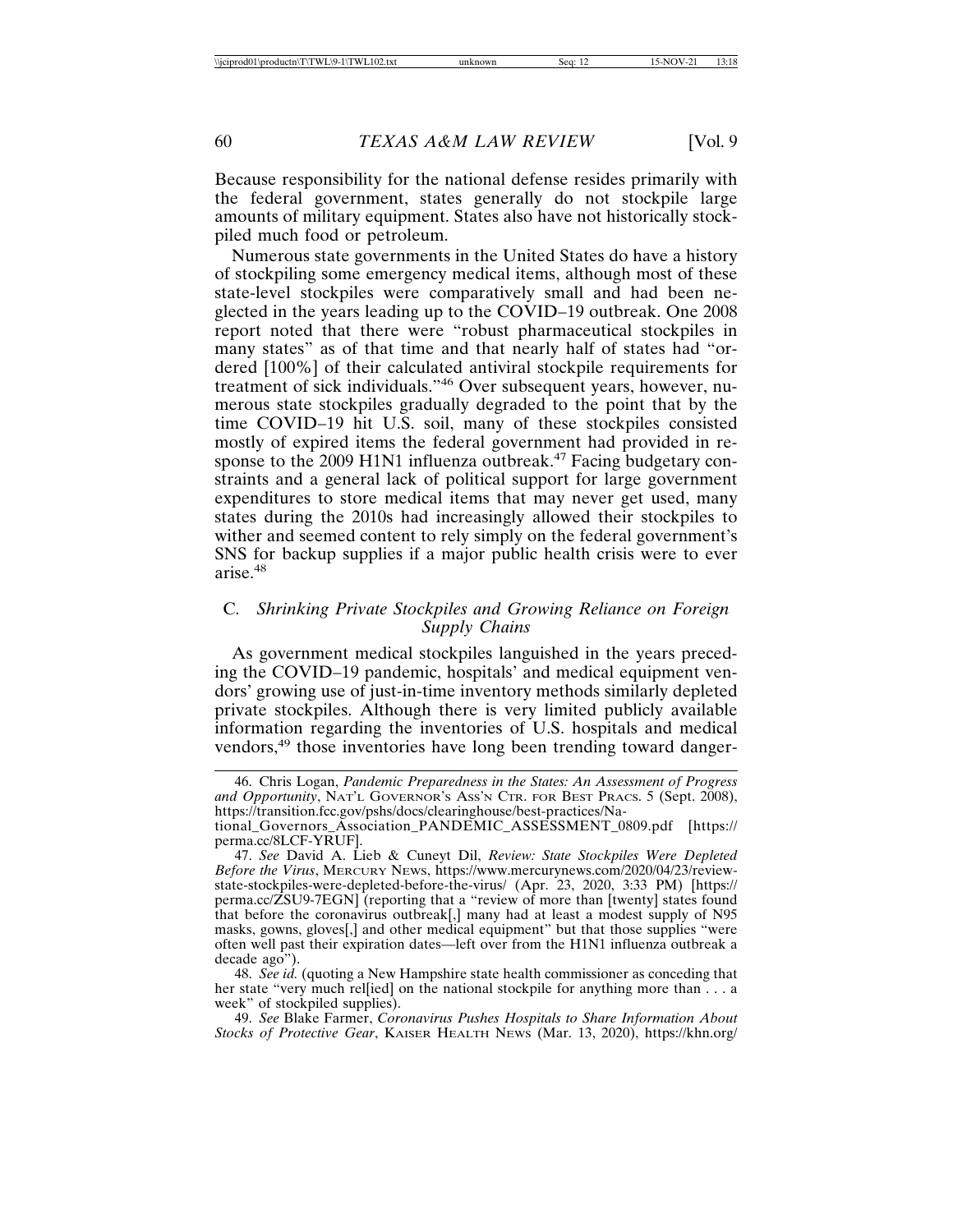ously low levels. Indeed, the potential pandemic-related risks associated with hospitals' increased use of just-in-time inventory methods were drawing criticism more than a decade before COVID–19 reached the United States*.* 50

The U.S. healthcare industry's vulnerability to major supply or demand shocks for essential goods is further aggravated by the fact that the supply chains for such items are increasingly international in scope. Tragically, the actual cost savings achieved by importing essential medical supplies rather than manufacturing them domestically are often modest at best.<sup>51</sup>

#### III. COVID–19'S IMPACT ON U.S. MEDICAL STOCKPILES

After under-prioritizing its medical stockpiles for decades, the United States was abruptly forced to rely on them in early 2020 as COVID–19 spread rapidly throughout the country. For weeks, numbers of confirmed coronavirus cases, hospitalizations, and deaths rose exponentially in many parts of the United States.<sup>52</sup> Because COVID–19 is highly contagious, N95 respirator masks, disposable gloves, face shields, isolation gowns, and other PPE are critical means of protecting healthcare professionals working near infected patients.53 Ventilators and related supplies are also crucial for treating the debilitating respiratory symptoms associated with the disease.<sup>54</sup>

50. *See* Bernard Wysocki Jr. & Sarah Lueck, *Just-in-Time Inventories Make U.S. Vulnerable in a Pandemic*, WALL ST. J. (Jan. 12, 2006, 12:01 AM), https:// www.wsj.com/articles/SB113703203939544469 [https://perma.cc/G3VE-CT2T].

51. *See* Lauren Feiner, *States Are Bidding Against Each Other and the Federal Government for Important Medical Supplies—and It's Driving Up Prices*, CNBC, https://www.cnbc.com/2020/04/09/why-states-and-the-federal-government-are-bidding-on-ppe.html (Apr. 11, 2020, 8:44 AM) [https://perma.cc/E4FP-8WPC] (quoting Stanford medicine and economics professor Kevin Schulman, who stated that often U.S. companies save only "pennies . . . by going to international suppliers" for medical masks and similar equipment).

52. For detailed and up-to-date information on the spread of COVID–19 cases and deaths throughout the United States and throughout the world, see *Cumulative Cases*, JOHN HOPKINS U. & MED.: CORONAVIRUS RES. CTR., https:// coronavirus.jhu.edu/data/cumulative-cases (June 17, 2021, 6:49 AM) [https://perma.cc/ LSV9-UW5Q].

53. *See COVID-19: Control and Prevention*, OCCUPATIONAL SAFETY & HEALTH ADMIN., https://www.osha.gov/SLTC/covid-19/controlprevention.html [https:// perma.cc/5JLY-9HYM].

54. A federal executive order and corresponding HHS notice prohibiting the hoarding of certain COVID–19-related supplies applied, among other things, to "Ventilators . . . ventilator tubing connectors, and ventilator accessories." *See* Exec. Order No. 13910, 85 Fed. Reg. 17,001 (Mar. 23, 2020); *see also* Notice of Designation of

news/coronavirus-pushes-hospitals-to-share-information-about-stocks-of-protectivegear/ [https://perma.cc/SUX9-VNCM] (noting that "no one knows what, beyond [the SNS], is available in the private sector" and that "[t]he issue is getting hospitals comfortable sharing information about their preparedness—information that, until now, they have considered confidential"). The CDC has funded a project to develop a nationwide hospital inventory tracking system accessible to CDC officials that would help address this data gap. *See id.*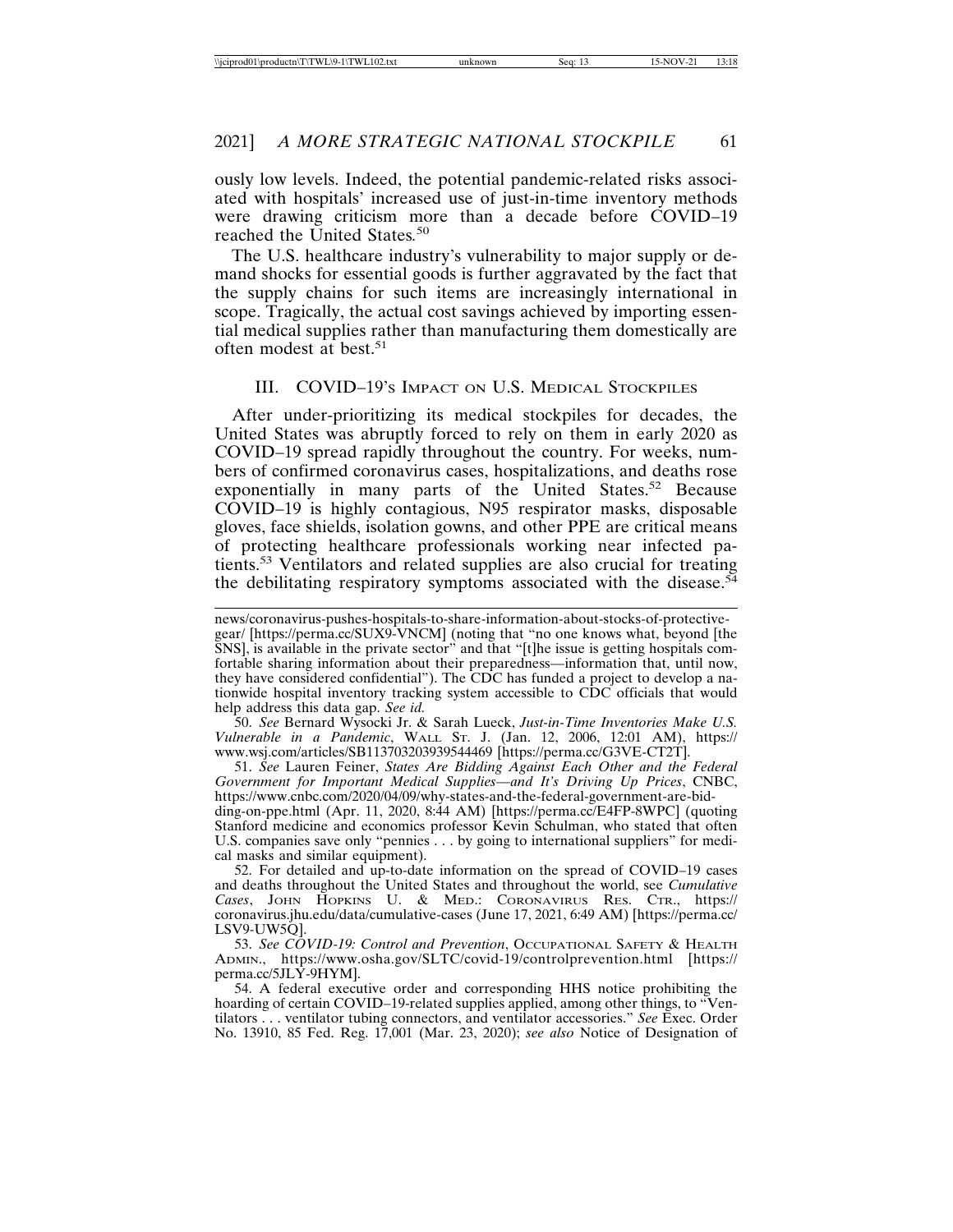And nasopharyngeal swabs were essential in early 2020 for the most well-developed forms of virus testing at that time.<sup>55</sup> Accordingly, demand for these and certain other medical items spiked dramatically in early 2020 as COVID–19 hospitalizations escalated across the nation.

#### A. *Crippling Shortages and Soaring Prices*

When hospitals, state governments, municipalities, and the U.S. government scrambled in early 2020 to stock up on N95 masks, PPE, and other essential medical items to respond to the nation's COVID–19 outbreak, severe shortages soon crippled markets. Some opportunistic hoarders hoping to profit from the crisis appear to have exacerbated the shortage problems.<sup>56</sup> Others hoarded supplies out of fear,57 triggering herding effects that may have made shortages even worse.<sup>58</sup>

As the pandemic progressed, shortages of additional types of medical supplies began hampering response efforts. In particular, shortages of nasopharyngeal swabs, testing media, and other materials slowed virus infection testing and antibody testing in the United States.59 And by the summer of 2020, there were also growing concerns that shortages of certain materials could hinder the country's ability to vac-

56. *See, e.g*., Rebecca Davis O'Brien, *New York Businessman Charged with Price Gouging on Coronavirus Protective Equipment*, WALL ST. J. (Apr. 24, 2020, 5:39 PM), https://www.wsj.com/livecoverage/coronavirus-2020-04-24/card/u7yz8 BUDkdIV9IXeqWrs [https://perma.cc/WV5V-3PDE].

57. *See, e.g.*, Doug Whiteman, *'No Toilet Paper, Again?!' Shortages and Hoarding Pop Up as COVID Delta Surges*, YAHOO! (Aug. 22, 2021), https://www.yahoo.com/ now/no-toilet-paper-again-shoppers-235000819.html?guccounter=1&guce\_referrer= aHR0cHM6Ly93d3cuZ29vZ2xlLmNvbS8&guce\_referrer\_sig=AQAAAL du2nywKu57xXpVG8kREc-\_jElqCiXjtvQKxsmM0XxYYR9KGEYblSj-TUIQYuIS3mM-E\_t0R7ZBPmoWKmb3VFC1RGZmfUSwHJGEKLzflwOm2 tq1zncG8d8aqrenJYm0WvRkgOt2LTIVbGtLwUXBm221rfsfVX7PdCScnA7uwFu [https://perma.cc/YR7J-AYJ7].

58. *See* Shi-Ling Hsu, *Climate Triage: A Resources Trust to Address the Inequality in a Climate-Changed World*, 50 Env<sup>y</sup>r L. 97, 112–13 (2020) (explaining that "hoarding begets hoarding, so that once it starts, it becomes very difficult to stop" and that "[e]ven if some selfless individuals refrain at first, their fear will build as they see others hoarding, in turn creating enormous pressure to join in the hoarding").

59. Nick Paul Taylor, *Widespread Shortages for COVID-19 Test Materials Persist, Poll Says*, MEDTECH DIVE (May 29, 2020), https://www.medtechdive.com/news/widespread-swab-covid-19-test-materials-shortages-persist-poll-says/578831/ [https:// perma.cc/L3M6-34RZ]; *see also* Katherine J. Wu, *'It's Like Groundhog Day': Coronavirus Testing Labs Again Lack Key Supplies*, N.Y. TIMES, https:// www.nytimes.com/2020/07/23/health/coronavirus-testing-supply-shortage.html (Aug. 15, 2020) [https://perma.cc/M32L-TJRW] ("Labs across the country are facing backlogs in coronavirus testing thanks in part to a shortage of tiny pieces of tapered plastic.").

Scarce Materials or Threatened Materials Subject to COVID-19 Hoarding Prevention Measures, 85 Fed. Reg. 17,592 (Mar. 30, 2020).

<sup>55.</sup> *See* Katie Thomas, *The Latest Obstacle to Getting Tested? A Shortage of Swabs and Face Masks*, N.Y. TIMES, https://www.nytimes.com/2020/03/18/health/coronavirustest-shortages-face-masks-swabs.html (July 23, 2020) [https://perma.cc/RRR2-G3EE].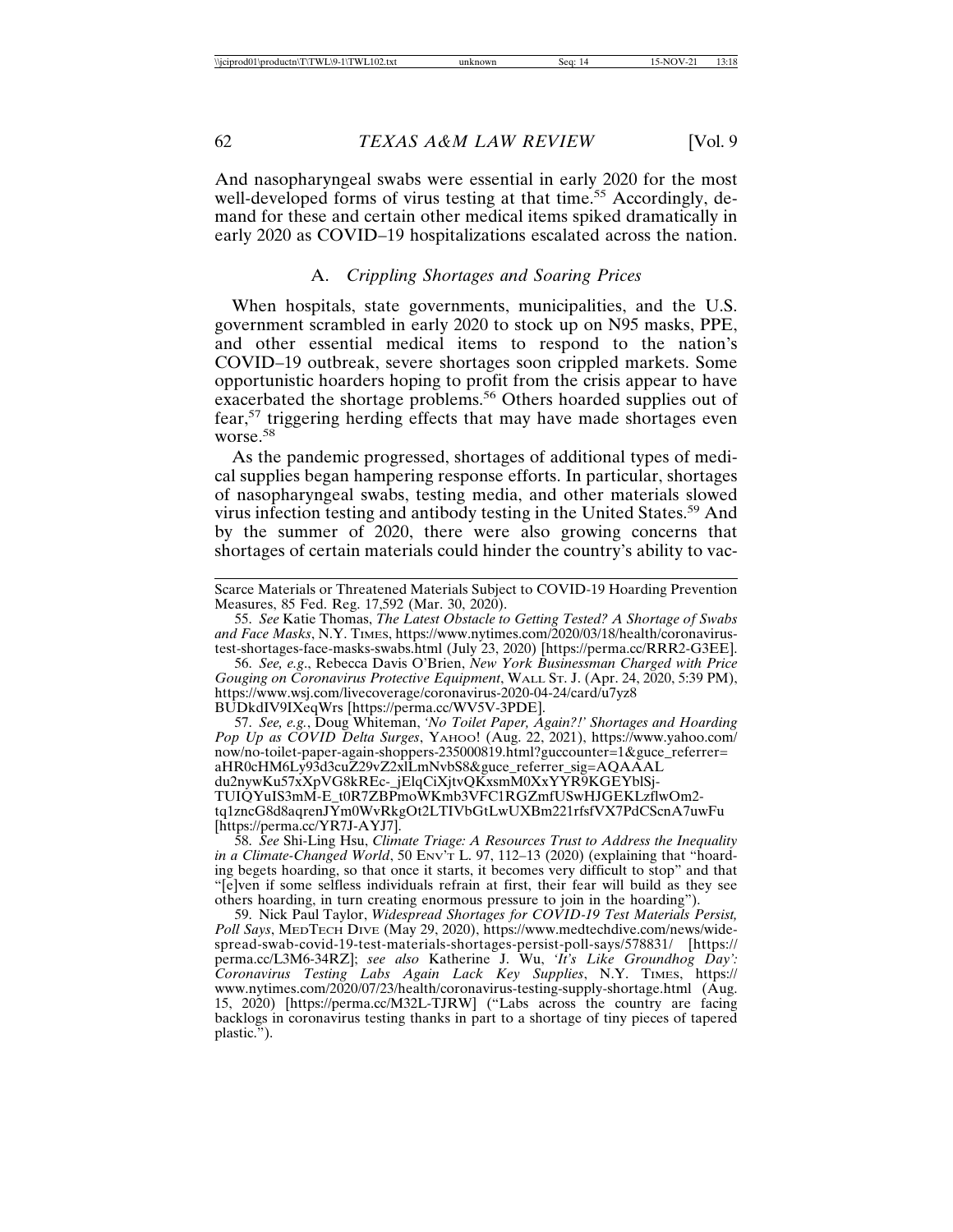cinate its population against the virus once researchers developed an effective COVID-19 vaccine.<sup>60</sup>

#### 1. Confusion Over the Federal Government's Stockpiling Role

Many hospitals and state governments across the United States that had relied on the SNS for backup medical supplies during previous public health crises expressed frustration when SNS inventories proved far too meager to support the nation's response to COVID–19. The pandemic was so severe and widespread that neither the federal government, the states, nor the private sector had stockpiled nearly enough medical supplies to fight it safely and effectively. For instance, according to one report, when the pandemic broke out on U.S. soil, the SNS held only about 1% of N95 masks that HHS anticipated the country would need.<sup>61</sup>

Not surprisingly, the federal government and various state governments each sought to deflect political blame for the nation's inadequate medical stockpiles. Federal Emergency Management Agency ("FEMA") Administrator Pete Gaynor advised state and local emergency managers to "not wait for the PPE from the [f]ederal government to show[ ]up" and to instead "[t]ake aggressive action . . . to source [their] own" supplies.<sup>62</sup> When multiple governors railed back against FEMA's hands-off approach and asserted that states had never borne the responsibility to stockpile for emergencies,<sup>63</sup> President Trump labeled these governors as "complainers" and quipped that they "should have been stocked up and ready long before th[e] crisis hit."64

The uncertainty over state governments' share of the national stockpiling duties was particularly obvious in April 2020 when the SNS abruptly revised language on its website. The website had formerly stated that "[w]hen state, local, tribal, and territorial responders re-

62. Pete Gaynor, *FEMA Administrator March 27, 2020, Letter to Emergency Managers Requesting Action on Critical Steps*, FEMA (Mar. 27, 2020), https:// www.fema.gov/news-release/2020/03/27/fema-administrator-march-27-2020-letteremergency-managers-requesting-action [https://perma.cc/Y35Y-RLBB].

<sup>60.</sup> *See* Sarah Owermohle, *The 'Biggest Challenge' Won't Come Until After a Coronavirus Vaccine Is Found*, POLITICO: CORONAVIRUS, https://www.politico.com/ news/2020/05/11/coronavirus-vaccine-supply-shortages-245450 (May 11, 2020, 6:28 PM) [https://perma.cc/RWD2-R45Y] (arguing that the "nation's supply chain isn't anywhere close to ready" to produce a COVID–19 vaccine if one is found).

<sup>61.</sup> Rhea Mahbubani, *US Medical Workers Will Need 3.5 Billion Face Masks if the Coronavirus Reaches Pandemic Status. Right Now, the Country Only Has 1% of That Number.*, BUS. INSIDER (Mar. 4, 2020, 4:15 PM), https://www.businessinsider.com/usa-1-percent-3-billion-face-masks-needed-coronavirus-pandemic-2020-3 [https:// perma.cc/D7TG-TGZK].

<sup>63.</sup> *See, e.g*., Lieb & Dil, *supra* note 47 (reporting Michigan Governor Gretchen Whitmer stated that her "state had counted on the federal government to be prepared for a pandemic" and quoting her stating that it had "never been the role and the assumption" for states to bear that responsibility).

<sup>64.</sup> *Id.*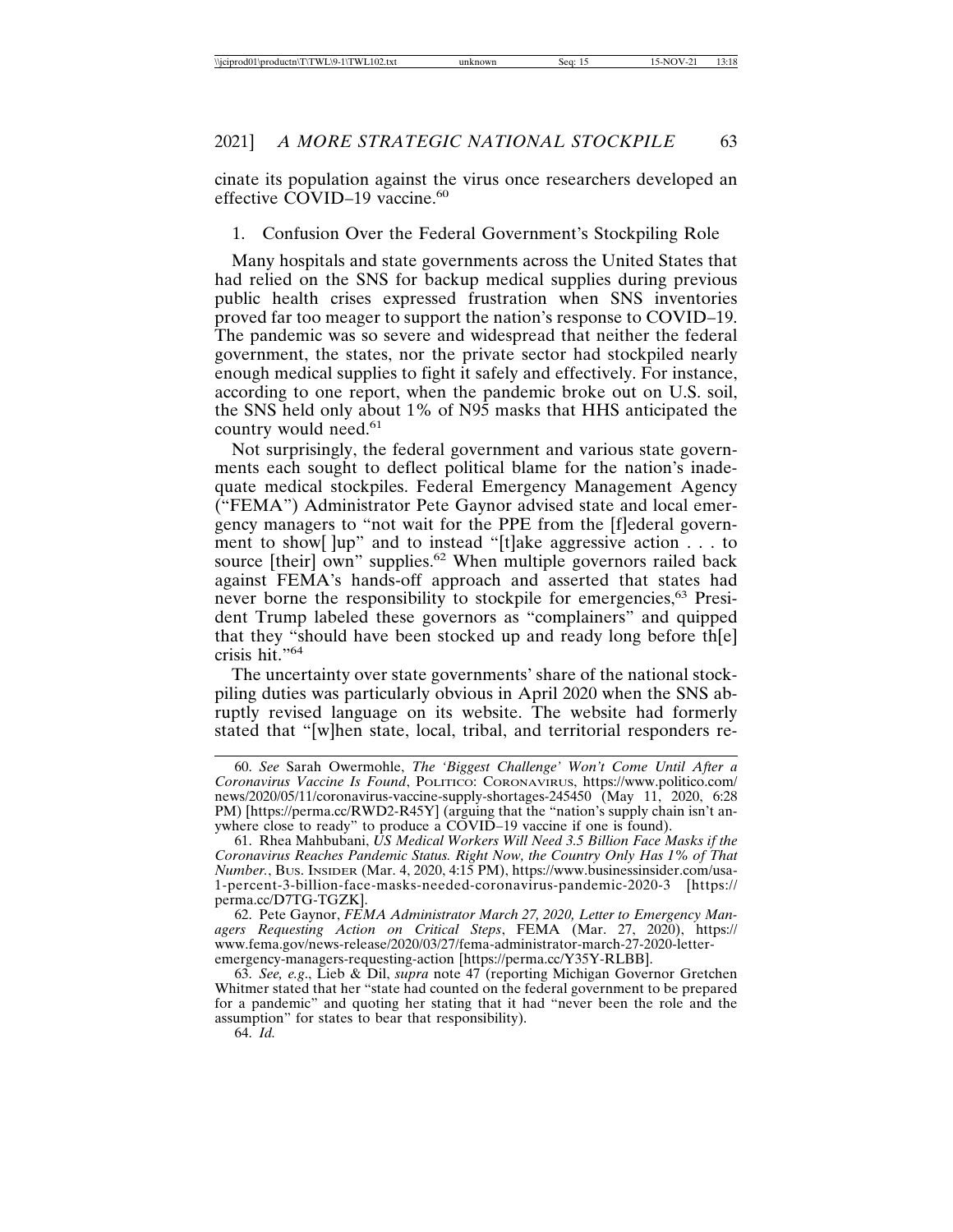quest federal assistance . . ., the stockpile ensures that the right medicines and supplies get to those who need them most during an emergency."65 However, senior Trump advisor Jared Kushner directly contradicted this language in a White House press briefing, declaring that the SNS is actually "supposed to be [the federal government's] stockpile; it's not supposed to be states' stockpiles that they then use."66 Within a day after Kushner made this statement, the SNS revised language on its website, recharacterizing the SNS as a mere "short-term stopgap buffer" intended to "supplement state and local supplies during public health emergencies."<sup>67</sup> Regardless of whether these revisions were reasonable, their message was clear: State governments could not rely on the SNS to furnish most of the medical supplies they would need to address the COVID–19 crisis.

#### 2. Expired or Defective SNS Supplies

Sadly, a significant proportion of the goods the SNS did distribute to states and localities across the United States during early stages of the COVID–19 pandemic were in disrepair or were too old for healthcare professionals to safely use. Although some officials have claimed that the SNS routinely rotates its inventories to prevent such quality problems,68 reports during the peak of the nationwide shortages described SNS shipments containing thousands of unusable items.<sup>69</sup> The SNS sent roughly 6,000 surgical masks to Alabama in early 2020 that were severely damaged by dry rot and had 2010 expiration dates.<sup>70</sup> HHS also sent 170 ventilators to California that did not work upon arrival.<sup>71</sup> Sources later revealed that the federal government had al-

67. Dale, *supra* note 65.

68. *See, e.g.*, Reisinger, *supra* note 39 (quoting former SNS director Greg Burel, **R** who stated that "SNS material is constantly managed and rotated for disposal when it is ultimately expired").

69. *See, e.g.,* Joyce Frieden, *Strategic National Stockpile Needs Overhaul*, MEDPAGE TODAY (June 24, 2020), https://www.medpagetoday.com/publichealthpolicy/healthpolicy/87244 [https://perma.cc/F3NW-D58D] (quoting New Hampshire Senator Maggie Hassan during a Senate committee hearing as complaining that many supplies her state's healthcare workers received from the SNS during the COVID–19 pandemic "were unusable or were expired").

70. *See, e.g.,* Kim Chandler, *Some States Receive Masks with Dry Rot, Broken Ventilators*, AP (Apr. 3, 2020), https://apnews.com/article/kate-brown-virus-outbreak-usnews-ap-top-news-ca-state-wire-f43781b64bacd6aa094d9404f4ab91a4 [https:// perma.cc/W3UT-U349].

71. Sara Murray & Scott Glover, *Nation's Stockpile Proves To Be No Match for a Pandemic*, CNN POL., https://www.cnn.com/2020/05/06/politics/strategic-national-

<sup>65.</sup> Daniel Dale, *Trump Administration Edits National Stockpile Website a Day After It Contradicted Jared Kushner*, CNN: POL., https://www.cnn.com/2020/04/03/ politics/stockpile-website-edited-kushner-claim/index.html (Apr. 3, 2020, 6:07 PM) [https://perma.cc/JC23-226S].

<sup>66.</sup> Ben Gittleson, *After Kushner Says 'It's Our Stockpile,' HHS Website Changed to Echo His Comments on Federal Crisis Role*, ABC NEWS (Apr. 3, 2020, 6:50 PM), https://abcnews.go.com/Politics/kushner-stockpile-hhs-website-changed-echo-comments-federal/story?id=69936411 [https://perma.cc/5NLA-5GY7].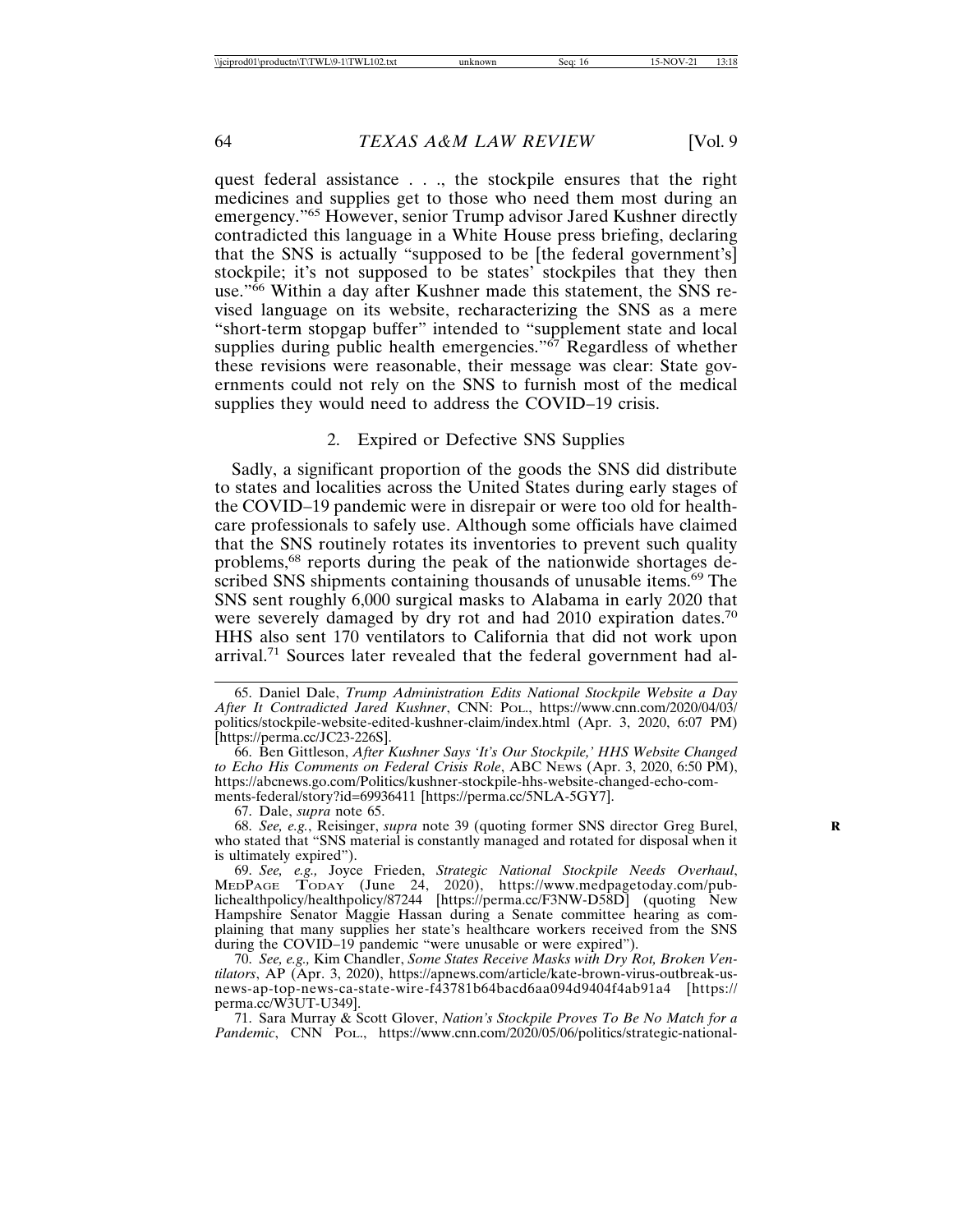lowed a major ventilator maintenance contract to lapse, causing more than 2,100 SNS ventilators to be unusable when the pandemic broke out.72 State government officers in Oregon, Colorado, and New Hampshire also reported receiving medical supplies or equipment from the SNS that had expired or were not operational.<sup>73</sup>

The numerous reports of SNS shipments of expired or defective items during the COVID–19 pandemic corroborate information HHS officials have since provided regarding the state of the SNS when the pandemic broke out. Among other things, HHS admitted that roughly five of the twelve million N95 respirator masks stored in the SNS as of early 2020 had expired.<sup>74</sup> These and other failings prompted sharp criticism of the SNS from some elected officials over what they have characterized as ineffective management of federal stockpile resources.<sup>75</sup>

#### 3. Price Controls and Bidding Wars

The federal government's passive approach to the medical supply shortages that COVID–19 caused also created a disjointed marketplace for these items dominated by price-gouging restrictions and interstate-bidding wars. Several state governments implemented policies in early 2020 temporarily prohibiting private parties from charging even modestly increased prices for N95 masks, PPE, and other essential medical goods. Meanwhile, out of desperation, many of these same state governments ultimately bid and paid astronomically high prices for such items when the federal government's reluctance to nationally coordinate the procurement and distribution of supplies pitted states against each other in auction-like bidding battles.<sup>76</sup>

Price-gouging restrictions imposed in the early stages of the U.S. COVID–19 pandemic across much of the country outlawed sales of

73. Chandler, *supra* note 70. **R**

74. Tim Dickinson, *The Unmasking of America: How the Trump Administration's Negligence Deprived Healthcare Workers of N95 Masks in a Pandemic*, ROLLING STONE (June 11, 2020, 11:56 AM), https://www.rollingstone.com/politics/politics-features/n95-masks-trump-covid19-coronavirus-health-care-workers-ppe-1013132/ [https://perma.cc/M4VE-7NE5].

75. *See, e.g.,* Frieden, *supra* note 69 and accompanying text.

stockpile-coronavirus-trump-invs/index.html (May 6, 2020, 7:37 PM) [https:// perma.cc/A3JB-78VS] (reporting that "California received 170 ventilators from the federal stockpile that were not in working condition").

<sup>72.</sup> David E. Sanger, Zolan Kanno-Youngs & Nicholas Kulish, *A Ventilator Stockpile, with One Hitch: Thousands Do Not Work*, N.Y. TIMES, https://www.nytimes.com/ 2020/04/01/us/politics/coronavirus-ventilators.html (Apr. 20, 2020) [https://perma.cc/ 3J4A-B79T].

<sup>76.</sup> Some politicians sharply criticized the White House's unwillingness to help federally govern the procurement and distribution of critical medical items. *E.g.*, Pulver & Mansfield, *supra* note 44 (quoting New York Congresswoman Carolyn Ma- **R** loney's assertion that the Trump Administration was "leaving states to fend for themselves, to scour the open market for these scarce supplies, and to compete with each other and federal agencies in a chaotic, free-for-all bidding war").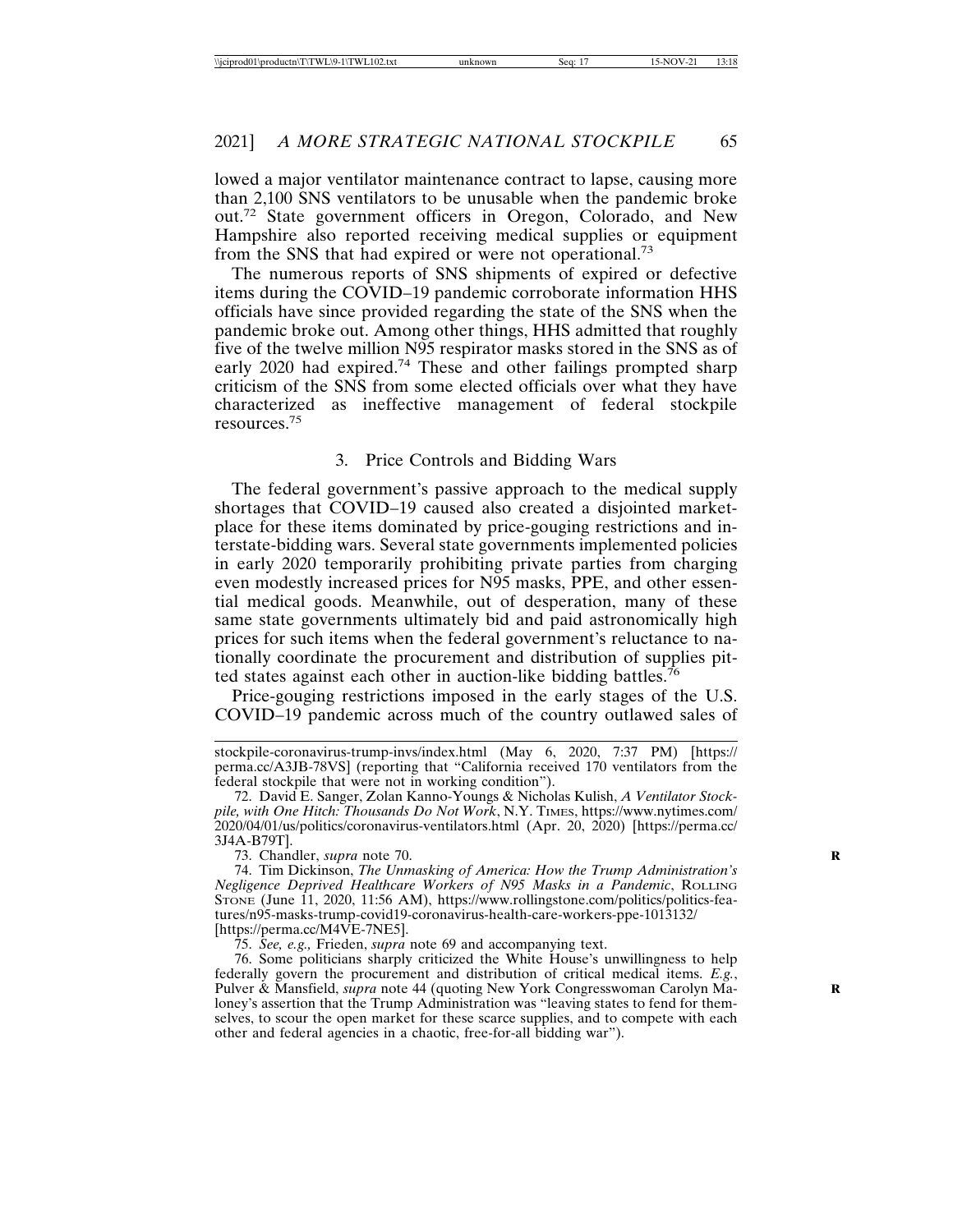certain essential medical items at excessively high prices. Several states have price-gouging statutes on the books that automatically kick in during declared disasters to prohibit individuals or businesses from selling certain goods for more than 10 to 25% above pre-disaster prices.77 State-level enforcement of these price-gouging laws began applying to essential medical supplies in some states relatively soon after the pandemic took hold.78 President Trump also issued an executive order in March 2020 authorizing the federal enforcement of pricegouging restrictions,79 and the U.S. Department of Justice clearly signaled its intention to follow the President's order and police against such actions.<sup>80</sup>

Ironically, the price ceilings created under these various price-gouging statutes and orders failed to protect numerous state governments from paying exorbitantly high prices for some critical medical items. Once it became clear that the SNS could not furnish adequate quanti-

78. As early as March 2020, some state attorneys general were already beginning to bring enforcement claims against alleged price-gougers. *See, e.g.,* John L. Mone & Terry Wallace, *Price-Gouging Allegation Leaves 750,000 Face Masks in Limbo*, ABC NEWS (Mar. 26, 2020, 8:22 PM), https://abcnews.go.com/Health/wireStory/price-gouging-allegation-leaves-750000-face-masks-limbo-69826848 [https://perma.cc/G8NB-QAF5] (describing the Texas Attorney General Office's lawsuit against a Houston auctioneer for arranging auctioned sales of N95 masks at prices well above the prepandemic range).

79. Exec. Order No. 13,910, 85 Fed. Reg. 17,001, § 2(a)(i) (2020) (conferring authority to the HHS Secretary to take actions to prevent the private accumulation of scarce health and medical resources "for the purpose of resale at prices in excess of prevailing market prices").

80. Press Release, U.S. Dep't of Just., Department of Justice and Department of Health and Human Services Partner to Distribute More Than Half a Million Medical Supplies Confiscated from Price Gougers (Apr. 2, 2020), https://www.justice.gov/opa/ pr/department-justice-and-department-health-and-human-services-partner-distributemore-half [https://perma.cc/CA74-4QAL] (quoting U.S. Attorney General William Barr as stating that "[i]f you are amassing critical medical equipment for the purpose of selling it at exorbitant prices, you can expect a knock at your door" and that "[t]he Department of Justice's COVID-19 Hoarding and Price Gouging Task Force is working tirelessly around the clock . . . to ensure that bad actors cannot illicitly profit from the COVID-19 pandemic facing our nation").

<sup>77.</sup> *E.g*., ALA. CODE § 8-31 (1975) (setting forth the Alabama Unconscionable Pricing Act, which prohibits sales at more than 25% above pre-disaster prices during a declared emergency); OR. REV. STAT. § 401.965 (2009) (delineating Oregon's emergency price-gouging law, which caps price increases at 15% above the prevailing price before an abnormal market disruption); CAL. PENAL CODE § 396(e) (West 2021) (criminalizing sales at prices more than 10% above pre-emergency prices in California). For a more detailed description of state price-gouging restrictions, see generally John Johnson, George Korenko & Matthew Milner, *Are Pandemic Sellers Actually Violating Price-Gouging Laws?*, LAW360 (Apr. 2, 2020, 5:41 PM), https:// www.law360.com/articles/1259189 [https://perma.cc/5TM3-UYFB]. *See also* Kendra L. Berardi, Ian T. Clarke-Fisher & Edward J. Heath, *Responding to Government Inquires Related to Price Gouging During the COVID-19 Pandemic*, NAT'L L. REV. (Mar. 30, 2020), https://www.natlawreview.com/article/responding-to-government-inquires-related-to-price-gouging-during-covid-19-pandemic [https://perma.cc/U2X8- GHF4] (describing emergency price-gouging restrictions in Connecticut, New York, Massachusetts, and Rhode Island).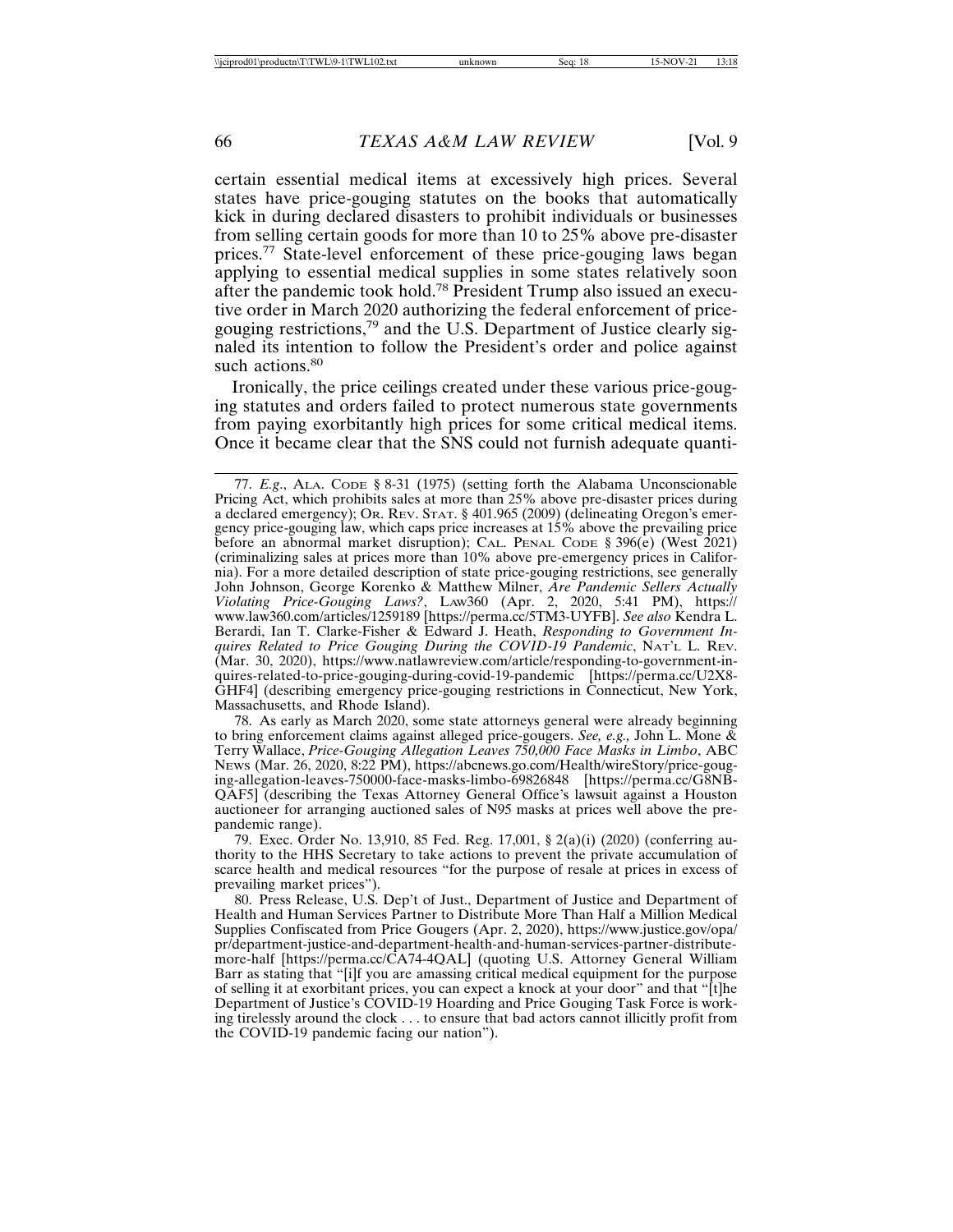ties of these supplies to the states, many state governments started competing aggressively against each other and against the federal government to purchase the items from private vendors.<sup>81</sup> In this frenzied environment, bulk prices for essential medical items skyrocketed. For instance, N95 masks, which had been widely available in bulk for less than \$1 per mask before the COVID–19 outbreak, were selling in April 2020 for upwards of \$8 each.<sup>82</sup> State officials in New York were reportedly paying twenty cents for disposable medical gloves that would have normally cost them less than five cents.<sup>83</sup> And ventilators that would typically cost about \$12,000 each were selling for as much as \$65,000 each.84

## 4. Socially Unjust Distribution Outcomes

The nation's widespread intergovernmental bidding wars for scarce medical items during the early stages of the COVID–19 pandemic were not only inefficient; they also contributed to the unjust distribution of critical resources during a major public health emergency. As state and city governments with the greatest buying power bought up

82. Feiner, *supra* note 51 (reporting that state officials in Idaho had seen N95 respirator masks "going for nearly \$8 apiece" and that the items would "typically run about a dollar per mask"); *see also* Press Release, Anthony Brown, Congressman, Brown-Warren Introduce Legislation to Nationalize the Medical Supply Chain (May 1, 2020), https://anthonybrown.house.gov/news/documentsingle.aspx?DocumentID= 899 [https://perma.cc/8LSM-UH3G] (citing a recent Society for Healthcare Organization Procurement Professionals study finding that "the cost of N95 masks increased from \$0.38 to \$5.75 each (1,513% increase), vinyl exam gloves increased \$0.02 to \$0.06 (300% increase), isolation gowns increased \$0.25 to \$5.00 (2000% increase), and reusable face shields increased from \$0.50 to \$4.00 (900% increase)" during the U.S. COVID–19 outbreak).

83. Lydia DePillis & Lisa Song, *In Desperation, New York State Pays Up to 15 Times the Normal Prices for Medical Equipment*, PROPUBLICA (Apr. 2, 2020, 1:20 PM), https://www.propublica.org/article/in-desperation-new-york-state-pays-up-to-15 times-the-normal-price-for-medical-equipment [https://perma.cc/4ZK2-JPM7].

84. Courtney Subramanian, *How a Frantic Trek to a McDonald's Parking Lot Shows the Scramble States Face for Coronavirus Supplies*, USA TODAY, https:// www.usatoday.com/story/news/politics/2020/04/18/coronavirus-creates-ppe-biddingwar-states-like-illinois-new-york/5144652002/ (Apr. 19, 2020, 1:51 PM) [https:// perma.cc/8C88-2Y3M].

<sup>81.</sup> David A. Lieb, *States Give Few Details on Billions Spent on Virus Supplies*, AP NEWS (May 25, 2020), https://apnews.com/article/mo-state-wire-wa-state-wire-illinoispa-state-wire-virus-outbreak-da2557fb40996097f4dbb927ce5a0a04 [https://perma.cc/ 2GBN-UHPH] (reporting that "[s]tates are spending billions of dollars stocking up on medical supplies such as masks and breathing machines during the coronavirus pandemic" and that many have "set aside purchasing safeguards amid a scramble for supplies" and are "clos[ing] emergency deals . . . to ensure orders aren't diverted elsewhere"); *see also* Joel Rose, *A 'War' For Medical Supplies: States Say FEMA Wins By Poaching Orders*, NPR (Apr. 15, 2020, 4:18 PM), https://www.npr.org/2020/04/15/ 835308133/governors-say-fema-is-outbidding-redirecting-or-poaching-their-medicalsupply-or [https://perma.cc/U5C6-8BUU] (claiming that FEMA was outbidding state and local governments in bidding wars for critical medical supplies and thereby "driving up the price of those supplies for everybody" and that it is "leaving states and hospitals even more desperate to find what they need").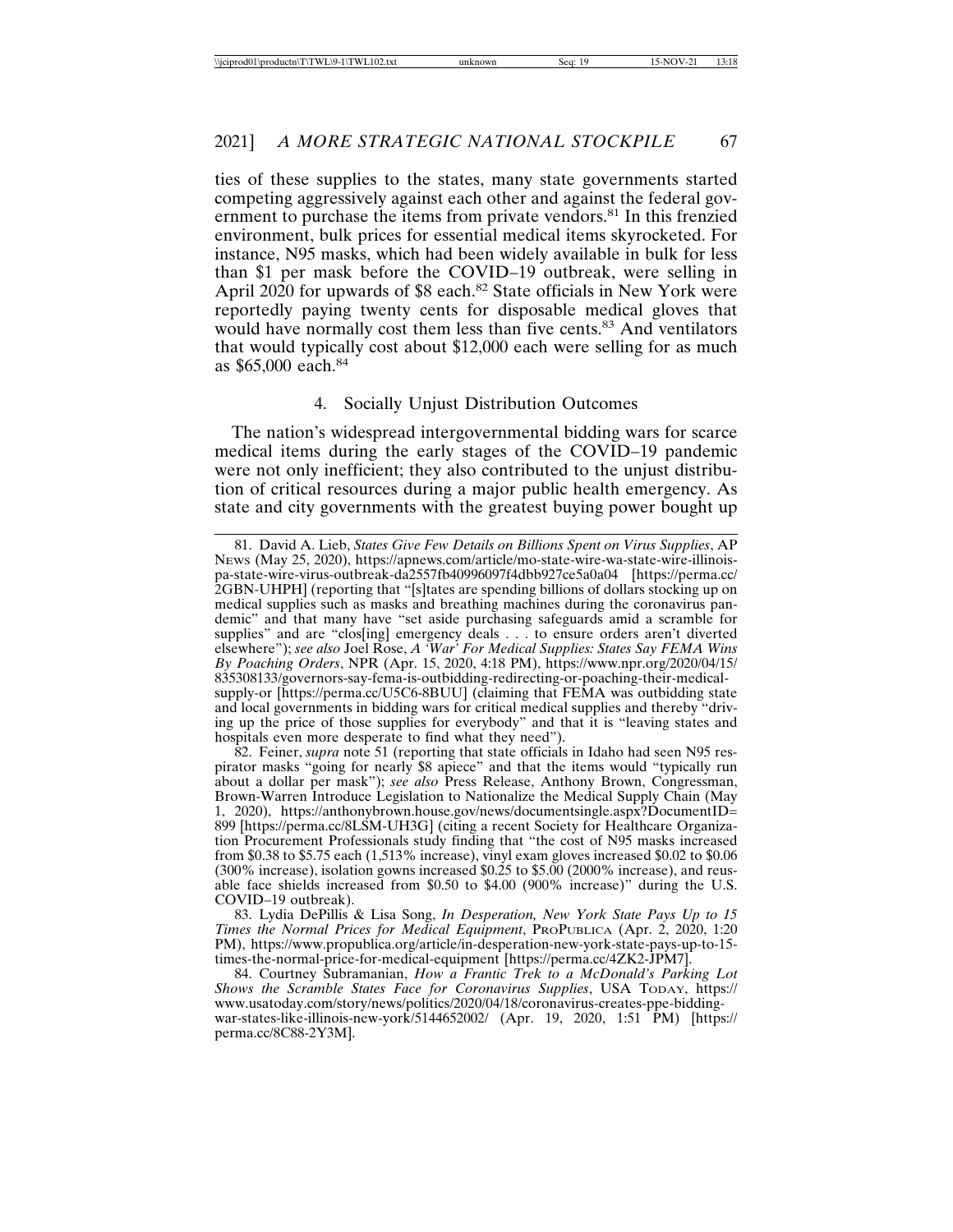supplies, socioeconomically disadvantaged areas across the country many of which had large minority group populations—disproportionately suffered.85 The money-driven nature of how essential medical goods were distributed during the pandemic similarly disadvantaged smaller rural health clinics and communities that were often outbid by larger and more creditworthy buyers, causing those clinics and communities to struggle to secure supplies as well.<sup>86</sup>

Less access to critical medical supplies was likely one of many factors that led to disproportionately higher rates of COVID–19-related illness and death among racial and ethnic minority groups during the pandemic's early stages. An April 2020 CDC report involving 580 COVID–19 patients found that 33% of hospitalized patients at that time were Black/African American even though that group comprised just 18% of the relevant population.<sup>87</sup> The report likewise found much higher virus-related death rates among Black/African American and Hispanic/Latino groups.<sup>88</sup> And a different report issued in April 2021 found that a majority of U.S. healthcare workers who died during the first year of the pandemic "identified as people of color."89 Comparatively poor access to the PPE needed to prevent disease transmission likely contributed to these disparities—particularly in many socioeconomically disadvantaged nursing homes across the country, residents of which were predominantly members of racial or ethnic minority groups.<sup>90</sup>

87. Shikha Garg et al., *Morbidity and Mortality Weekly Report: Hospitalization Rates and Characteristics of Patients Hospitalized with Laboratory-Confirmed Coronavirus Disease—COVID–NET, 14 States, March 1–30, 2020*, CTRS. FOR DIS-EASE CONTROL & PREVENTION (Apr. 17, 2020), https://www.cdc.gov/mmwr/volumes/ 69/wr/mm6915e3.htm [https://perma.cc/6UAZ-6QEK].

88. Dana Sparks, *Coronavirus Infection by Race: What's Behind the Health Disparities?*, MAYO CLINIC (Aug. 7, 2020), https://newsnetwork.mayoclinic.org/discussion/coronavirus-infection-by-race-whats-behind-the-health-disparities/ [https:// perma.cc/9WJK-FNR9] (reporting that "the COVID-19 death rate among Black or African American people was 92.3 deaths per 100,000 people and for Hispanic or Latino people 74.3 per 100,000 people").

89. *Deaths in the Pandemic's First Year, supra* note 1.

90. Robert Gebeloff et al., *The Striking Racial Divide in How Covid-19 Has Hit Nursing Homes*, N.Y. TIMES, https://www.nytimes.com/article/coronavirus-nursinghomes-racial-disparity.html (June 14, 2021) [https://perma.cc/2A3W-SSBG] (describing how staff "lacked adequate protective gear" in many nursing homes, including in a predominantly Black facility in Baltimore County where "workers said they were given rain ponchos and nylon hair bonnets in early April[] after Maryland required all nursing homes to provide the staff with protective equipment" and reporting a similar delay in the provision of face masks to staff at a California nursing home that had a large population of Latino residents).

<sup>85.</sup> *See* Feiner, *supra* note 51 (noting that "[u]nder the current structure, states **R** with greater resources have an advantage in procuring medical supplies").

<sup>86.</sup> *See* DePillis & Song, *supra* note 83 (noting that the nationwide "bidding wars" **R** for critical medical items are "raising concerns that facilities with shallow pockets, like rural health clinics, won't be able to obtain vital supplies").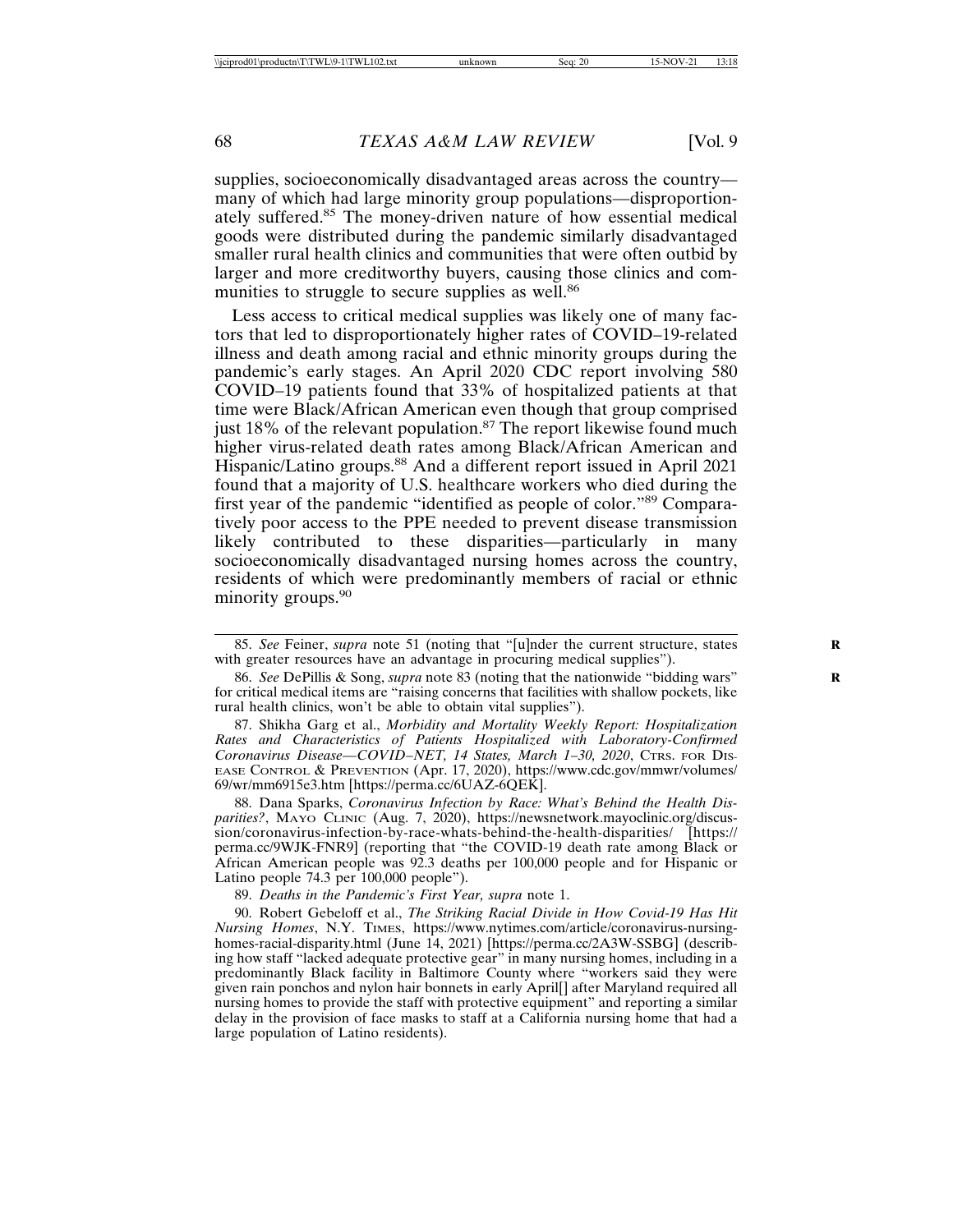#### 5. Political Favoritism and Punishing of the Most Prepared States

Federal government officials' apparent willingness to allow political interests to influence their procurement and distribution of essential medical supplies also drew heavy criticism during the COVID–19 outbreak. For example, several Democrat-controlled states reportedly received only a fraction of their requested medical items from the SNS in early March 2020 while Florida—a key battleground state for Trump's re-election campaign—quickly received its full order of supplies.<sup>91</sup> When federal officials took similar actions in Colorado, a Democratic Congresswoman from that state characterized the Trump Administration's approach to allocating SNS supplies as "playing politics with public health."<sup>92</sup>

Accusations of political favoritism also arose after federal government officials awarded large new medical equipment supply contracts to numerous questionable or inexperienced vendors, some of whom had connections to the then-President.<sup>93</sup> For instance, the Administration purportedly awarded several large contracts to a Tennessee company that had never contracted with the government but was led by a major donor to Trump's presidential campaign and to the Republican National Committee. $94$  It also awarded a lucrative supply contract to a company newly formed by Trump's former Deputy Chief of Staff someone who had no prior history of securing government contracts

<sup>91.</sup> Toluse Olorunnipa et al., *Governors Plead for Medical Equipment from Federal Stockpile Plagued by Shortages and Confusion*, WASH. POST (Mar. 31, 2020, 2:39 PM), https://www.washingtonpost.com/politics/governors-plead-for-medical-equipment-from-federal-stockpile-plagued-by-shortages-and-confusion/2020/03/31/

<sup>18</sup>aadda0-728d-11ea-87da-77a8136c1a6d\_story.html [https://perma.cc/GN25-NDLG] (quoting an anonymous official's statement that "[t]he president knows Florida is so important for his reelection," so "[h]e pays close attention to what Florida wants").

<sup>92.</sup> Press Release, Diana DeGette, Congresswoman, Rep. DeGette on President Trump's Ventilator Distribution Mismanagement (Apr. 8, 2020), https:// degette.house.gov/media-center/press-releases/rep-degette-on-president-trump-s-ventilator-distribution-mismanagement [https://perma.cc/NNW3-M32P].

<sup>93.</sup> Weakened federal oversight of government contracting for medical supplies during the pandemic has reportedly helped to enable abuses in this area. *See generally* Josh Salman and Nick Penzenstadler, *Hundreds of Millions of Dollars Goes to COVID-19 Contractors Accused of Prior Fraud*, USA TODAY, https:// www.usatoday.com/in-depth/news/investigations/2020/07/07/covid-19-contracts-overlook-fraud-claims-masks-sanitizer-and-ppe/5352886002/ (Jan. 26, 2021, 10:54 PM) [https://perma.cc/KD5V-J2WV] (reporting that hundreds of millions of dollars in government contracts for medical supplies have recently gone to "vendors that have been accused of defrauding taxpayers").

<sup>94.</sup> Casey Tolan, *Federal Agencies Turn to Untested Suppliers for Big PPE Contracts*, CNN, https://www.cnn.com/2020/05/27/politics/coronavirus-federal-contractsppe-suppliers-problems-invs/index.html (May 27, 2020, 8:37 AM) [https://perma.cc/ 98SJ-FQPJ] (noting AvMEDICAL CEO Troy Mizell's donations to President Trump and the Republican National Committee and subsequent securing of major medical supply contracts).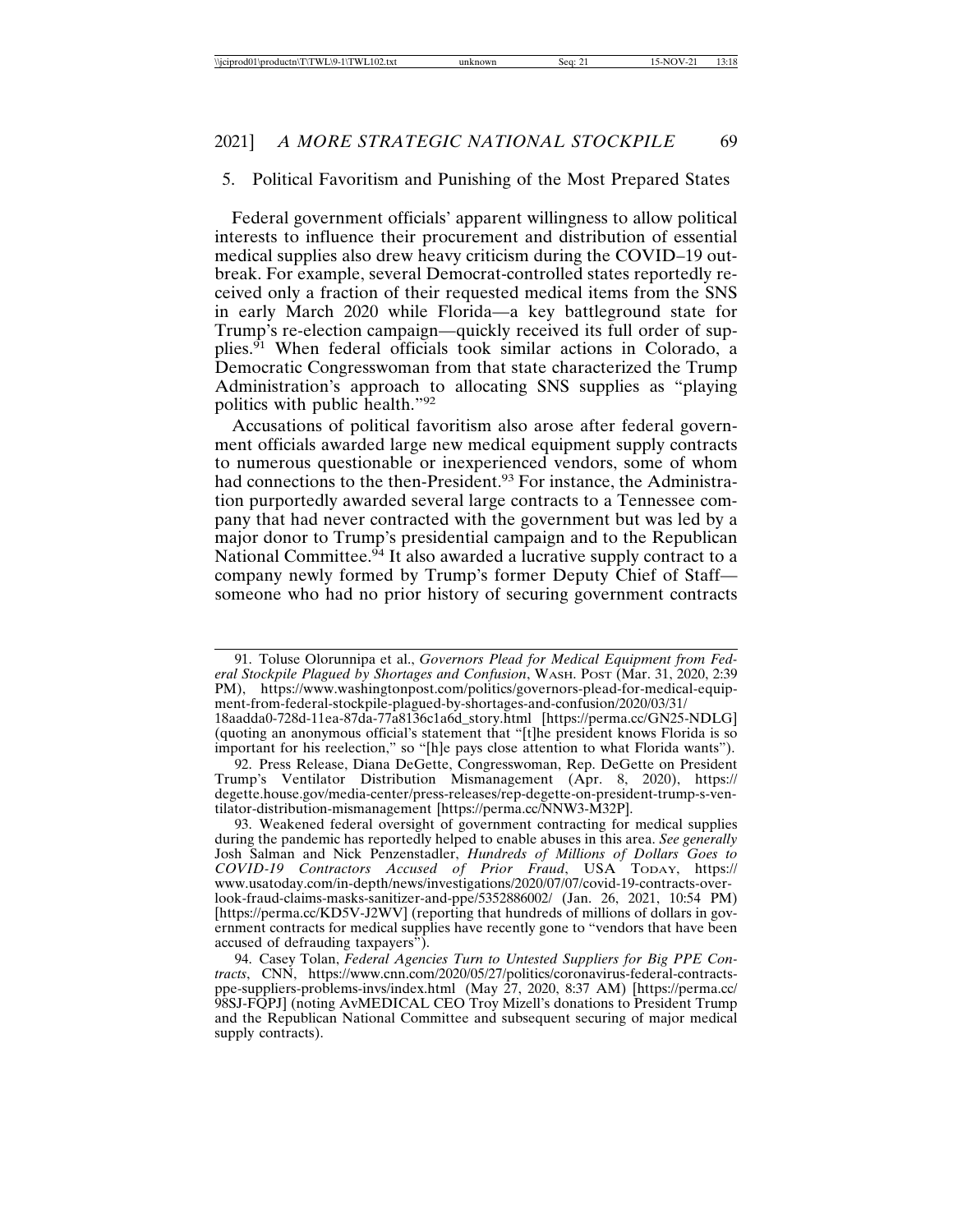and who ultimately supplied hundreds of thousands of unusable face masks.<sup>95</sup>

Meanwhile, the federal government's approach to distributing SNS supplies seemed to sometimes punish those state governments that had stockpiled more emergency health supplies before the crisis. According to one FEMA official in April 2020, the agency was redirecting shipments of essential medical items away from certain areas of the country based in part on "how much equipment a state already has in storage."<sup>96</sup> At a moment when nearly every state faced major shortages, this policy of providing more supplies to states that had prepared less surely sparked frustration among officials in more prepared states. Questionable allocation strategies also emerged at the state government level, with one state even contemplating the use of a lottery system to divvy out scarce medical items in the face of severe shortages.<sup>97</sup> Such arbitrary approaches to distributing critical emergency goods were not only arguably unfair; they also sent confusing signals to state and local governments regarding the potential rewards of building their own stockpiles.

## B. *Below-Market Compensation for Commandeered Supplies*

The federal government and several state governments also responded to COVID–19-related medical supply shortages by issuing orders authorizing themselves to commandeer privately owned goods. In some cases, these "commandeering laws" directly or indirectly empowered governments to pay artificially low compensation when seizing private property.

## 1. Legally Prescribed Under-Compensation

Although some state commandeering laws in effect during the COVID–19 pandemic required that compensation for seized goods be based on the temporarily higher prices that then prevailed in the market, at least one state expressly authorized compensation based on lower pre-pandemic prices. Executive orders issued in two adjacent

<sup>95.</sup> Jeffery Martin, *Dem Reps Call for HHS Investigation of \$3 Million Contract That Provided Potentially Unusable Masks to Navajo Nation*, NEWSWEEK (May 26, 2020, 10:37 PM), https://www.newsweek.com/dem-reps-call-hhs-investigation-3-million-contract-that-provided-potentially-unusable-masks-1506672 [https://perma.cc/ P7HT-AFBC].

<sup>96.</sup> Katharine Q. Seelye et al., *Doctors and Governors Vie for Masks in Cloakand-Dagger Deals,* N.Y. TIMES (Apr. 20, 2020), https://www.nytimes.com/2020/04/20/ us/coronavirus-states-masks.html [https://perma.cc/7JNM-DY9T].

<sup>97.</sup> Elizabeth Cohen, Arman Azad & Betsy Klein, *California Tells Hospitals to Consider Having a Lottery for Sought-After COVID-19 Drug*, CNN, https:// www.cnn.com/2020/05/14/health/california-hospitals-covid-drug-lottery/index.html (May 14, 2020, 7:02 PM) [https://perma.cc/FQB8-KR69] (describing the California Department of Public Health's lottery system, which it recommended in response to shortages of Remdesivir, a drug believed to help treat some COVID–19 symptoms).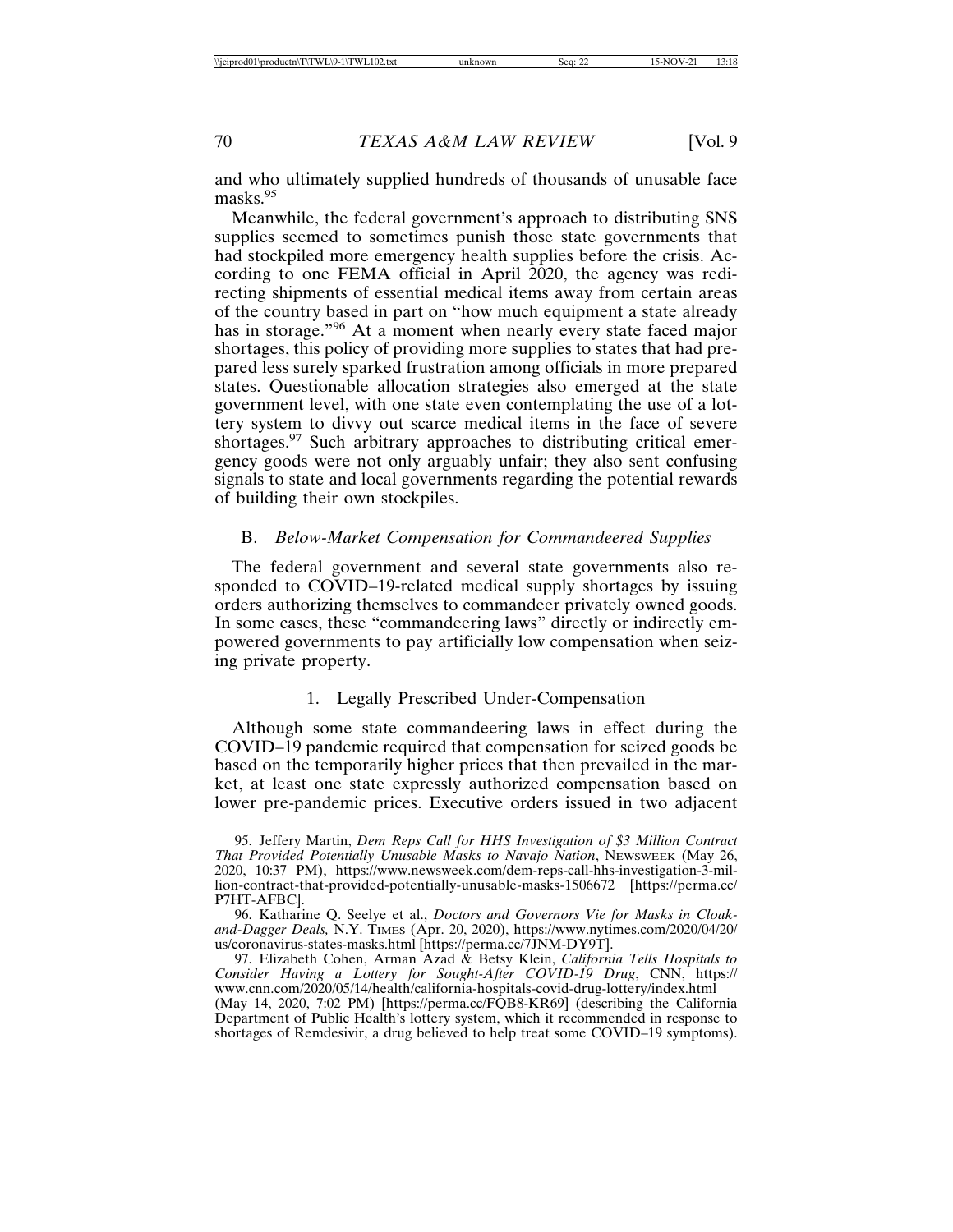northeastern states during the COVID–19 pandemic exemplify this major difference in compensation approaches. New York Governor Andrew Cuomo's executive order on commandeering powers required compensation "at the rates prevailing in the market at the time of acquisition."98 In contrast, Pennsylvania Governor Tom Wolf's April 2020 order authorizing the Pennsylvania Emergency Management Agency ("PEMA") to seize critical medical goods and distribute them to those in greatest need included the following language regarding compensation:

The compensation price of PPE, pharmaceuticals, and other medical resources shall be the average price at which the same or similar consumer goods or services were obtainable in the affected areas during the last seven days immediately prior to March 6, 2020.99

For obvious reasons, the prevailing market prices for PPE and other essential medical items in the week preceding March 6—the date on which Governor Wolf announced Pennsylvania's first confirmed COVID–19 case and issued a disaster emergency declaration—were surely far lower than those in early April when the state had accumulated more than 11,500 confirmed cases and was reporting several hundred new cases per day.<sup>100</sup> However, neither Governor Wolf nor other Pennsylvania officials offered a clear justification for their prepandemic-level compensation approach.<sup>101</sup>

## 2. Indirect Under-Compensation Due to Price Controls

Commandeering laws applicable in certain other U.S. states and at the federal government level during the COVID–19 pandemic did not expressly prescribe how to calculate compensation for seized items but did leverage other laws in ways that arguably also led to undercompensation.102 In particular, some states' temporary price controls

101. *E.g.*, Pa. Exec. Ord. No. 2020-408, *supra* note 99.

<sup>98.</sup> N.Y. Exec. Ord. No. 202.14 (Mar. 7, 2020), https://www.governor.ny.gov/news/ no-20214-continuing-temporary-suspension-and-modification-laws-relating-disasteremergency [https://perma.cc/JQP6-4JAC].

<sup>99.</sup> Pa. Exec. Ord. No. 2020-408 (Apr. 8, 2020), https://www.governor.pa.gov/wpcontent/uploads/2020/04/20200408-GOV-Critical-Medical-Resources-Order.pdf [https://perma.cc/Z5UC-MMV7].

<sup>100.</sup> *See* Greg Pickel, *A Month of Coronavirus in Pa.: From 1 Case to 11,500. How Long Until It Peaks?*, PENN LIVE (Apr. 6, 2020), https://www.pennlive.com/news/2020/ 04/a-month-of-coronavirus-in-pa-from-1-case-to-11500-how-long-until-it-peaks.html [https://perma.cc/AY3T-PKKF] (stating that Pennsylvania reported its first two COVID–19 cases on March 6, 2020, and had more than 11,500 cases as of April 5 of that year).

<sup>102.</sup> New Jersey is an example of a state that authorized commandeering of medical supplies in response to the COVID–19 pandemic but did not specify how compensation for seized items would be calculated. *See* N.J. Exec. Ord. 113 (Apr. 2, 2020), https://www.governor.pa.gov/wp-content/uploads/2020/04/20200408-GOV-Critical-Medical-Resources-Order.pdf [https://perma.cc/F5UL-XL6A] (authorizing New Jersey's Director of Emergency Management to "take or use personal services and/or real or personal property, including medical resources, for the purpose of protecting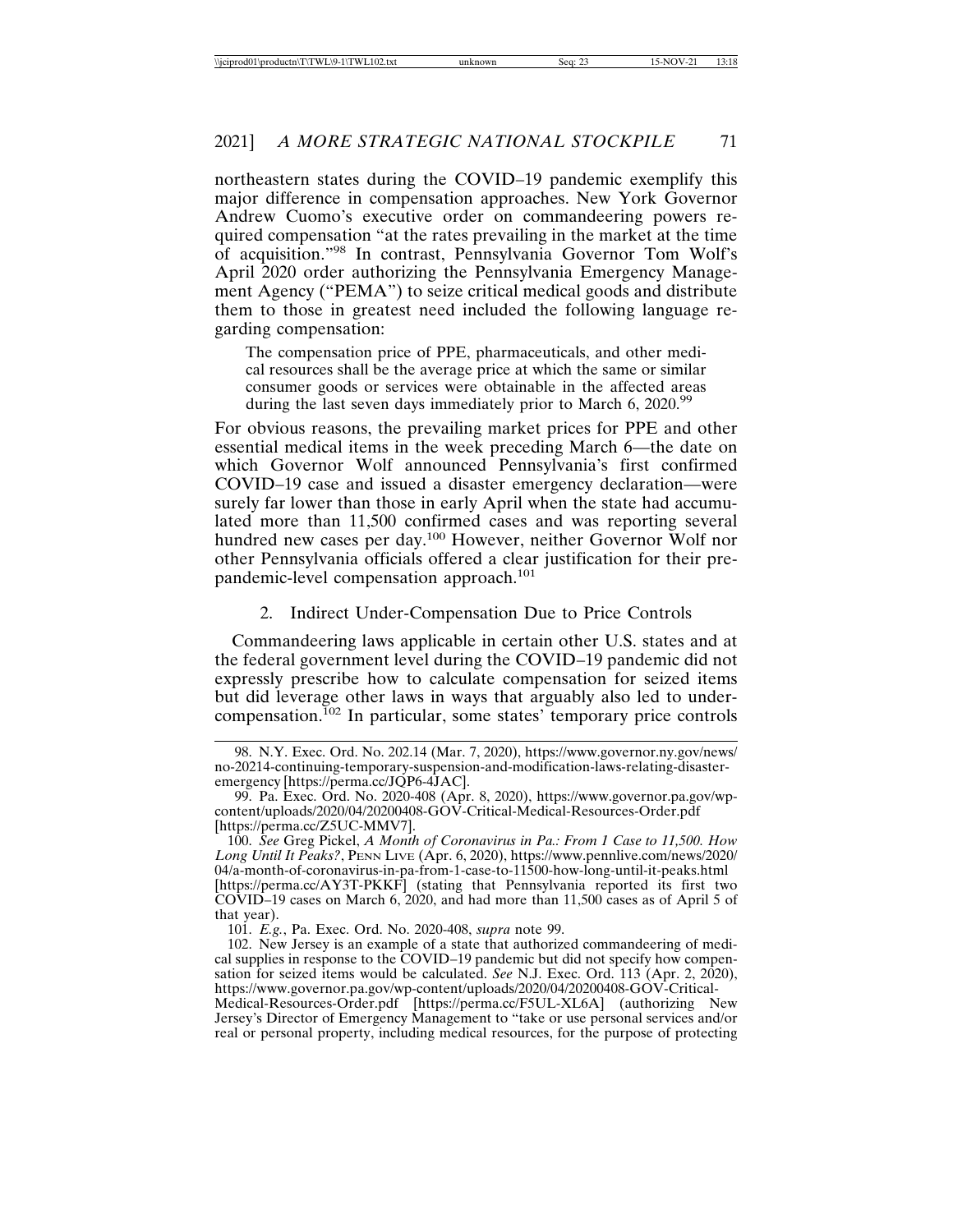on essential goods enabled state government agencies to commandeer items at steep discounts.

California's approach to compensating citizens for commandeered medical supplies during COVID–19 exemplified this type of indirect under-compensation structure. Governor Gavin Newsom's April 2020 executive order prohibiting price gouging generally defined it as any sale of an emergency item at a price that is 10% higher than the seller's February 2020 offer price.<sup>103</sup> However, the executive order expressly exempted sales to state government entities from these antiprice-gouging restrictions, meaning that Californian citizens and businesses could still sell or forfeit goods to state or local government entities for compensation that exceeded pre-pandemic prices by well more than  $10\%$ .<sup>104</sup> Taken together, these two provisions created incentives for holders of essential medical items in California to actively seek to sell or turn over the items only to state or local government buyers whose exemptions systematically allow them to offer artificially low purchase prices and still outbid all private buyers.

Temporary price-gouging restrictions imposed at the federal level during the COVID–19 pandemic similarly enabled federal agencies to under-compensate citizens and businesses for commandeered goods. Under the Stafford Disaster Relief and Emergency Assistance Act, President Trump's declaration of a national emergency due to the pandemic in March 2020 temporarily empowered FEMA to begin commandeering medical items as needed to respond to the crisis.<sup>105</sup> The Trump Administration also imposed temporary federal price-gouging restrictions during that same month, effectively creating temporary price ceilings for some of the same goods FEMA was authorized to commandeer.106

Although federal constitutional law is unclear regarding how courts must calculate compensation for commandeered goods during crises, one line of cases does arguably support California's and FEMA's approach of compensating at artificially low price-ceiling rates when such controls are in place. The U.S. Supreme Court analyzed a similar

106. *See supra* note 79 and accompanying text.

or promoting the public health, safety, or welfare" and adding that "[c]ompensation shall be provided following the procedures established by the Disaster Control Act, N.J.S.A. App. A:9-51"); *see also* N.J. STAT. ANN. § A:9-51.7 (West 2021) (requiring the New Jersey state government to compensate the holders of private property that the state seizes in response to an emergency but not specifying how to determine the amount of compensation due for such seizures beyond "just compensation").

<sup>103.</sup> Cal. Exec. Ord. No. N-44-20 (Apr. 3, 2020), https://www.gov.ca.gov/wp-content/uploads/2020/04/4.3.20-EO-N-44-20.pdf [https://perma.cc/65N5-UXNZ].

<sup>104.</sup> *See id.*

<sup>105.</sup> *See* 42 U.S.C. § 5196(i)(1) (authorizing FEMA's Administrator to "procure by condemnation or otherwise . . . materials and facilities for emergency preparedness, with the right to take immediate possession thereof"). As discussed, federal officials made clear during the early stages of the pandemic that they would aggressively prosecute hoarders and price gougers.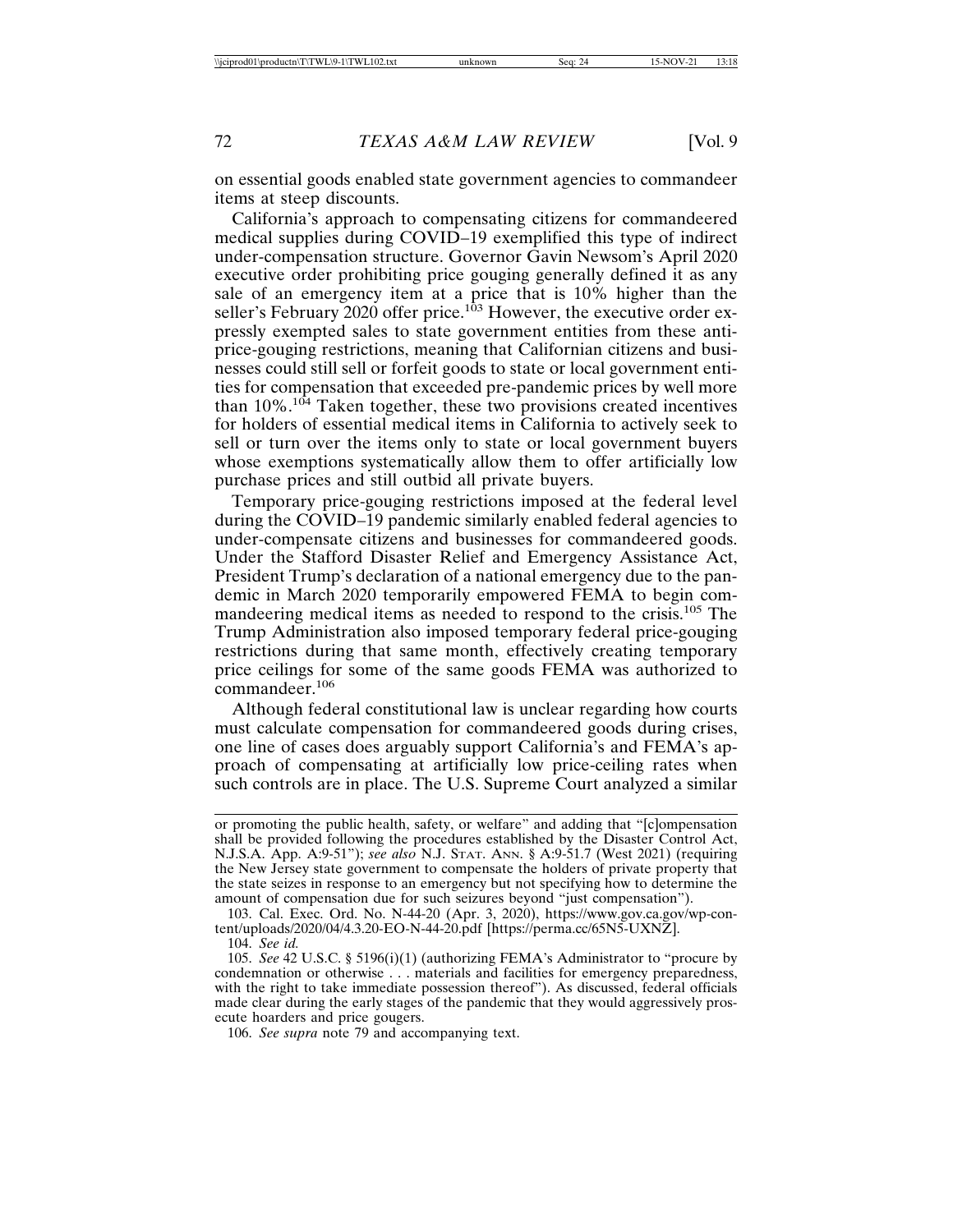issue in *U.S. v. Commodities Trading Corp*., a 1950 case disputing the amount of compensation due after the U.S. War Department requisitioned 760,000 pounds of black pepper from a private company during World War II.<sup>107</sup> Because of the war, the U.S. Office of Price Administration ("OPA") had imposed dollars-per-pound price ceilings on a long list of goods, including pepper.<sup>108</sup> When the War Department requisitioned the company's pepper, the Department claimed it was obligated to pay only the OPA's artificially low ceiling price as just compensation.109 The company disagreed, arguing it was entitled to a much higher compensation rate based on the likely market value of the pepper once the OPA price ceilings were removed.110 The Court held for the War Department, finding that government entities "should be able to buy goods fulfilling their wartime needs at the prices fixed for other purchasers" and noting the "crucial importance of this . . . to limit inflation and prevent profiteering."111 The Court majority went on to explain:

[S]hould judicial awards of just compensation be uniformly greater in amount than ceiling prices, expectations of pecuniary gains from condemnations might prompt many owners to withhold essential materials until the Government requisitioned them. We think the congressional purpose and the necessities of a wartime economy require that ceiling prices be accepted as the measure of just compensation, so far as that can be done consistently with the objectives of the Fifth Amendment.<sup>112</sup>

Although the specific OPA price ceilings prescribed during World War II are quite different from the mostly percentage-based-price-gouging restrictions imposed during the COVID–19 pandemic, it is quite possible that compensation payments based on such restricted prices would be upheld on similar rationales. Regardless of their constitutionality, however, such artificially low payouts can contribute to undesirable policy outcomes for reasons explored in more detail in Part IV  $below.<sup>113</sup>$ 

## C. *Calls for New Medical Stockpiling Policies*

The severe medical supply shortages that hampered U.S. efforts to respond to the COVID–19 pandemic generated an unprecedented level of interest in reforming the nation's approach to emergency stockpiling. Among other things, these challenges prompted Congress to dramatically increase its funding of the SNS. Provisions of the

<sup>107.</sup> United States v. Commodities Trading Corp., 339 U.S. 121, 122 (1950).

<sup>108.</sup> *Id.*

<sup>109.</sup> *Id.*

<sup>110.</sup> *See id.* at 122–23. 111. *Id.* at 124–25.

<sup>112.</sup> *Id.* at 125.

<sup>113.</sup> *See, e.g.*, *infra* text accompanying note 177.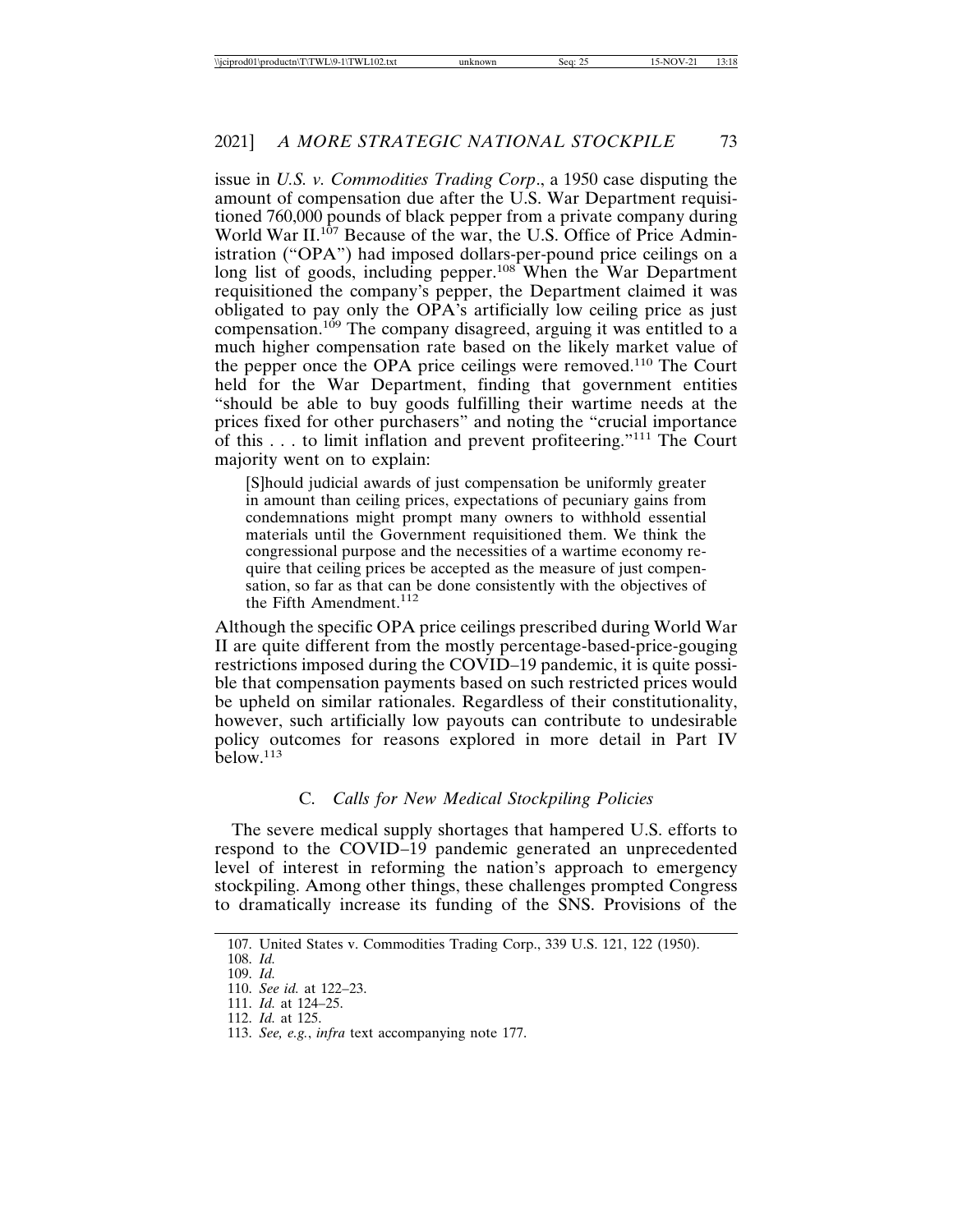Coronavirus Aid, Relief, and Economic Security ("CARES") Act, enacted in March 2020, authorized the HHS Secretary to expend up to \$16 billion on medical supplies for the SNS<sup>114</sup>—an amount roughly twenty-five times greater than Congress' annual appropriation to the SNS in recent years.<sup>115</sup>

A handful of federal legislators also soon began promoting various legislative reforms to U.S. stockpiling policies, most of which called for major expansions of the federal government's role in the national stockpiling effort. One bill introduced in April 2020 sought to create an entirely new agency—the "Emergency Office of Manufacturing for Public Health"—within HHS.<sup>116</sup> This new agency would have authority to acquire patents for emergency medical supplies from private stakeholders and contract with private manufacturers to produce those items or manufacture them on its own for eventual distribution to federal, state, and local health systems.117 A second introduced bill sought to go even further and designate the federal government as the "sole buyer, vendor, owner and distributor of critical medical equipment during the COVID-19 pandemic and all future national health emergencies."<sup>118</sup>

As the COVID–19 pandemic wore on, continuing worldwide shortages of medical supplies also increasingly prompted calls for new U.S. policies to support the buildout of domestic supply chains for critical emergency goods. Under the Defense Production Act, the President of the United States already possesses powers to commandeer private industry assets for the manufacture of essential goods during crises—a power President Trump exercised to some degree.<sup>119</sup> However, there were still widespread PPE shortages in healthcare facilities across the country several months after the COVID–19 outbreak began, suggesting that these executive powers alone were not

117. S. 3847, 116th Cong. (2020).

118. Press Release, Anthony Brown, *supra* note 82 (describing introduction of the **R** proposed "Pandemic Response and Interstate Cost Equity Act of 2020" or "PRICE Act" in May 2020).

<sup>114.</sup> CARES Act, Pub. L. 116-136, Div. B, Title VIII, 134 Stat. 281, 553–61 (2020).

<sup>115.</sup> *See* Reisinger, *supra* note 39 (noting that Congress had allocated \$610 million **R** to the SNS in 2019 and  $$620$  million in 2020).

<sup>116.</sup> *See* Press Release, Elizabeth Warren, Senator, Warren, Schakowsky to Introduce Legislation to Publicly Manufacture Personal Protective Equipment, Prescription Drugs, Other Medical Supplies (Apr. 30, 2020), https://www.warren.senate.gov/ newsroom/press-releases/warren-schakowsky-to-introduce-legislation-to-publiclymanufacture-personal-protective-equipment-prescription-drugs-other-medical-supplies [https://perma.cc/2BC5-24EJ].

<sup>119.</sup> Aishvarya Kavi, *Virus Surge Brings Calls for Trump to Invoke Defense Production Act*, N.Y. TIMES (July 22, 2020) https://www.nytimes.com/2020/05/21/us/ coronavirus-nursing-homes-racial-disparity.html [https://perma.cc/KH29-4M9B] ("President Trump used the [Defense Production Act] to press General Motors to begin production of ventilators.").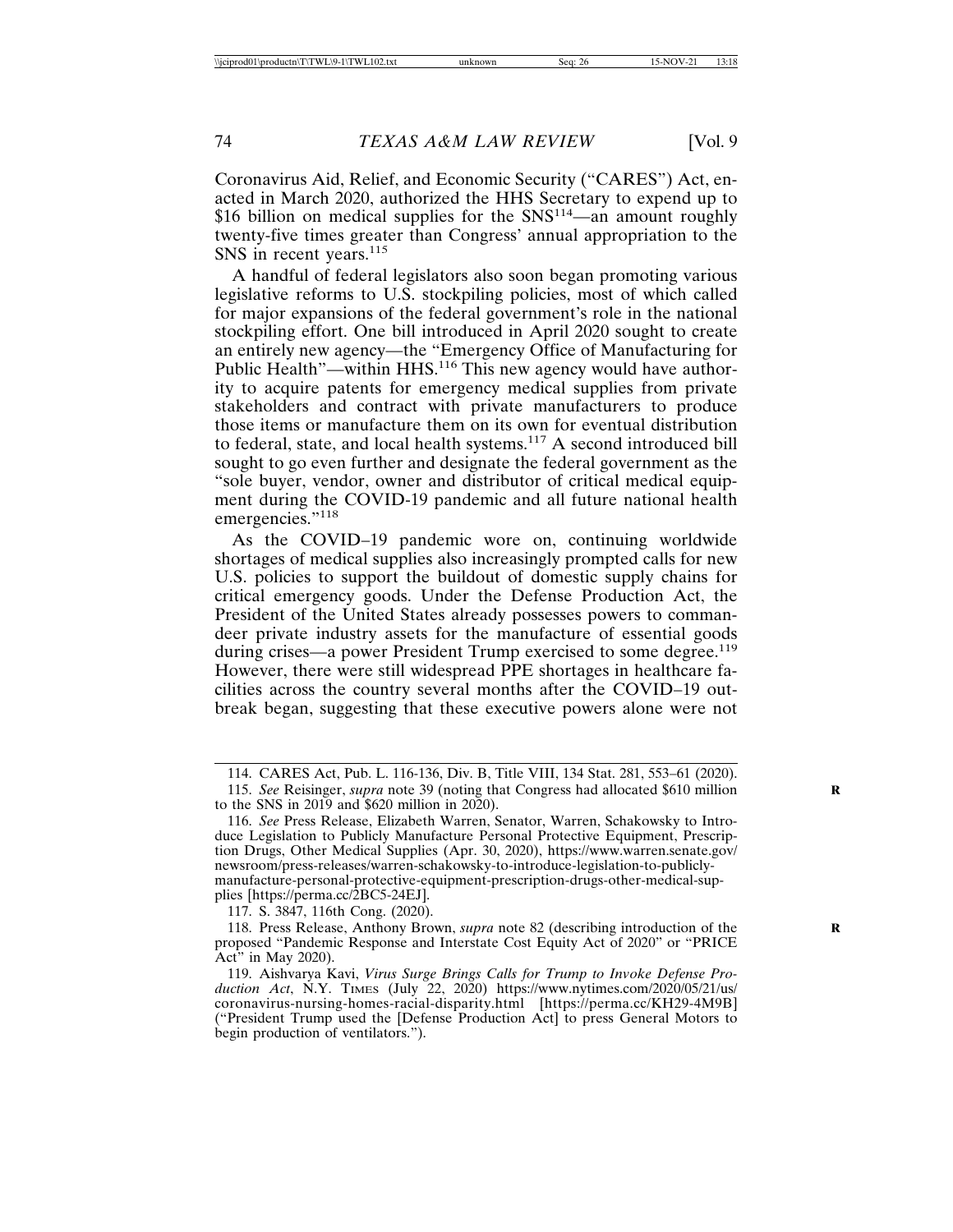enough to safeguard the nation against long-term shortages.120 Sensing growing frustration over prolonged medical supply shortages, then-Democratic presidential nominee Joe Biden introduced a plan in July 2020 focused on helping move supply chains for several types of essential goods "back to U.S. soil."<sup>121</sup> A Senate bill introduced that same month likewise sought to use investment tax credits to stimulate domestic manufacturing projects for certain PPE.122 After his election, President Biden continued his push for greater government investment in stockpiling resources, proposing to allocate nearly \$1 billion in new funding to the SNS.123

#### IV. MODELING STOCKPILING INCENTIVES

The nation's inadequate stockpiling of the supplies needed to respond to the COVID–19 pandemic is attributable in part to shortcomings in the policy regime that presently governs the U.S. stockpiling effort. The country's excessive reliance on federally owned medical stockpiles unjustifiably increases the per-unit stockpiling costs of many rotatable emergency items. These elevated costs, together with certain externality problems and behavioral biases, have long resulted in underinvestment in public and private stockpiling. Uncertainty about the division of stockpiling duties among the SNS, state governments, and the private sector has likewise deterred efficient levels of stockpiling. Price-gouging restrictions and certain types of commandeering policies have even further weakened incentives for private entities to stockpile. And the nation's increasing reliance on international supply chains to meet its demand for essential medical

121. *See* Will Weissert, *Biden Wants U.S. to Produce More of Its Own Pandemic Supplies*, ASSOCIATED PRESS (July 7, 2020), https://apnews.com/642660dbc67fbb16260 a27f2f89418d8 [https://perma.cc/C5D5-P5H5]; *see also The Biden Plan to Rebuild U.S. Supply Chains and Ensure the U.S. Does Not Face Future Shortages of Critical Equipment*, JOEBIDEN.COM, https://joebiden.com/supplychains/ [https://perma.cc/M8XQ-WUHG].

122. *See* Press Release, Lindsay Graham, Senator, Graham, Capito, Rounds Introduce Legislation to Move PPE Supply Chain from China to the United States (July 22, 2020), https://www.lgraham.senate.gov/public/index.cfm/press-releases?ID=066446 6C-D1E6-4A4B-A3CA-DBEF3716DD5B [https://perma.cc/M7PB-QHEU].

123. Noah Weiland & Margot Sanger-Katz, *The C.D.C. Would Get a Significant Increase in Funding Under Biden's Spending Plan.*, N.Y. TIMES (Apr. 9, 2021), https:// www.nytimes.com/2021/04/09/us/hhs-cdc-spending.html [https://perma.cc/7KVR-WC92].

<sup>120.</sup> *See, e.g.,* Geoff Mulvihill & Camille Fassett, *Protective Gear for Medical Workers Begins to Run Low Again*, ASSOCIATED PRESS (July 7, 2020), https://apnews.com/ 481d933b0caa6f5fc61f466c86d4777b [https://perma.cc/QK6G-QLK2] (quoting National Nurses United president Deborah Burger as stating that "[w]e're five months into this and there are still shortages of gowns, hair covers, shoe covers, masks, [and] N95 masks"); Naomi Martin, *'It's Like Pulling Teeth': There's Still a PPE Shortage and a Second Wave Could Send Medical Workers into Crisis Mode*, BOS. GLOBE, https://www.bostonglobe.com/2020/06/21/nation/dangerous-shortages-protective-gearpersist-mass-hospitals-clinicians-say/ (June 21, 2020, 10:35 PM) [https://perma.cc/ UVR2-WS7L] (describing continued widespread shortages of PPE).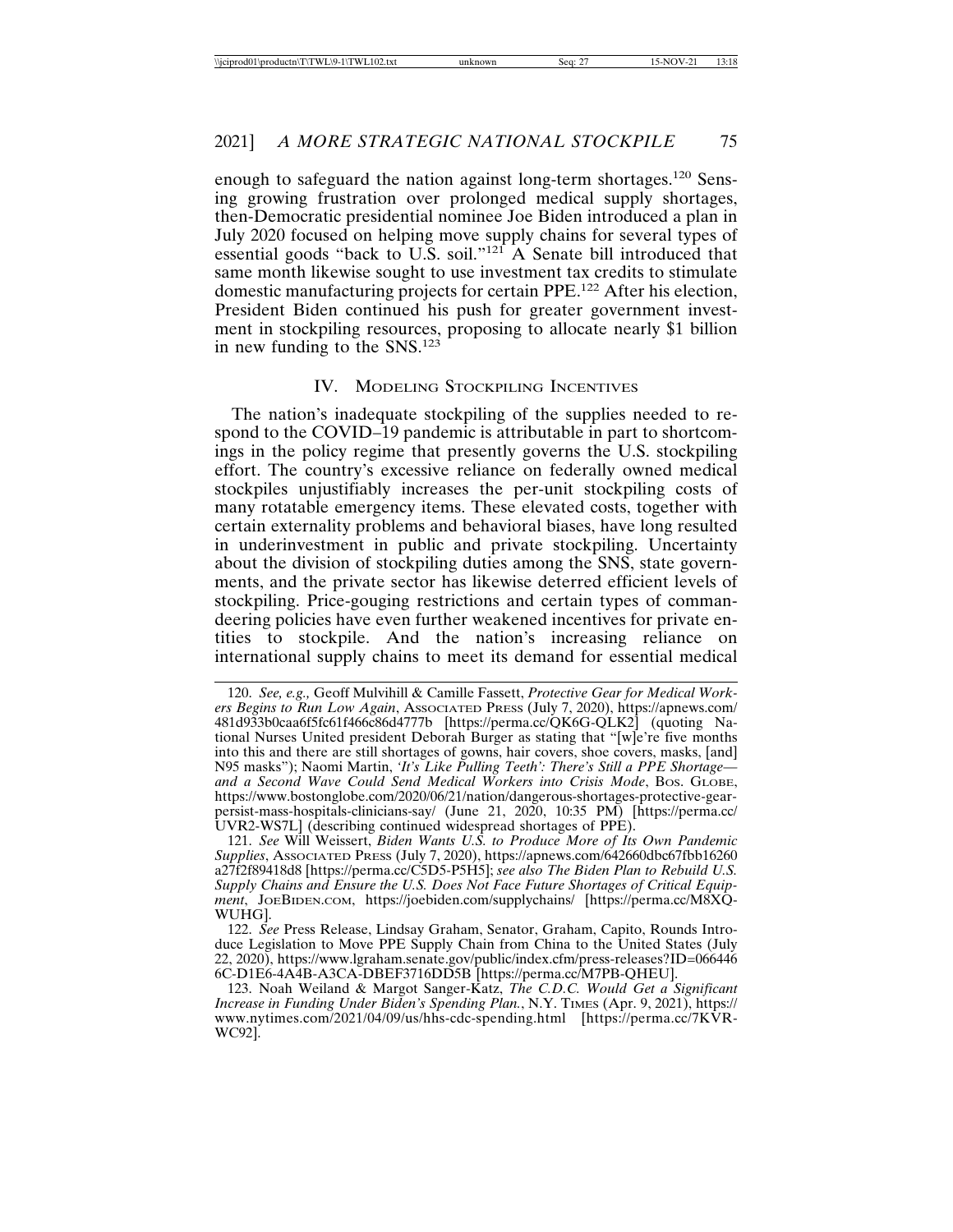goods has made it much more difficult for the nation to address longterm emergency shortages.

In this moment of unprecedented interest in reforming the nation's stockpiling policy structure, it is worthwhile to more methodically consider the distinct economic incentives at play in stockpiling decisions. Like almost any activity, stockpiling involves specific costs and benefits, and rational, self-interested actors are likely to engage in it only to the extent they believe the expected benefits of doing so exceed the costs.124 On similar reasoning, all else equal, the U.S. stockpiling system will become more cost-efficient and better able to affordably safeguard the country as it reduces per-unit stockpiling costs or increases per-unit stockpiling benefits for emergency items. The following simplified, two-state cost-benefit model for stockpiling decisions is a useful framework for identifying and examining potential means of improving the nation's stockpiling policy structure. Although this Article uses the hypothetical example of a hospital administrator stockpiling respirator masks to illustrate the workings of the model, the core principles illustrated through the example are equally applicable to private and public stockpilers of a wide range of emergency items.

Suppose hypothetically that during a period when there is no active public health emergency, an administrator at a private for-profit hospital is seeking to determine the optimal number of N95 respirator masks to store in the hospital's emergency stockpile. The hospital's objective is to build a private stockpile just large enough to cover all of the hospital's mask needs in the unlikely event of a major disaster requiring unusually high quantities of masks. Assume further that the hospital is profit-maximizing and has perfect information regarding all relevant costs and risk probabilities associated with this stockpiling decision. And assume, for simplicity, that masks cannot appreciate in value while stockpiled but may temporarily take on heightened value when they are needed as part of a major crisis response.

<sup>124.</sup> Concededly, the specific costs and benefits to a stockpiler of stockpiling a given item for a given period are likely to vary greatly depending on the total quantity stockpiled, so it would be more precise to state that a rational stockpiler will continue growing its stockpile so long as its marginal benefit of doing so exceeds its marginal cost. The private marginal cost of stockpiling a particular type of item for a year is the incremental change in total stockpiling costs borne by a stockpiler from storing one additional unit of the item for that period. The private marginal benefit of stockpiling the item is the incremental change in total expected benefits accruing to the stockpiler from storing one additional unit of the item for one year. For simplicity, this Article intentionally employs a basic cost-benefit model rather than a more rigorous marginal cost-benefit analysis approach. The general observations that are the main takeaways from this simplified framework would nonetheless hold true under a more complex marginal cost-benefit analysis.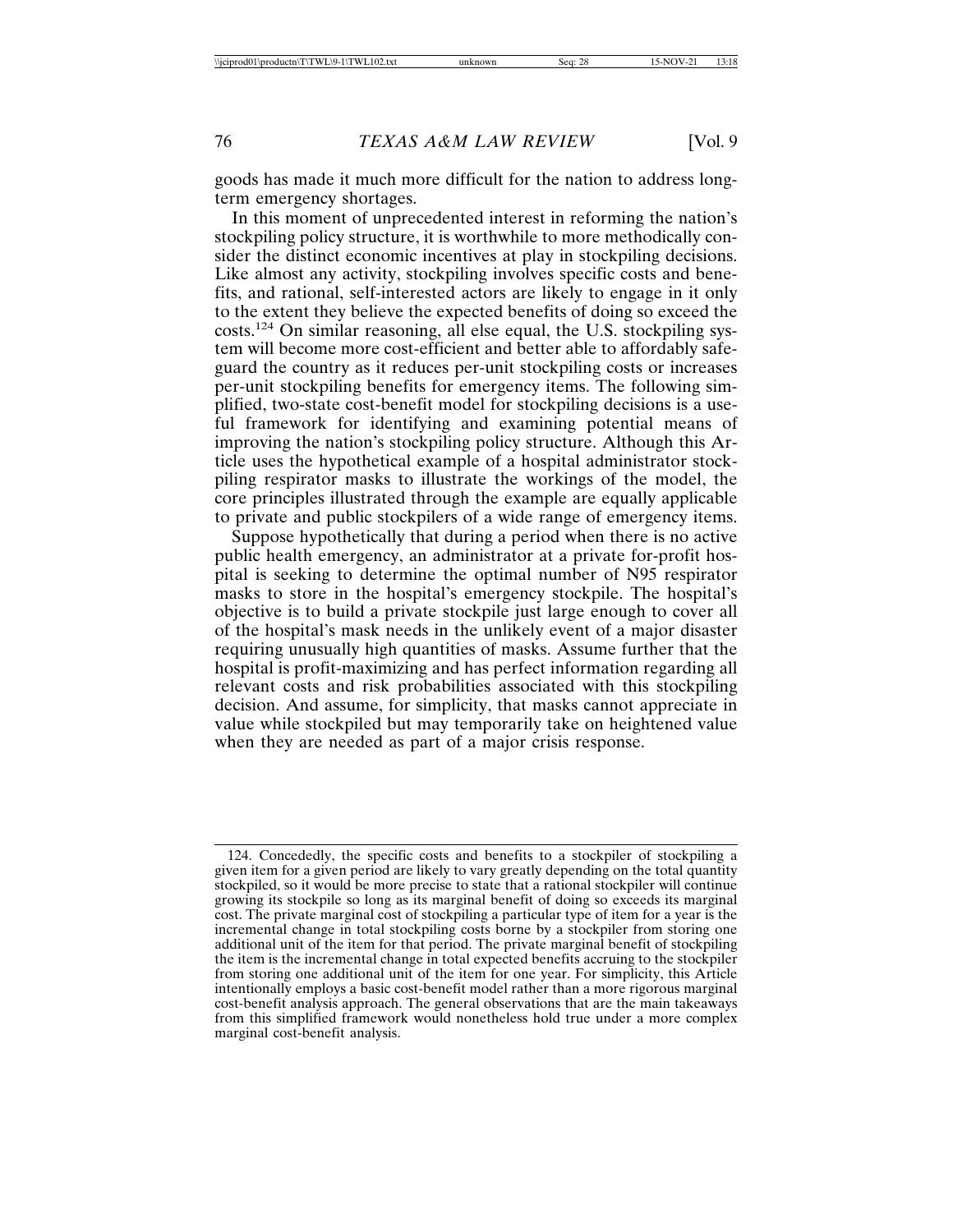## A. *The Costs of Stockpiling*

The total cost (*C*) of stockpiling an N95 respirator mask or any other given item is the sum of three primary categories of costs: warehousing costs  $(c_w)$ , opportunity costs  $(c_o)$ , and depreciation costs  $(c_d)$ . For any given item, let:

 $C =$  the total cost of stockpiling one unit of the item for one calendar year;

 $c_w$  = the direct costs of physically storing the item for one year;  $c<sub>o</sub>$  = the highest risk-free annual return the stockpiler foregoes by stockpiling the item for one year rather than investing its value; and

 $c_d$  = the actual decrease in the stockpiled item's market value after one year of storage, estimated as the non-emergency value (*M*) of the stockpiled item divided by the number of years (*N*) of the item's shelf life.

Under these assumptions, expressed mathematically:

$$
C = c_w + c_o + c_d
$$
 Equation (1)

All three of the specific types of stockpiling-related costs delineated in Equation (1) are influenced by various factors, including some stockpiling policies. Policy changes that reduce or offset any one of these costs can thus potentially improve the efficiency of the nation's stockpiling system. The following are descriptions of each of these three types of costs and of some of the main factors affecting them.

#### 1. Warehousing Costs

Warehousing costs  $(c_w)$ , defined in this model as the direct costs of physically storing a given item for one year, are relatively difficult to manipulate through stockpiling policies. Warehousing costs tend to be based primarily on the rental value of the lowest-cost space where an item may be properly stored and kept acceptably available for emergency use. Any expenditures required to physically safeguard, manage, and maintain stored goods also constitute warehousing costs.<sup>125</sup>

Calculating warehousing costs is generally straightforward. Suppose, for example, that the annual fair market rent is \$5,000 for the lowest-cost adequate storage space available to the hypothetical hospital described above and that this space has capacity to store 100,000 respirator masks. Dividing the first of these figures by the second figure reveals that under these assumptions, the hospital's annual perunit warehousing cost for masks is:

<sup>125.</sup> The contracted ventilator maintenance mentioned above is one example of such a maintenance-related warehousing cost. See Sanger et al., *supra* discussion 72 accompanying note 72.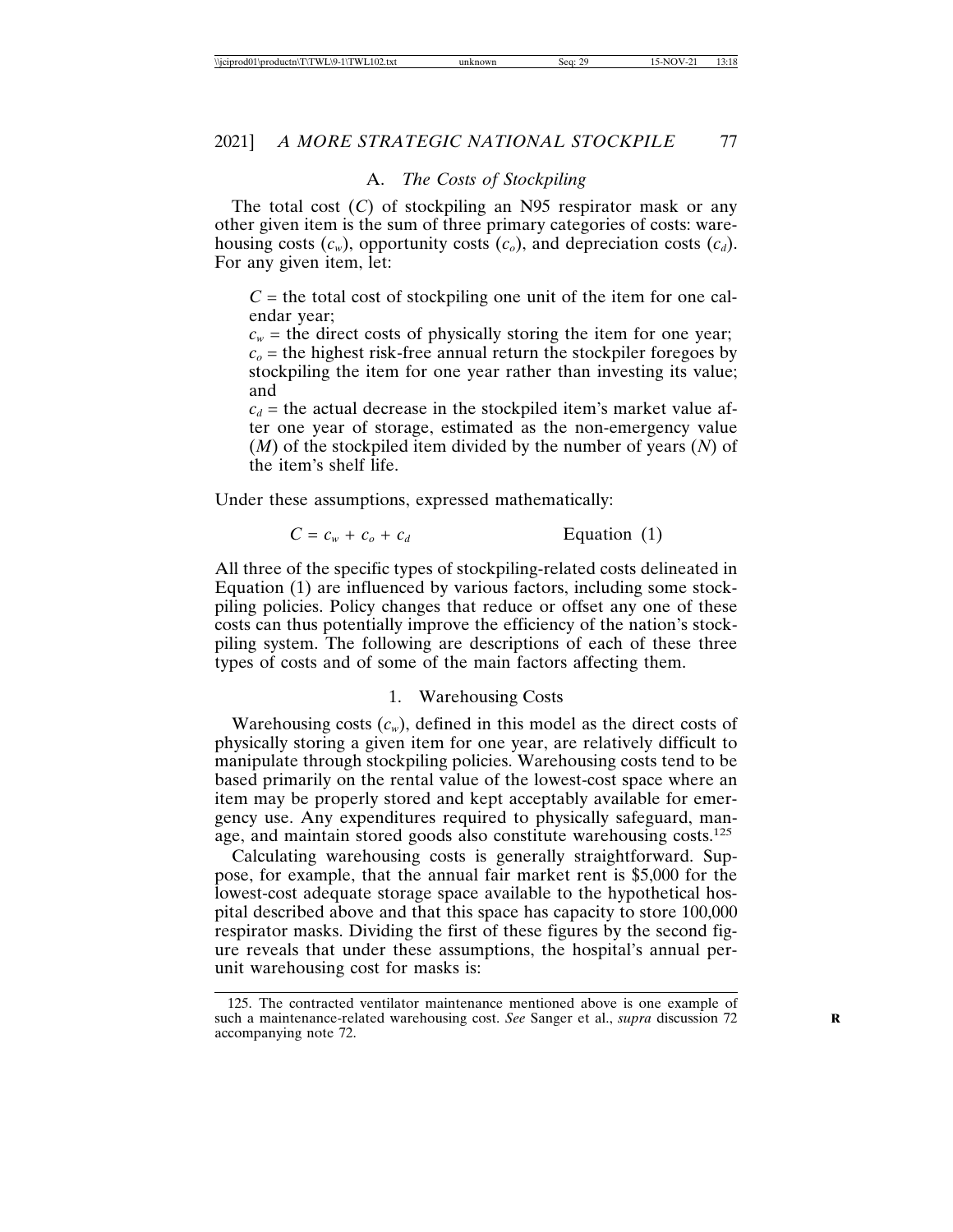#### $$5,000 \div 100,000 = $0.05.$

Some commonly stockpiled items have characteristics that justifiably involve higher per-unit warehousing costs for reasons that are wholly exogenous to the general stockpiling policy structure. National security concerns associated with some stockpiled supplies, such as nuclear materials, military weapons, or anti-viral drugs, justify higher per-unit expenditures to safely guard the nation's stockpiles of these items. All else equal, per-unit warehousing costs also tend to be higher for larger items. And whether particular types of items require a climate-controlled storage space, enhanced security, or periodic maintenance can likewise affect warehousing costs in ways that are largely independent of the policies surrounding them.

On the other hand, certain factors affecting per-unit warehousing costs may be influenced by stockpiling policies. In particular, economies of scale can often decrease per-unit warehousing costs as the total quantity stored increases—a relationship that weighs in favor of stockpiling policies that advantage large, centralized stockpiles over smaller, distributed ones.<sup>126</sup>

## 2. Opportunity Costs

The opportunity costs  $(c<sub>o</sub>)$  of stockpiling, which exist because stockpiling an item precludes a stockpiler from investing the item's value elsewhere and earning a positive return, are also difficult to alter through stockpiling policy. The opportunity cost of stockpiling any given item can be calculated by multiplying the item's monetary value by the highest risk-free return the stockpiler could have earned by instead investing that value over the stockpiling period. For example, if respirator masks cost \$1 each and our hypothetical hospital's riskfree real return on investable assets is  $4\%$  per annum,<sup>127</sup> the hospital's opportunity cost  $(c<sub>o</sub>)$  of stockpiling one mask for one year is:

127. The 4% figure used in this hypothetical example is arbitrary and used strictly for illustrative purposes. One relatively recent study suggests that hospitals have average returns on investable assets of about 4.6% per year but that those returns fluctuate widely from year to year. *See* Kelly Gooch, *Healthcare Organizations Report Highest Investment Return Since 2013*, BECKER'S HOSP. CFO REP. (Sept. 13, 2018),

<sup>126.</sup> As other researchers have observed, policies that favor more centralized stockpiling models, with a smaller number of total warehouses and more items stored at each, might help to lower aggregate warehousing costs by harnessing these scaling effects. *See* WILLIAM J. BAUMOL & ALAN S. BLINDER, MACROECONOMICS: PRINCI-PLES AND POLICY 140 (13th ed. 2015) (applying basic geometry principles to warehouse buildings to show that "the very nature of warehousing creates technological relationships that lead to economies of scale"). Potential economies of scale in warehousing are one of many factors typically considered in private supply-chain design*. See, e.g.*, Kerstin Baumgartner, André Fuetterer & Ulrich W. Thonemann, *Supply Chain Design Considering Economies of Scale and Transport Frequencies*, 218 EUR. J. OPERATIONAL RSCH. 789, 789 (2012) (outlining a "multi-product supply chain design model" that accounts for economies of scale in warehousing).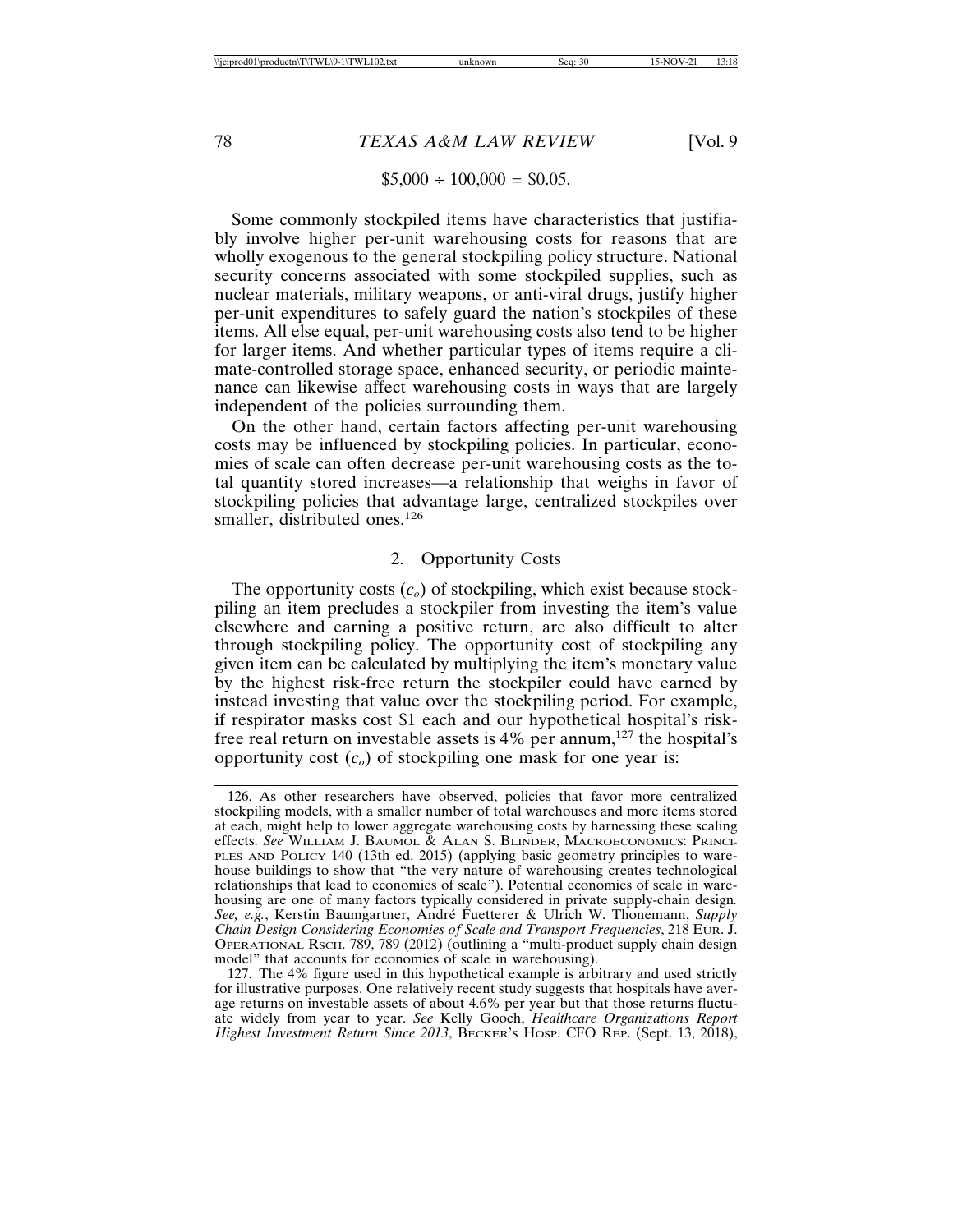#### $$1.00 \times 0.04 = $0.04$ .

Like warehousing costs, opportunity costs are based on factors that are not heavily influenced by stockpiling policies. Average returns on investable assets—the primary factor affecting the opportunity costs of stockpiling—do vary somewhat among stockpilers, but these modest variations largely depend on factors that are beyond the reach of stockpiling programs and laws.<sup>128</sup> Accordingly, the analysis and policy recommendations in this Article largely ignore these costs.

#### 3. Depreciation Costs

Depreciation costs  $(c_d)$  are the most malleable category of stockpiling costs and thus warrant particular attention when structuring stockpiling policies. The depreciation cost of stockpiling an item for one year is the decrease in the item's actual market value that is attributable to its storage and non-use over that period. Although the true depreciation costs of stockpiling vary by item and are rarely linear across time, it is sufficient for the illustrative purposes of this model to apply a simple straight-line depreciation approach to evenly distribute these costs over an item's shelf life.129 This is done by dividing the market value  $(V_0)$  of the stockpiled item at the time of acquisition by the number of years (N) of the item's total shelf life based on manufacturer specifications or applicable regulations.130 To illustrate, suppose the market value of a given respirator mask when a stockpiler initially purchases it  $(V_0)$  is \$1 and that the mask has a shelf life of five years  $(N)$ , after which its value drops to \$0. Based on these assumptions, the annual straight-line depreciation cost  $(c_d)$  associated with storing this item would be:

$$
c_d = (V_0/N) = \$1.00/5 \text{ years} = \$0.20.
$$

130. *See id.*

https://www.beckershospitalreview.com/finance/healthcare-organizations-report-highest-investment-return-since-2013.html [https://perma.cc/6RBQ-8T76].

<sup>128.</sup> For instance, many government entities are comparatively low-credit-risk borrowers with access to tax-favored government financing options and thus may incur slightly lower opportunity costs from stockpiling than major private corporations.

<sup>129.</sup> The straight-line depreciation method under Generally Accepted Accounting Principles ("GAAP"), which is employed here solely for its simplicity, is the most ubiquitous and basic accounting depreciation method. Keela Helstrom, *GAAP Depreciation Methods*, HOUS. CHRON., https://smallbusiness.chron.com/gaap-depreciation-methods-55425.html#:~:text=straight%20Line%20Method,by

<sup>%20</sup>its%20estimated%20useful%20life [https://perma.cc/TA64-8CFH] (outlining the straight-line depreciation method and describing it as "the most common GAAP method used to depreciate a company's assets").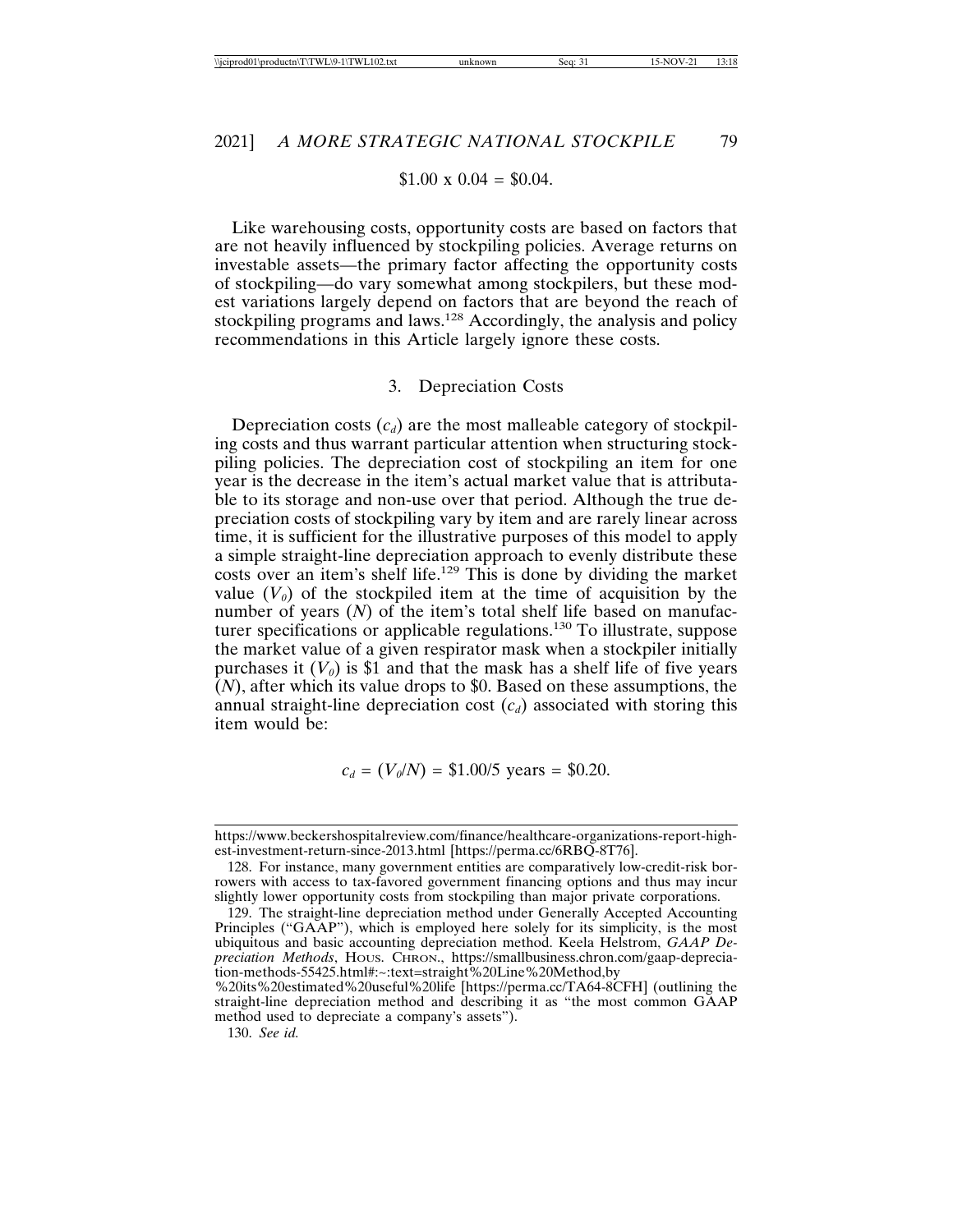#### 4. Total Per-Unit Stockpiling Cost

Using Equation (1) and the hypothetical cost measures used above, it is now possible to calculate this fictional hospital's total annual cost of stockpiling one N95 respirator mask. Specifically:

$$
C = (c_w + c_o + c_d) = (\$0.05 + \$0.04 + \$0.20) = \$0.29.
$$

As this calculation suggests, much of the total per-unit cost of stockpiling an item is often attributable to depreciation costs. Fortunately, as will be shown below, rotating stockpiled supplies and using or selling them before they lose value can offset these costs, thereby increasing the net benefits of stockpiling activities.<sup>131</sup>

## B. *Factors Affecting the Expected Benefits of Stockpiling*

The specific benefits of stockpiling an item are often more difficult to characterize and measure than stockpiling costs. For some types of goods, the benefits resemble those of an insurance policy: Stockpiling these goods is primarily a way to guard against the low-probability risk of major loss resulting from not having the item during an emergency. This "insurance policy" depiction of stockpiling benefits seems fitting for highly specialized pharmaceutical items such as epinephrine auto-injector pens in a school classroom where some students have severe peanut allergies.<sup>132</sup> The benefits of stockpiling anti-viral drugs, anti-radiation drugs, and special military weapons also seem consistent with this "insurance policy" conception of stockpiling. Such items truly save the day if a relevant emergency occurs; but if not, they go unused and eventually expire, and the stockpiler is simply grateful to have never actually needed them.

For many other types of goods, however, the benefits of stockpiling more closely resemble those of an investment that offers a lowprobability prospect of generating a large return. This "investment" view of stockpiling benefits arguably better describes the advantages of storing many nonpharmaceutical or everyday items such as surgical gloves, food grains, crude oil, or pallets of bottled water. Stockpilers can easily sell off these types of items or put them to productive use in the ordinary course of their activities if no relevant emergency occurs—an important source of alternative value that seldom accompanies most insurance policies.133 Moreover, even during emergencies it

<sup>131.</sup> *See* discussion *infra* Section IV.B.1.

<sup>132.</sup> For basic information on epinephrine pens and potential legal obligations for some schools and day care centers to keep them on hand, see generally Marie Plicka, *Mr. Peanut Goes to Court: Accommodating an Individual's Peanut Allergy in Schools and Day Care Centers Under the Americans with Disabilities Act*, 14 J.L. & HEALTH 87 (1999).

<sup>133.</sup> Most familiar types of retail insurance policies—such as fire insurance and car insurance—lack this type of alternative value although it should be noted that there are a few exceptions. For example, many types of life insurance policies give policy-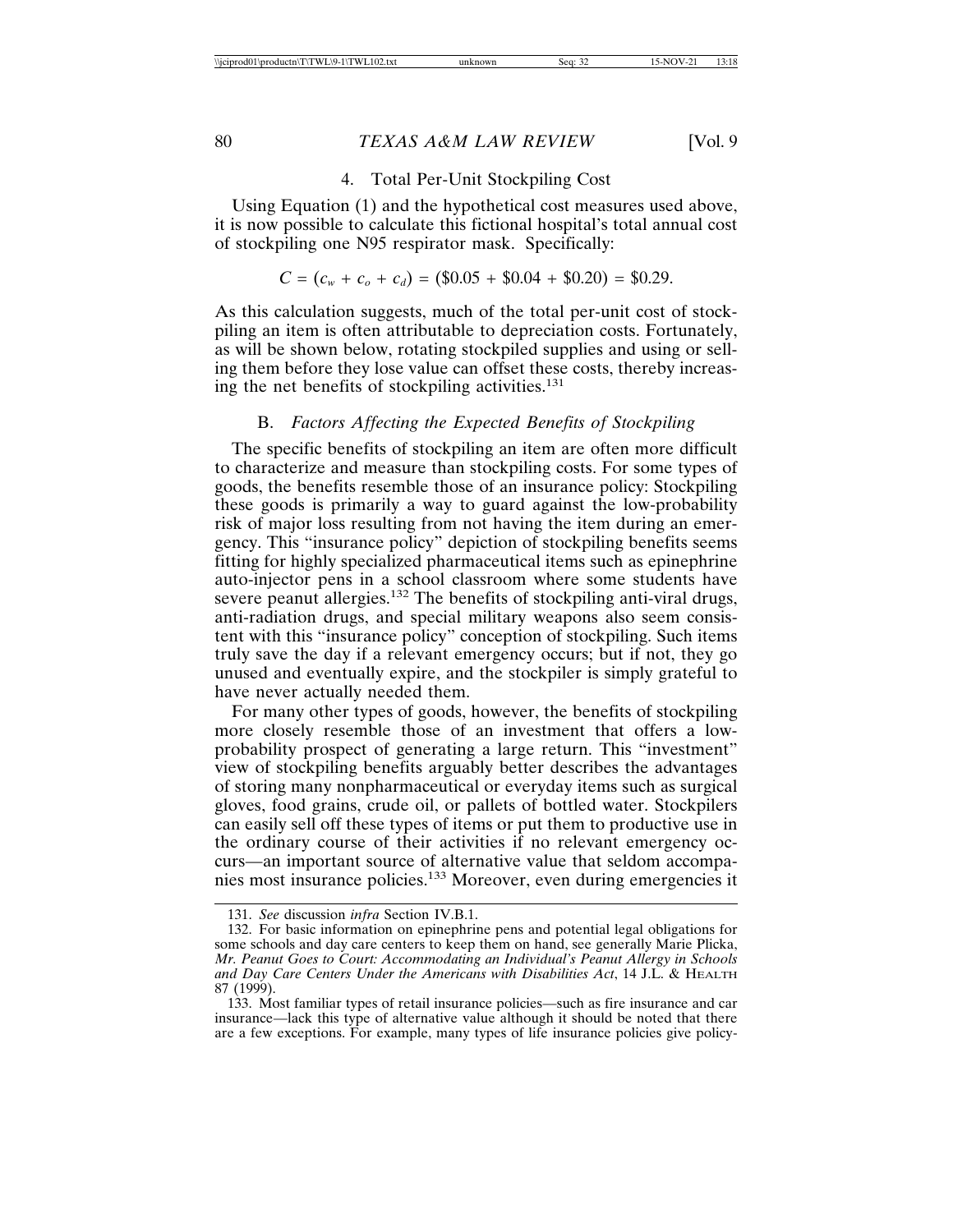is often possible, with some extra cash and effort, to acquire these types of items from others and thereby avoid major losses from their absence—another attribute that makes stockpiling them more like a speculative investment than an insurance policy. Because this Article focuses primarily on stockpiling policy reforms involving this second category of more generic goods, the cost-benefit model that follows adopts this latter characterization and generally frames stockpiling as an investment.

The expected benefits of stockpiling a given item are largely a function of (1) the probability of an emergency requiring use of the item, (2) the item's temporarily increased value in the context of that emergency, (3) the proportion of the stockpile that is consistently rotated and used or sold, and (4) any additional psychological or other benefits attributable solely to the stockpiler's subjective risk preferences. Accordingly, for any given item, let:

 $B =$  the total expected benefit of stockpiling the item for one calendar year;

 $p =$  the probability that an emergency requiring use of the stockpiled item will occur during the next year;<sup>134</sup>

 $V_e$  = the stockpiled item's temporarily elevated value to its owner in the context of a relevant emergency;<sup>135</sup> and

 $A =$ any additional value the stockpiler gains from storing the item that is directly attributable to the stockpiler's subjective risk preferences.

Applying these definitions—and assuming for now that the stockpiler never rotates or uses any stockpiled items unless there is a major emergency—the expected annual benefit (*B*) of stockpiling one unit of a given item is as follows:

$$
B = p(V_e) + (1-p)(0) + A
$$
 Equation (2)

134. It follows from the provided definition of  $p$  that  $(1-p)$  represents the probability that no emergency requiring use of the stockpiled item will occur during the next year.

135. A single item such as an N95 respirator mask could obviously prove useful in various types of emergencies, each of which has a different probability of occurring. Similarly, the anticipated elevated value of a given item in the context of a disaster likely varies a lot depending on the type of disaster (e.g., a mask may have an elevated value of \$1.50 in a severe influenza season or an elevated value of \$10 in the context of a major biochemical attack). For simplicity, this model uses only variables *p* and *X* to represent the weighted sums of these probabilities and temporarily heightened values.

holders an option to surrender their policy in exchange for a cash payout while still alive and some secondary markets for such insurance policy interests have even emerged in recent years. For a discussion of legal issues surrounding those markets, see generally Peter Nash Swisher, *Wagering on the Lives of Strangers: The Insurable Interest Requirement in the Life Insurance Secondary Market*, 50 TORT TRIAL & INS. PRAC. L.J. 703, 703 (2015).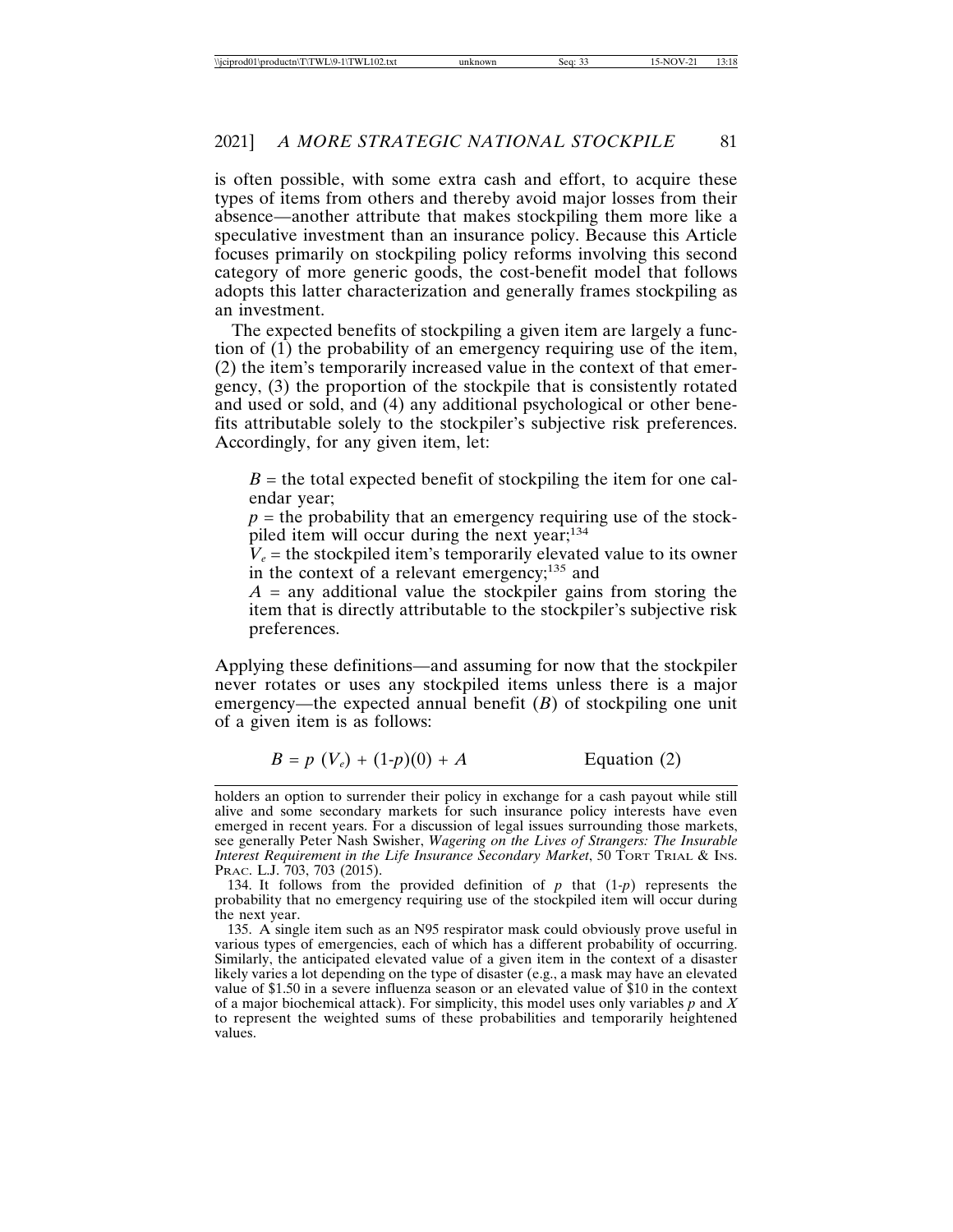Equation (2) expresses the fact that as the likelihood (*p*) of an emergency requiring the use of the stockpiled item grows, the expected benefit (*B*) of stockpiling proportionally increases. *B* likewise increases proportionally as the item's anticipated mid-emergency value  $(V_e)$  grows. And *B* increases as the stockpiler's risk preferences shift such that the stockpiler derives more of this additional type of value  $(A)$  from stockpiling the item.<sup>136</sup> The stockpiler's inventory rotation practices—the other important factor affecting *B*—were referenced only in the assumptions for Equation (2) but will be fully integrated into the expected benefits formula below. The following materials use examples involving the hypothetical hospital described above to demonstrate how each of the four factors just outlined can affect the expected benefits of stockpiling an item.

#### 1. The Stockpiler's Rotation Practices

The expected benefits of stockpiling depend heavily on the degree to which the stockpiler rotates and sells or uses its stockpiled goods before their value diminishes. A numeric example helps to illustrate this relationship. Suppose there is a 5% chance (*p*) that a catastrophic event will occur during the coming year necessitating our hypothetical hospital's use of a stockpiled \$1 respirator mask and that the temporarily heightened value of the mask  $(V_e)$  during such a crisis would be \$5. There is a far greater likelihood—expressed as (1-*p*) in Equation (2) and equal to 95% in this example—that no emergency will occur and the hospital will thus not use the mask during that period.

Assuming again, for now, that the hospital does not rotate and sell or use any of its stockpiled masks before they expire, the only actual value the hospital gains from stockpiling the mask in a non-emergency year is any non-pecuniary benefit (*A*) resulting from the hospital's risk preferences.137 Applying Equation (2) from above, if the hospital's subjective risk preferences make it willing to annually pay \$0.01 per mask (*A*) to have the mask on hand, then the hospital's expected benefit  $(B)$  of stockpiling one mask for one year would be:

$$
B = (0.05)(\$5.00) + (0.95)(\$0.00) + \$0.01 = \$0.26.
$$

Because this \$0.26 benefit  $(B)$  is less than the hypothetical hospital's \$0.29 cost (*C*) of stockpiling a mask calculated above, the hospital would expect to incur a net loss of \$0.03 by stockpiling the mask for that year and would thus elect not to stockpile it under these assumptions.

Fortunately, the benefits of rotating stockpiled inventories of an item can offset some or all of the depreciation costs associated with

<sup>136.</sup> For the full discussion of this additional benefit, see generally discussion *infra* Section IV.B.4.

<sup>137.</sup> *See generally infra* Section IV.B.4.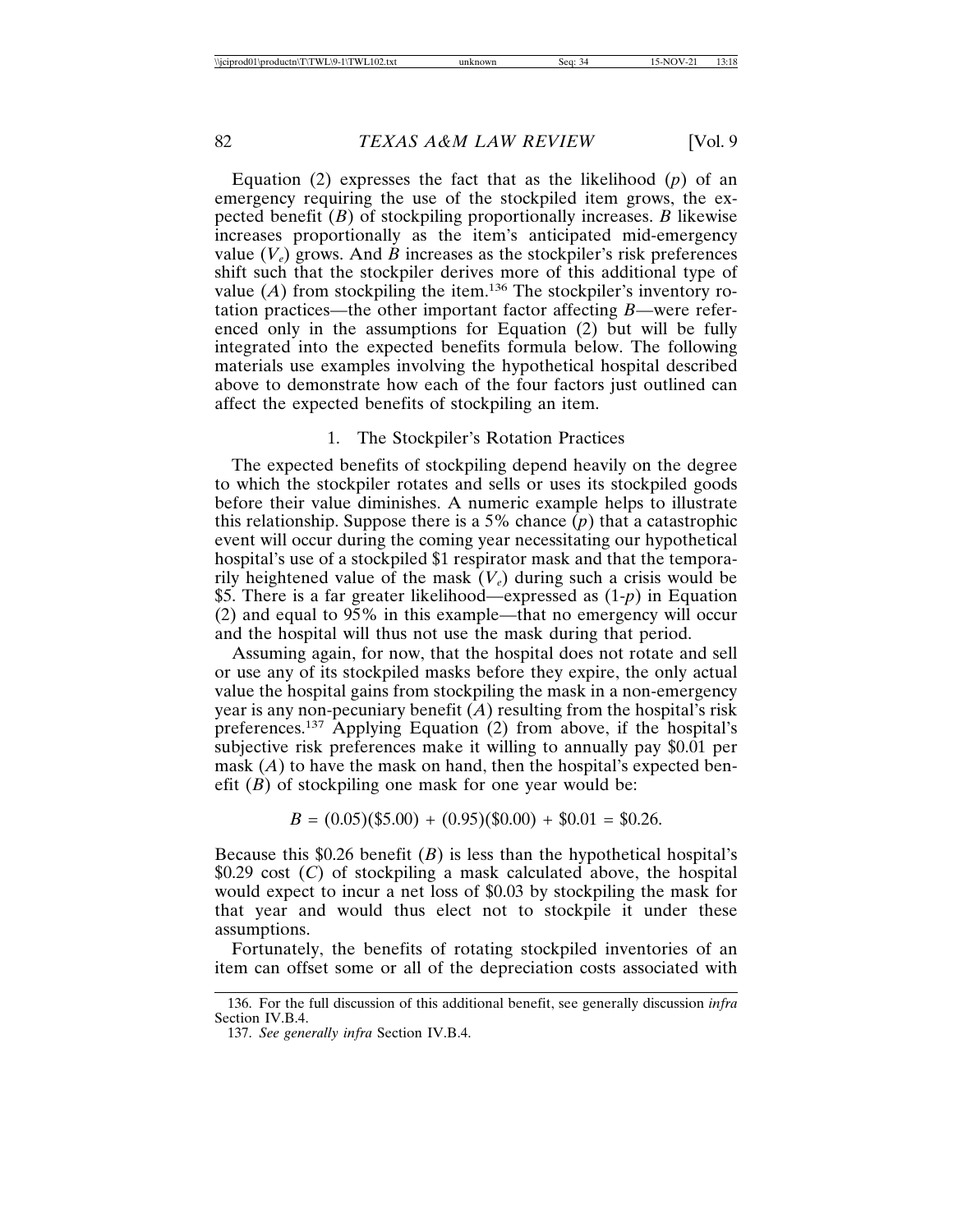stockpiling it, thereby increasing the net benefits of stockpiling and promoting more voluntary stockpiling activities. However, not all commonly stockpiled goods are easy to rotate, and many are hardly rotatable at all. Because rotatability varies so much from item to item and can greatly impact net stockpiling benefits, it is critically important to account for these differences when structuring stockpiling policies.<sup>138</sup>

The rotatability of a stockpile of any good is primarily a function of three measures: (1) the quantity of the item the stockpiler believes it could need for a relevant crisis (its "stockpile requirement"), (2) the quantity of the item the stockpiler can annually use up or sell off and replace during non-crisis periods (its "annual demand"), and (3) the number of years of the item's shelf life (its "shelf life"). Using these three measures for any given good, it is possible to calculate a stockpiler's "rotatability factor" (*R)*—a standardized measure that can be used to compare rotatability among various stockpile items. Specifically, for any item:

$$
R = \frac{(\text{annual demand}) \times (\text{years of shelf life})}{(\text{stockpile requirement})}
$$

To illustrate: Suppose that our hypothetical hospital anticipates it could need up to 100,000 respirator masks if a relevant crisis were to arise. Assume further that the hospital annually uses 5,000 masks when there is no crisis, that the hospital cannot sell masks to others, and that the masks each have a shelf life of five years. Based on these figures, the hospital's rotatability factor  $(R)$  for respirator masks is as follows:

$$
\frac{(5,000 \times 5)}{100,000} = 0.25
$$

A 0.25 rotatability factor (*R*) indicates that the hospital is capable of rotating up to 25% of its stockpile requirement of the item. As *R* increases, the proportion of the stockpile that is rotatable also rises.

Incorporating this rotatability factor  $(R)$  into Equation  $(2)$  is the final step to fully constructing a basic stockpiling cost-benefit model. Assuming again that respirator masks have a five-year shelf life (*N*), perfectly rotating the masks would require that the hospital use or sell at least one-fifth of its stockpiled mask inventory per year and fully

<sup>138.</sup> Some CDC-funded educational materials on the SNS suggest that the agency does at least consider a good's "rotation capability for going back into the commercial market" when deciding which goods to add to the national stockpile. Oak Ridge Associated Universities, *Receiving, Distributing, and Dispensing Strategic National Stockpile Assets: A Guide for Preparedness, Version 11*, CDC 14, https:// www.orau.gov/sns/v11/ReceivingDistributingDispensingSNSAssets\_V11.pdf [https:// perma.cc/N25W-WHBJ].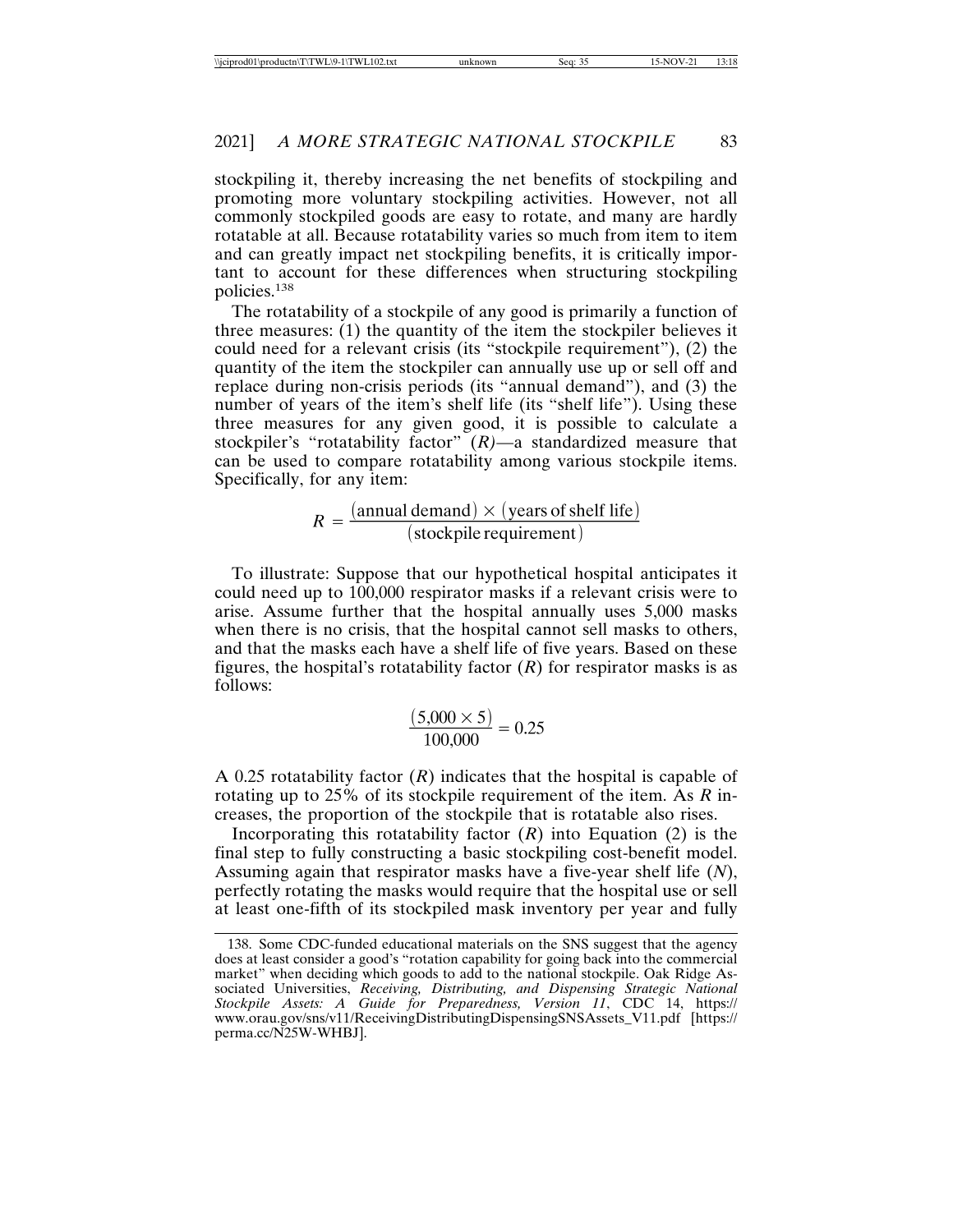recoup the original \$1 purchase price  $(V_0)$  for every rotated mask. Expressed mathematically, such perfect rotating practices would generate an annual "rotation benefit" equal to  $(V_0/N)$  per mask in non-crisis years. However, the hospital's rotatability factor (*R*) of 0.25 for masks denotes that the hospital cannot perfectly rotate them. Multiplying the hospital's per-mask rotation benefit by *R* in the expected benefits formula accounts for this fact by counting rotation benefits only for that proportion of the mask stockpile that the hospital can actually rotate during non-crisis periods. Specifically, the formula becomes:

$$
B = (p)(V_e) + (1-p)(V_o/N)(R) + A
$$
 Equation (3)

Plugging the hypothetical figures from above into this new Equation (3):

$$
B = (0.05)(\$5.00) + (0.95)(\$0.20)(0.25) + \$0.01 = \$0.3075
$$

Because this new expected benefit measure of roughly \$0.31 exceeds the stockpiler's  $$0.29$  cost (*C*) from above, stockpiling the mask becomes cost-justified under these new assumptions so long as the hospital consistently rotates as many masks as it is capable of rotating.

Goods that have the highest rotatability factors tend to be consumable items that the stockpiler routinely uses up or sells in large quantities even when there is no relevant crisis. Importantly, many of the most disruptive medical supply shortages in the United States during the COVID–19 pandemic have involved relatively rotatable non-pharmaceutical goods, including surgical masks, disposable gloves, shoe covers, and hair covers.139 Food grains, crude oil, and critical minerals are other examples of highly rotatable goods that have historically been included in some emergency stockpiles.

Certain other types of commonly stockpiled items have relatively low rotatability factors. Many durable goods, such as the medical ventilators that were in short supply during the COVID–19 pandemic, are comparatively less rotatable because they are designed for repeated use and are thus replaced less frequently. Some other types of commonly stockpiled goods, such as many antiviral or anti-radiation drugs, have very low rotatability factors because they are seldom used outside the context of a major crisis.<sup>140</sup>

<sup>139.</sup> *See* Mulvihill & Fassett, *supra* note 120.

<sup>140.</sup> Interestingly, there are legal constraints on the rotation of some stockpiled SNS antivirals for use during seasonal influenza outbreaks or for other more predictable uses—constraints that have drawn criticism from some researchers. *E.g.*, INST. OF MED., ANTIVIRALS FOR PANDEMIC INFLUENZA: GUIDANCE ON DEVELOPING A DIS-TRIBUTION AND DISPENSING PROGRAM 33 (2008) (arguing that the "fact that rotating stocks is not allowed" for many SNS antivirals "precludes the possibility of considering alternatives that could have economic and preparedness benefits" and constrains the SNS "in ways that are counterproductive to effective preparedness").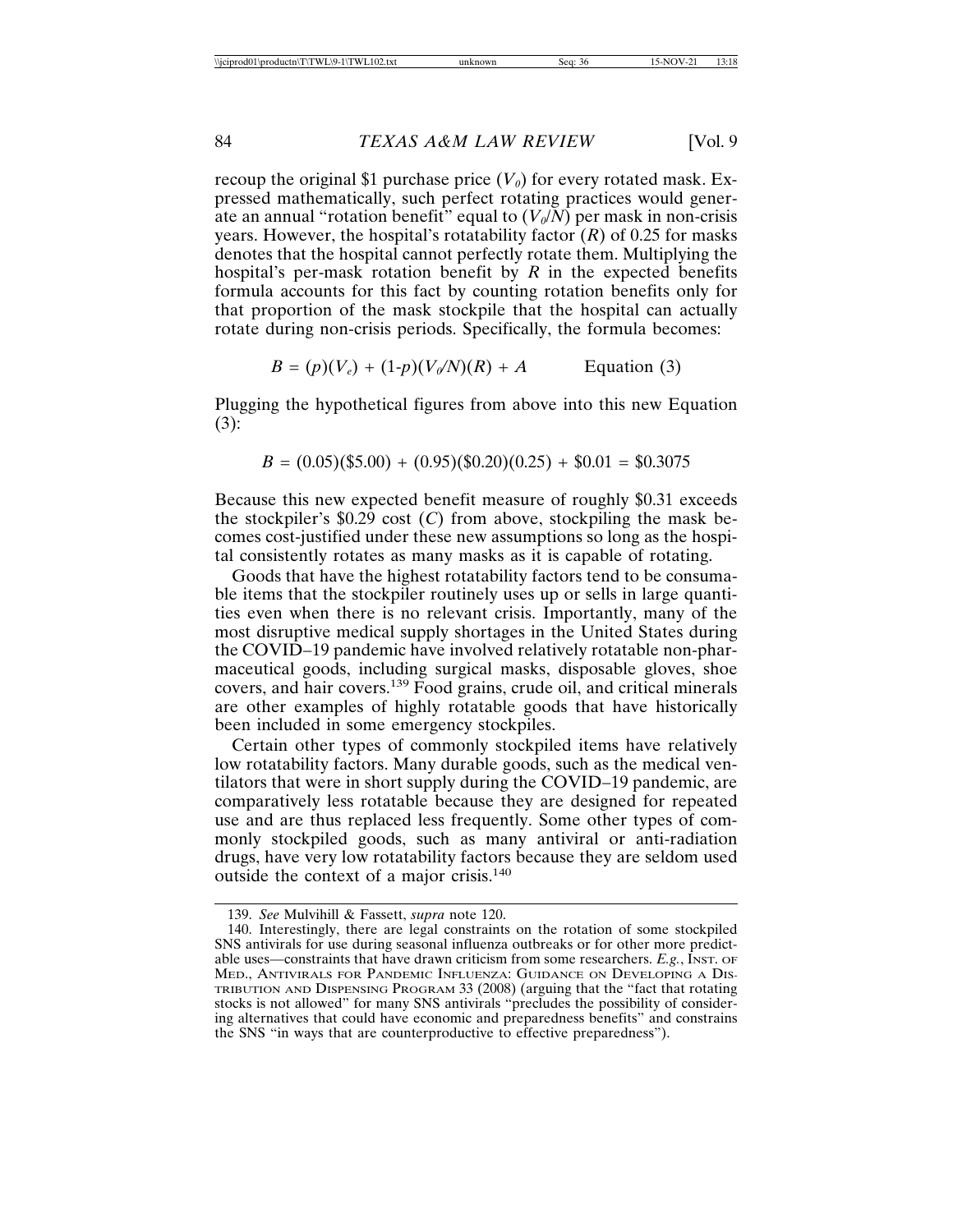Between these two ends of the rotatability spectrum are emergency supplies that might be described as somewhat rotatable. N95 respirator masks, face shields, surgical isolation gowns, and nasopharyngeal swabs probably fall into this category because hospitals do use these items in non-crisis periods but need far more of them when responding to certain types of public health emergencies. For instance, according to one report, the nation collectively uses only about 25 million respirator masks annually during non-crisis periods,<sup>141</sup> meaning that if these masks have five-year shelf lives, the largest number the nation could routinely rotate is about 125 million. In contrast, a 2015 CDCsponsored study estimated that the country could need upwards of 3.5 billion such masks to respond to a severe, year-long pandemic.<sup>142</sup> Based on these figures, the nation's rotatability factor  $(R)$  for these masks is roughly:

 $\frac{(25 \text{ million})(5)}{3.5 \text{ billion}} = 0.036$ 

This relatively low rotatability factor means that even the most wellexecuted rotation practices could offset only about 3.6% of the depreciation costs associated with adequately stockpiling these masks. For items like these with low rotatability factors, fully rotatable stockpiles alone are incapable of adequately equipping the country to respond to disasters so supplemental policy strategies are needed to make up the difference.<sup>143</sup>

If a stockpiler can perfectly rotate its stockpiled inventory of an item, its rotatability factor  $(R)$  for that item equals the factor's maximum value of  $1.00^{144}$  When *R* equals 1.00, it is particularly easy to demonstrate how rotating stockpile inventories offsets depreciation costs and increases net stockpiling benefits. Substituting  $(V_0/N)$  for  $(c_d)$  in Equation (1) and pairing that equation with Equation (3) reveals that if a stockpiler is perfectly rotating its stockpile of a given item, the expected benefits  $(\overline{B})$  of stockpiling will exceed the costs  $(C)$ and thus warrant stockpiling whenever:

$$
C_w + C_o + (V_o/N) < p(V_e) + (1-p)(V_o/N)(1.00) + A
$$

<sup>141.</sup> Dickinson, *supra* note 74 (reporting that "N95 mask usage is relatively uncommon; a typical hospital might only use 6,000 N95 masks over a full year, with national demand reaching about 25 million masks a year").

<sup>142.</sup> *Id.*

<sup>143.</sup> In particular, it is often necessary to maintain robust domestic supply chains and dispatchable production capacity for difficult-to-rotate emergency stockpile items. For a discussion of policy strategies for pursuing that objective, see generally *infra* notes 209–20 and accompanying text.

<sup>144.</sup> Because it is not possible for stockpilers to gain more than 100% of possible rotation benefits, rotatability factors exceeding 1.00 must be capped at that value when inserted into Equation (3).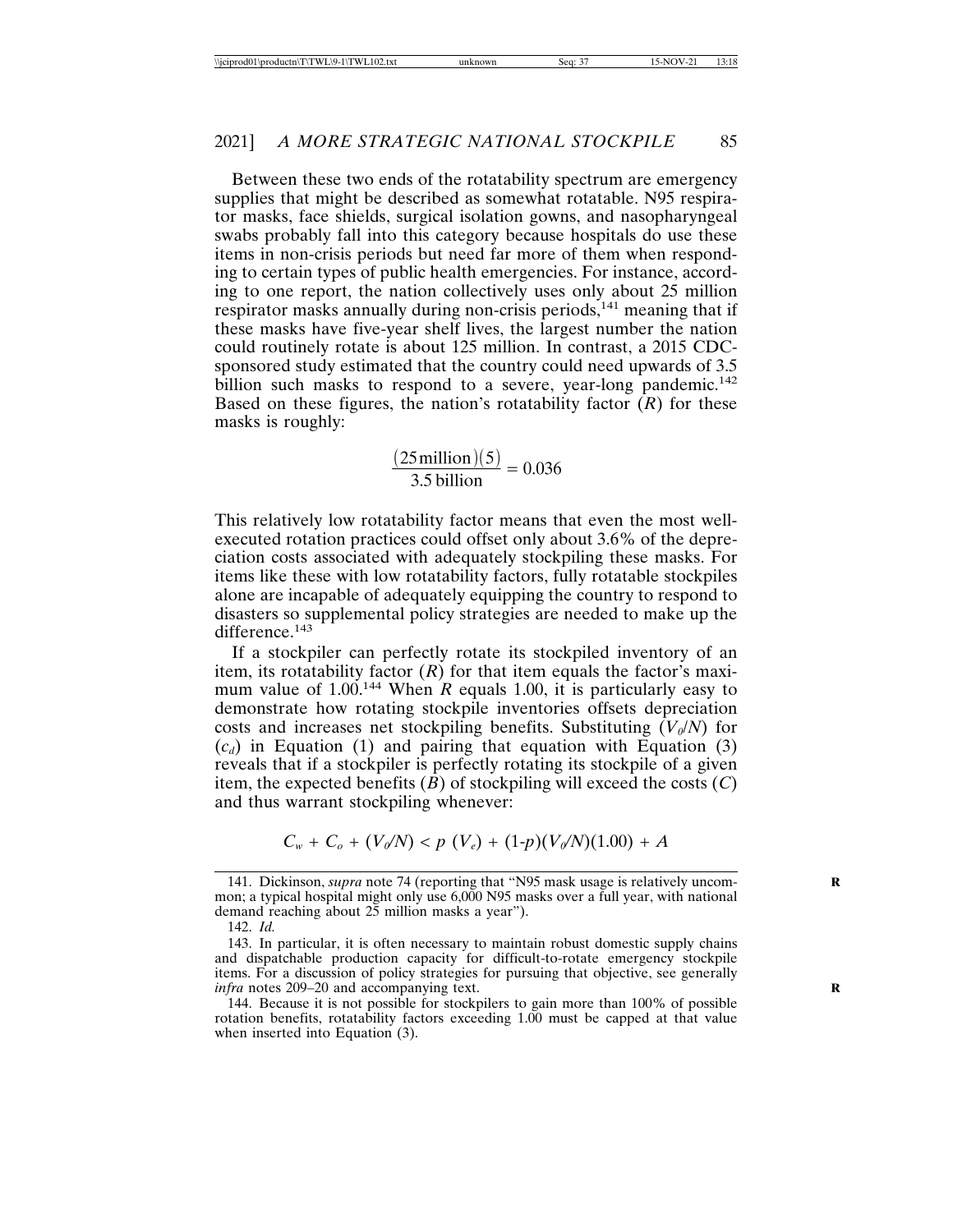Subtracting  $(1-p)(V_o/N)$  from both sides of this inequality then simplifies it to:

$$
C_w + C_o + p(V_0/N) < p(V_e) + A. \qquad \text{Equation (4)}
$$

Such simplification is possible because rotating 100% of a stockpile fully offsets the depreciation costs associated with stockpiling in all years when there is no emergency requiring use of the stockpiled item. Inserting the hypothetical valuations from above into this simplified expression in Equation (4) highlights just how much perfectly rotating goods can increase the net benefits of stockpiling:

$$
$0.05 + $0.04 + (0.05)(\$0.20) < (0.05)(\$5.00) + 0.01
$$

\$0.10 < \$0.26.

As these calculations show, adding the assumption that the hospital perfectly rotated its stockpile of masks increased the hospital's perunit net expected benefit  $(B - C)$  of stockpiling the masks from  $-\$0.03$ to \$0.16.145 As will be shown in Part V below, policies that encourage and facilitate the rotation of a greater proportion of the country's stockpiled goods could similarly do much to increase the efficiency and effectiveness of the nation's stockpiling system.<sup>146</sup>

## 2. The Stockpiled Item's Anticipated Emergency Value

The heightened value  $(V_e)$  a stockpiler expects a given stockpile item to temporarily have during a crisis can also greatly impact the expected benefits of stockpiling, and certain policy strategies can likewise have profound effects on this variable. For example, as highlighted above, although respirator masks were widely available for about \$1 each  $(V_0)$  before the COVID–19 outbreak, there were reports of sales at roughly \$8 apiece  $(V_e)$  during the pandemic.<sup>147</sup> A core benefit of stockpiling any item is the potential to use or sell the item in an emergency while it holds such elevated value. Accordingly, laws that restrict stockpilers' ability to capture that additional value can reduce  $V_e$  and thereby weaken incentives to stockpile.<sup>148</sup>

## 3. The Probability of a Crisis Requiring the Stockpiled Item

The probability (*p*) that an emergency will occur that temporarily increases the value of an item can also affect the expected benefit of

<sup>145.</sup> This reference to a -\$0.03 net benefit refers to the difference between per-unit stockpiling costs (\$0.29) and benefits (\$0.26) calculated in Section IV.B.1 above when it was assumed that the hospital rotated none of its mask stockpile.

<sup>146.</sup> *See* discussion *infra* Section V.A.1*.*

<sup>147.</sup> Feiner, *supra* note 52; *see also supra* note 82 and accompanying text. **R**

<sup>148.</sup> Some examples of such laws are examined in depth in Part IV below. *See* discussion *infra* Section IV.C.2.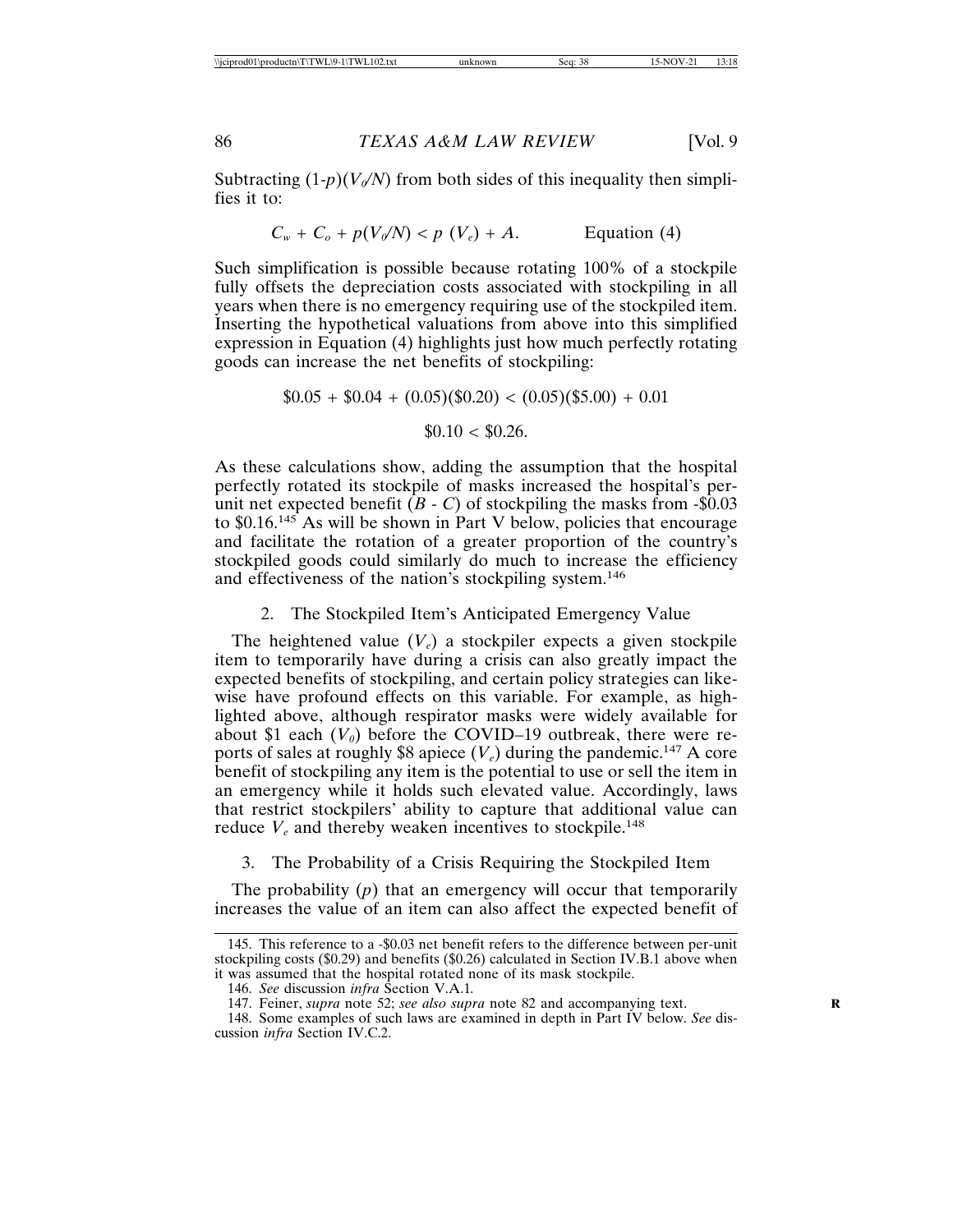stockpiling it, and presently such probabilities are relatively high for several types of commonly stockpiled goods. As of May 2021, the COVID–19 pandemic continued to strain the U.S. health care system, and the country faced discouragingly high virus infection rates despite the deployment of effective vaccines.<sup>149</sup> Moreover, even long before COVID–19 reached American soil, experts had been warning of growing pandemic risks in the United States because of climate change and increased urbanization.<sup>150</sup> Heightened geopolitical risks involving the United States and its allies have likewise strengthened the likelihood of military conflicts, terrorist attacks, or other humancaused public emergencies in recent years.151 These and other factors suggest that the probabilities  $(p)$  associated with many types of stockpiled emergency goods are presently at relatively high levels and are likely to remain elevated for the foreseeable future.

It also bears mentioning that heuristic biases can distort perceptions of *p* in ways that ultimately affect stockpiling policy. Behavioral economists have long emphasized that individuals are often excessively optimistic and irrationally under-protect themselves from lowprobability risks.152 Humans likewise often exhibit myopic behavior, excessively focusing on near-term costs and benefits and over-discounting future ones.<sup>153</sup> These observable behavioral tendencies might excessively weaken political support for government-funded stockpiling initiatives during periods when there has not recently been a major crisis requiring stockpiled supplies and no such crisis seems to be looming on the horizon. In the words of one researcher, "You're basically investing in events that are ultimately unlikely to ever oc-

<sup>149.</sup> Jeff Wise, *The Pandemic's Lethal Twilight,* INTELLIGENCER (May 3, 2021), https://nymag.com/intelligencer/2021/05/when-will-the-covid-19-pandemic-end.html [https://perma.cc/KJ98-MMVR].

<sup>150.</sup> *See, e.g.*, Kenneth L. Meyer, *Confronting the Pandemic Superthreat of Climate Change and Urbanization*, 63 ORBIS 565, 571 (2019) (arguing that a combination of climate change and increased global urbanization as creating a growing "pandemic superthreat" in the United States).

<sup>151.</sup> Although it is difficult to quantify the magnitude of the nation's heightened geopolitical threats, well-regarded measures of such risks suggest that they are elevated. For instance, as of June 2020, the Blackrock Geopolitical Risk Index had been more than two standard deviations above the five-year average for nearly two years. *See Geopolitical Risk Blackboard*, BLACKROCK (May 2021), https:// www.blackrock.com/corporate/insights/blackrock-investment-institute/interactivecharts/geopolitical-risk-dashboard [https://perma.cc/2LP9-U4UD].

<sup>152.</sup> *See* Christine Jolls, *Behavioral Economic Analysis of Redistributive Legal Rules*, 51 VAND. L. REV. 1653, 1659–60 (1998) (describing excessive optimism).

<sup>153.</sup> *See* William Hubbard*, The Debilitating Effect of Exclusive Rights: Patents and Productive Inefficiency,* 66 FLA. L. REV. 2045, 2061 (2015) (noting that "[e]mpirical studies indicate . . . that individuals discount future events at a much higher rate and value present costs and benefits substantially more than those in the future") (citing Oren Bar-Gill*, Seduction by Plastic*, 98 NW. U. L. REV. 1373, 1395–99 (2004)).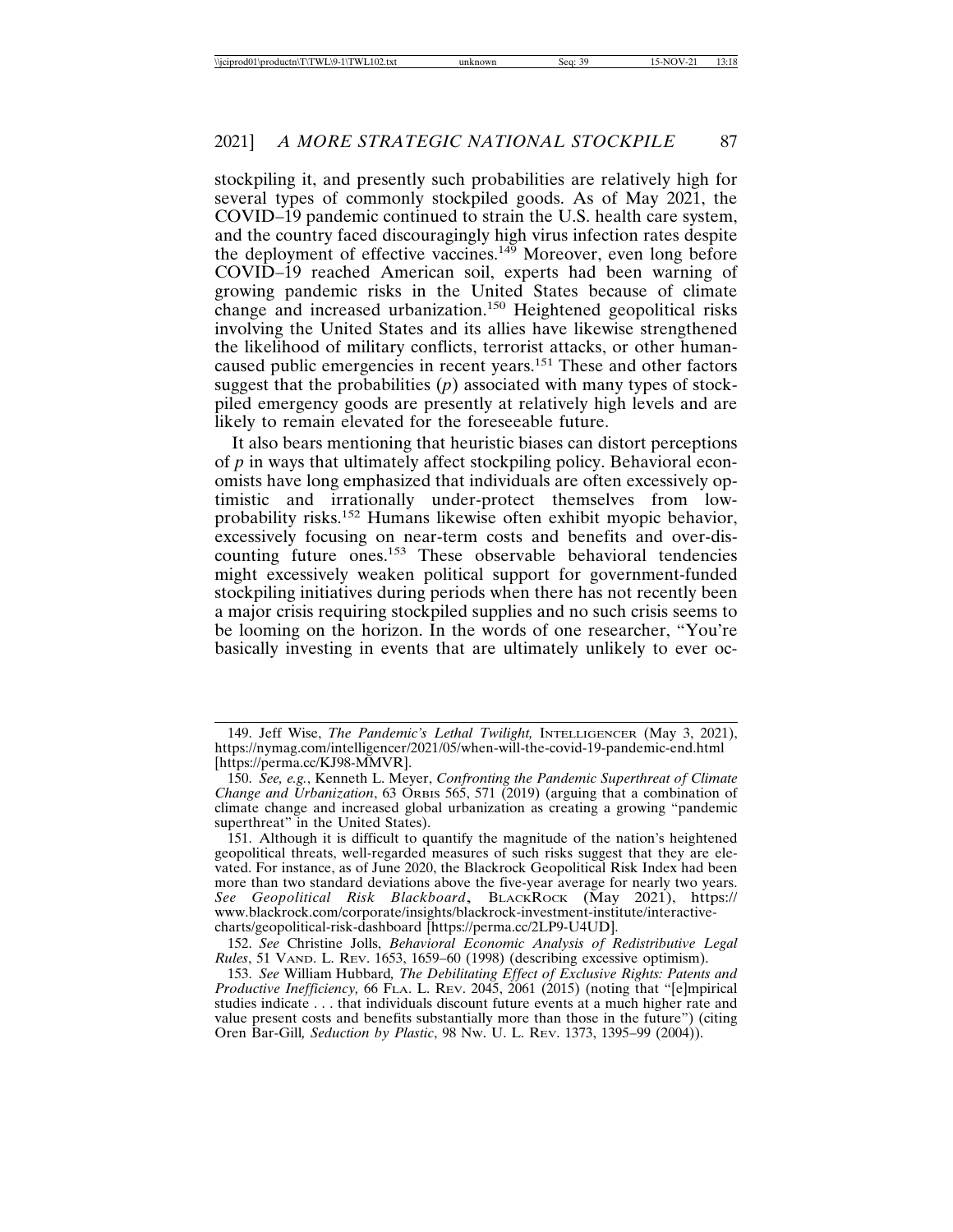cur . . . . [I]t's very hard to convince people . . . on a continuous basis [to] fund x, y[,] and z activities just in case it happens."<sup>154</sup>

On the other hand, some of the same heuristic biases just described can also strengthen political support for stockpiling programs in the immediate aftermath of major crises by temporarily causing voters and elected officials to place greater priority on stockpiling-related issues.<sup>155</sup> When a recent and costly emergency shortage is fresh in citizens' minds, myopic tendencies may temporarily make them more willing to support new stockpiling policies to better safeguard against such pain in the future. This effect was visible after the initial COVID–19 outbreak as states and localities across the country invested unprecedented amounts to stockpile emergency supplies.<sup>156</sup> A small silver lining in the COVID–19 pandemic is that it has presently created such a window of opportunity for advancing stockpiling policy in the United States.

## 4. The Stockpiler's Risk Preferences

The final variable in Equation (2), labeled as *A,* represents any additional benefits accruing to stockpilers that are attributable solely to stockpilers' subjective risk preferences. Although *A* can be difficult to measure, it theoretically equals any amount a stockpiler would be willing to pay to stockpile an item that exceeds the objective probabilitybased expected value of stockpiling it.

Regardless of whether they view stockpiling as protection against a risk or as a speculative investment, many stockpilers derive additional benefits from stockpiling that would be unaccounted for in a purely objective expected-benefits formula. The behavioral economics field

<sup>154.</sup> *See* Feiner, *supra* note 51 (quoting Mahshid Abir, a University of Michigan **R** emergency physician and senior policy researcher at the Rand Corporation).

<sup>155.</sup> *See* Christine Jolls, Cass R. Sunstein & Richard Thaler, *A Behavioral Approach to Law and Economics*, 50 STAN. L. REV. 1471, 1477 (1998) (describing how the "availability heuristic," by which "the frequency of some event is estimated by judging how easy it is to recall other instances of this type," can cause individuals to "conclude, for example, that the probability of an event (such as a car accident) is greater if they have recently witnessed an occurrence of that event than if they have not") (citing AMOS TVERSKY & DANIEL KAHNEMAN, JUDGMENT UNDER UNCER-TAINTY: HEURISTICS AND BIASES 3, 11 (Daniel Kahneman, Paul Slovic & Amos Tversky eds., 1982)).

<sup>156.</sup> *See, e.g.*, Evan Symon, *Senator Who Killed 2011 PPE Stockpile, Authors New 90-Day PPE Requirement*, CAL. GLOBE (June 21, 2020, 8:07 AM), https:// californiaglobe.com/section-2/senator-who-killed-2011-ppe-stockpile-authors-new-90 day-ppe-requirement-bill/ [https://perma.cc/E7LE-WQXT] (describing new support in California legislature for greatly expanding the state's stockpiling program); Peter Krouse, *Cuyahoga County Council Committee Approves No-Bid Deal for Storage Area to Stockpile PPE*, CLEVELAND.COM, https://www.cleveland.com/news/2020/07/ cuyahoga-county-council-committee-approves-no-bid-deal-for-storage-area-to-stockpile-ppe.html (July 1, 2020) [https://perma.cc/QE66-5KJR] (reporting a city council's plans for an unprecedented public investment to acquire a local stockpiling facility site).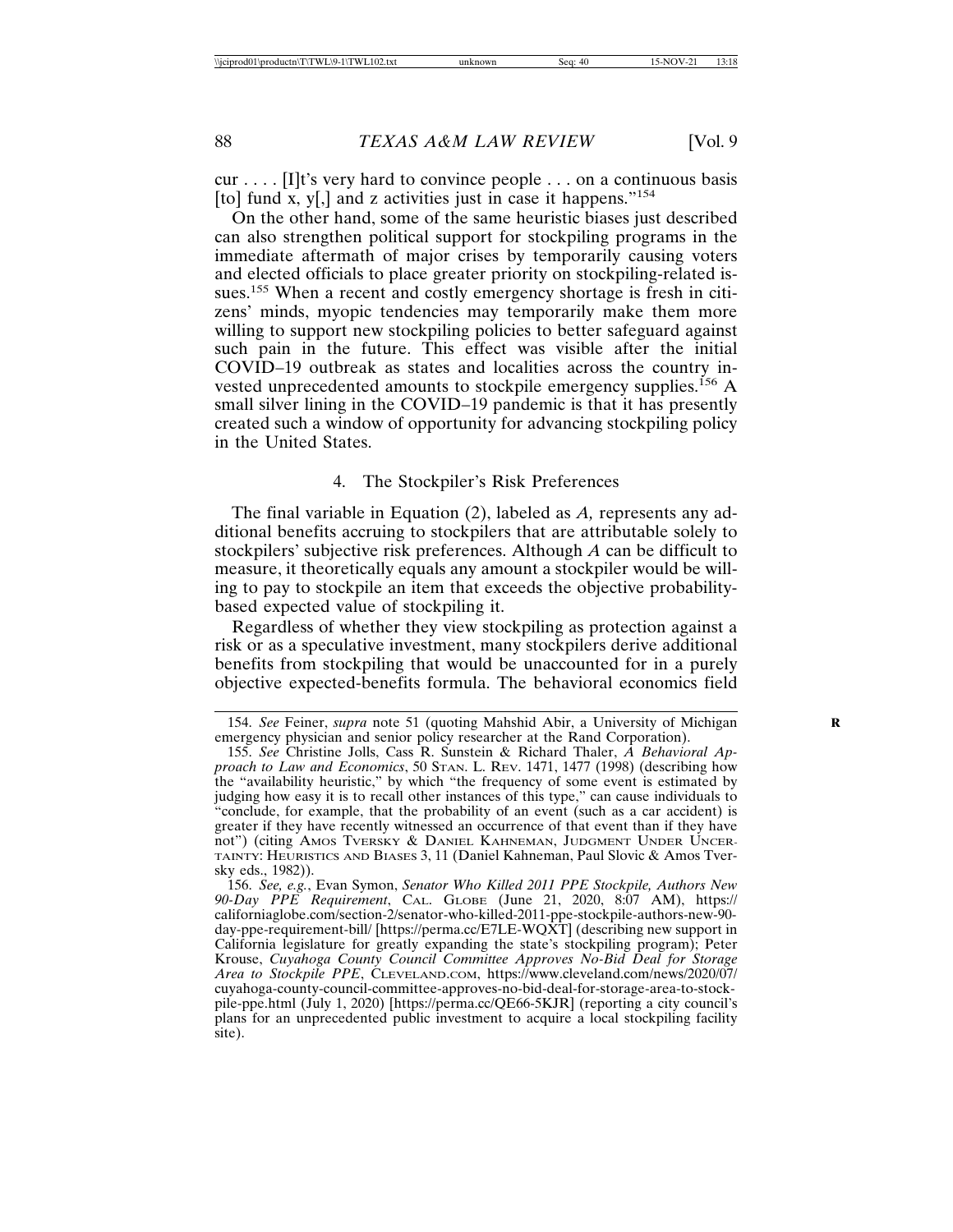known as "prospect theory" submits that individuals tend to exhibit risk-averse behavior in choices involving a low-probability risk of a major loss and risk-seeking behavior in choices involving a lowprobability chance at a major windfall.<sup>157</sup> Prospect theory helps to explain, among other things, why individuals routinely purchase insurance policies at prices that exceed actuarial rates and buy tickets for lotteries or raffles that have low payout ratios.158 Equations (2) and (3) above include the variable *A* to acknowledge this additional type of stockpiling-related benefit, but otherwise this Article largely ignores *A* because it is difficult to significantly shift such risk preferences through stockpiling policies.

## C. *Applying the Cost-Benefit Model to Critique Existing Stockpiling Policies*

The stockpiling cost-benefit model just outlined provides a useful framework for evaluating the nation's existing stockpiling policy structure. As the nation learned during the COVID–19 pandemic, stockpiling policies can greatly impact public health and safety during a major crisis, and the existing U.S. stockpiling policy regime has significant room for improvement. The following materials use insights from the cost-benefit model from above to highlight four distinct shortcomings in the U.S. stockpiling policy structure.

## 1. Over-Centralized Stockpiling of Rotatable Supplies

One major deficiency of the nation's current stockpiling system is its excessive reliance on a single federal government agency to own and store most of the nation's stockpile of rotatable emergency items. As shown mathematically above, regularly rotating and using or selling stockpiled items before their value declines is a key way to limit perunit stockpiling costs for highly rotatable goods.<sup>159</sup> Storing some fraction of a nation's stockpile requirement of rotatable supplies in massive federally owned facilities may be justifiable for national security purposes, but otherwise high-volume private sellers and users of these

<sup>157.</sup> Chris Guthrie, *Prospect Theory, Risk Preference, and the Law*, 97 NW. U. L. REV. 1115, 1118 (2003) (noting that "[i]ndividuals tend to make risk-seeking choices when selecting between options that appear to be low-probability gains and riskaverse choices when selecting between options that appear to be low-probability losses" and that "this empirical finding conflicts with rational choice theory, which generally assumes either risk neutrality or risk aversion in the face of both gains and losses (whether low-probability or not)"). Prospect theory was first introduced by Nobel laureate Daniel Kahneman and Amos Tversky in a landmark article in 1979. *See generally* Daniel Kahneman & Amos Tversky, *Prospect Theory: An Analysis of Decision Under Risk*, 47 ECONOMETRICA 263 (1979).

<sup>158.</sup> HENRY N. BUTLER, CHRISTOPHER R. DRAHOZAL & JOANNA SHEPHERD, EC-ONOMIC ANALYSIS FOR LAWYERS 298 (3d ed. 2014) (describing prospect theory as holding that "most people are risk seeking with gains (they play the lottery) and risk averse with losses (they buy insurance)").

<sup>159.</sup> *See* discussion *supra* Section IV.B.1.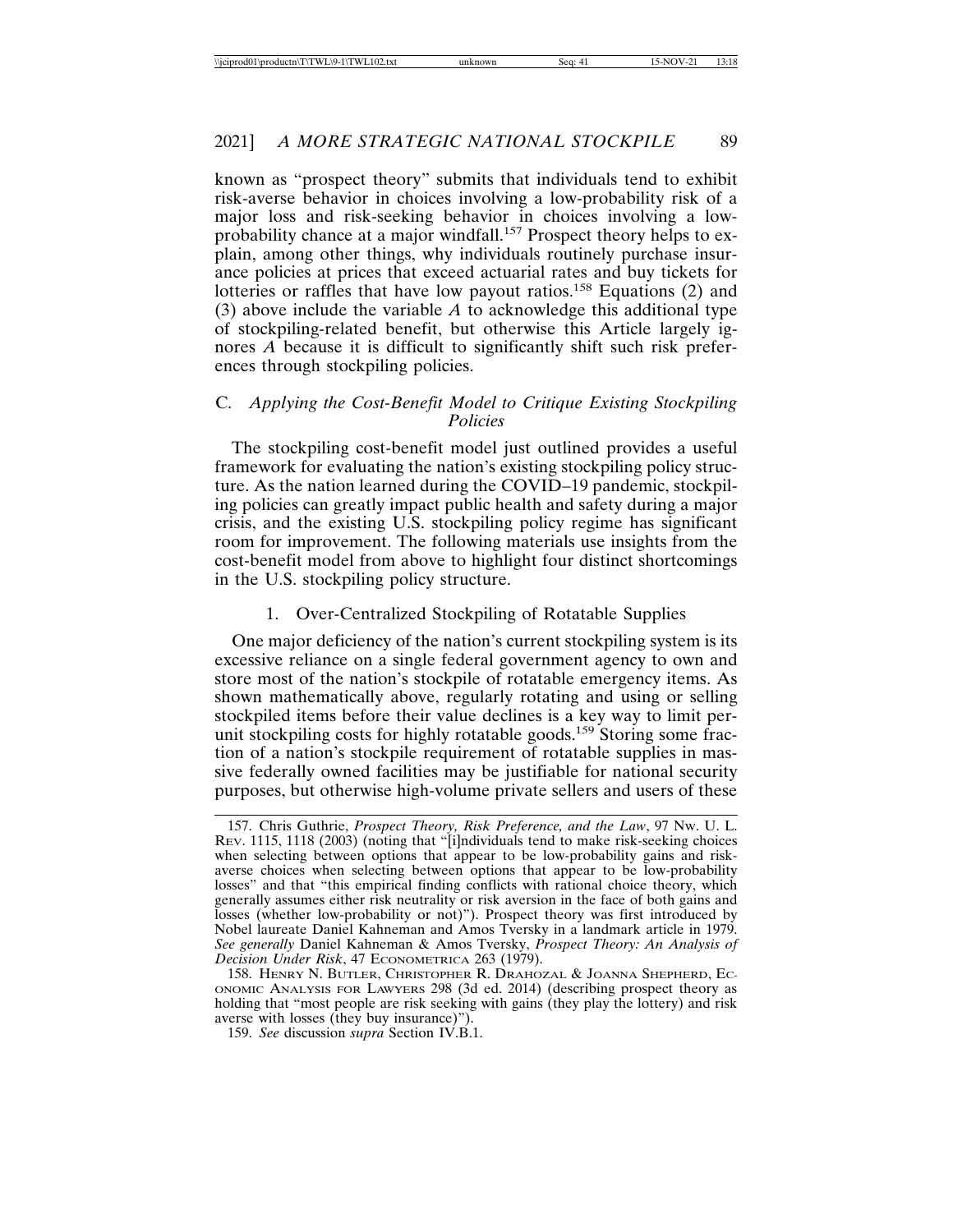items are arguably better situated to stockpile and rotate them. Even when the SNS uses "vendor-managed inventory" contracts to enlist private companies to help stockpile its goods, the SNS generally retains ownership of the goods, so incentives to rotate are weaker than they could be if the goods were privately owned.160 Ironically, recent directives issued in China suggest that even the communist Chinese government seems to increasingly recognize the untapped potential of involving private citizens and businesses in nationwide stockpiling efforts. $161$ 

Although custodians of the SNS purport to regularly rotate and maintain all of its stockpiled goods,<sup>162</sup> numerous reports of expired or otherwise unusable shipments of SNS medical supplies during the COVID–19 pandemic cast serious doubt on those claims.163 In fairness, the U.S. government is not unique in struggling to rotate its centralized national medical stockpile: Accounts of large quantities of expired or unusable goods in the medical stockpiles of other developed Western Nations such as Canada and the United Kingdom also surfaced during the COVID–19 pandemic.<sup>164</sup> The enormousness of the SNS and the fact that the agency itself does not routinely use large

161. *See* Alexandra Sternlicht*, China Tells Citizens to Stockpile Masks for Preparedness*, FORBES (May 28, 2020, 4:55 PM), https://www.forbes.com/sites/alexandrasternlicht/2020/05/28/china-tells-citizens-to-stockpile-masks-for-preparedness/ #b80df4216009 [https://perma.cc/T7M4-89NZ] (noting that the Chinese government's recent announcements calling for citizens and businesses to build their own stockpiles are "a sharp contrast to countries including the United States that have warned citizens not to stockpile masks" and noting that the Chinese government is "building a three-prong emergency resource reserve plan, reliant on business, family[,] and governmental stockpiles").

162. Often, stockpiled goods have already expired when the SNS rotates them out, and they thus have little value. *See, e.g.,* Reisinger, *supra* note 39 ("The goal is to have acquisitions in place to fill-behind expiring product as it is cycled out due to expiry.").

163. *See Dickinson, supra* note  $74$  (noting that at the beginning of the COVID–19 outbreak in the United States, the SNS had about "12 million [N95] masks, and 5 million of these were past their expiration date, leaving the [SNS] with just 7 million reliable masks"); *see also* Frieden, *supra* note 69 (quoting New Hampshire Senator Maggie Hassan as complaining that many supplies received from the SNS during the COVID–19 pandemic "were unusable or were expired" and that "[i]t's not enough to say we have a stockpile; our stockpile has to be sufficient, and it has to be up to date").

<sup>160.</sup> *See supra* discussion accompanying notes 41–42. **R**

<sup>164.</sup> Alex Finnis, *Millions of Pieces of PPE in UK Stockpile Were Out of Date When Coronavirus Hit*, INEWS.CO.UK, https://inews.co.uk/news/health/ppecoronavirus-out-of-date-expired-respirators-masks-covid-19-2847235 (July 13, 2020, 4:29 PM) [https://perma.cc/JKA6-8J4Q] (reporting that "[a]lmost 80 per cent of respirators and more than half of the UK's supply of facemasks had expired" in the country's stockpile when the virus outbreak began); Geoff Leo, *Depleted National Stockpile Leaves Canada Reliant on China for Masks, Gowns and Other Supplies During Pandemic*, CBC, https://www.cbc.ca/news/canada/saskatchewan/ppe-import-chinashortage-1.5552426 (May 6, 2020) [https://perma.cc/RQU2-93BU] (describing the government-sanctioned widespread use of expired N95 masks from stockpiles in Canada due to shortages and noting that Ottawa officials alone had dumped 2 million expired N95 masks into a landfill in 2019).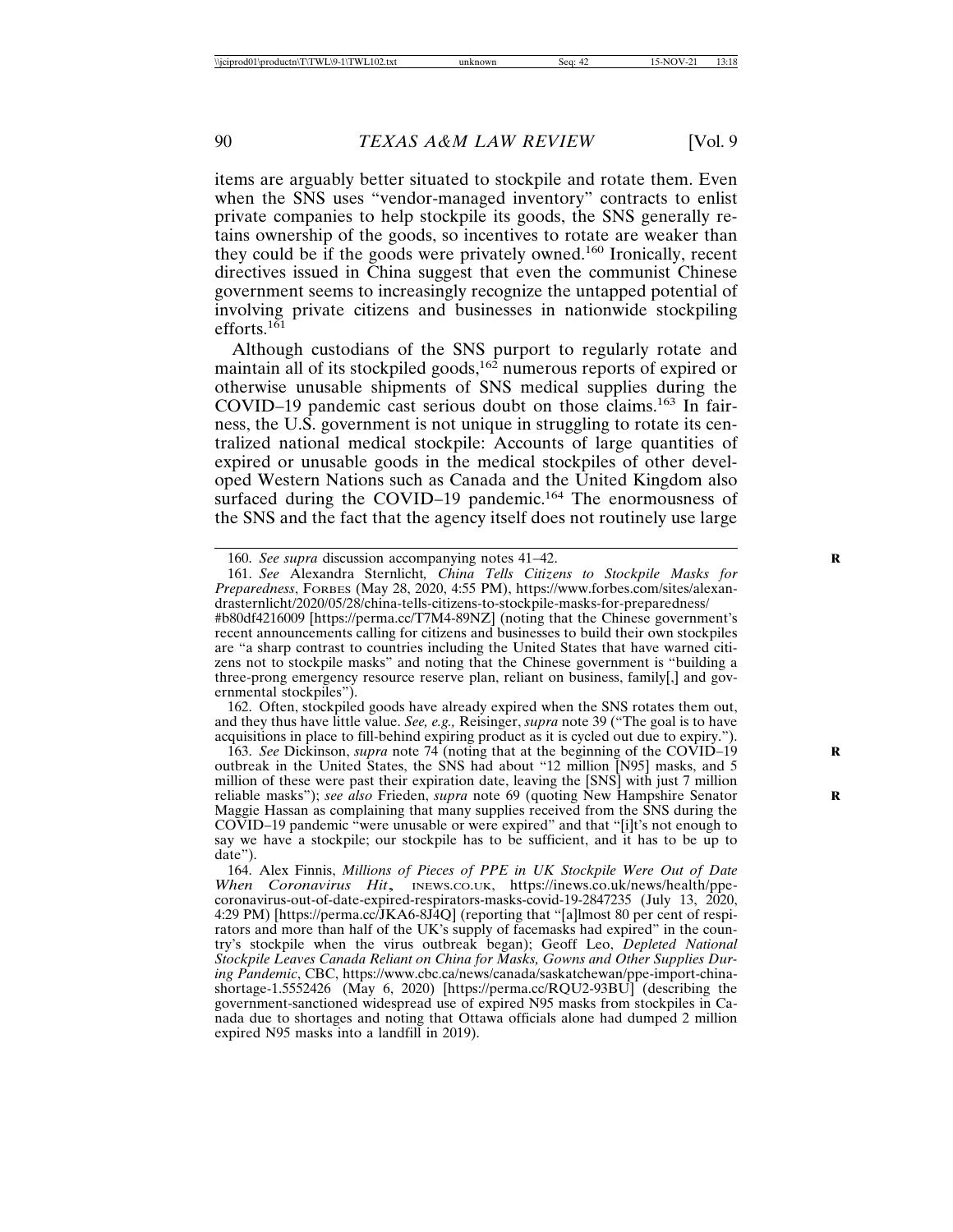quantities of many highly rotatable stockpile items simply make consistently rotating such goods an arduous task.<sup>165</sup> As former SNS Director Greg Burel noted, it would help if the SNS "had [the] ability to 'sell off' stock as it nears its expiration date . . . and invest in new stock," but "[r]ight now we don't have that option."<sup>166</sup>

## 2. Price-Gouging and Commandeering Laws That Weaken Incentives to Stockpile

Another shortcoming of the existing U.S. stockpiling policy structure is that it often weakens incentives to privately stockpile by capping the prices of essential items during emergencies. As highlighted above, demand and supply shocks can cause prevailing market prices for emergency items to temporarily spike during major crises.<sup> $167$ </sup> To combat these effects and deter extortionary behavior, price-gouging restrictions often kick in during major disasters that provisionally impose price ceilings on sales of emergency goods.<sup>168</sup> Some commandeering laws that empower governments to seize privately owned supplies during disasters can similarly create price ceiling effects by authorizing governments to compensate citizens and businesses for seized items based on pre-disaster market prices.<sup>169</sup>

Most laws that cap the prices of essential goods during crises are well-intended attempts to address positive externality problems that might otherwise promote the unjust or inefficient allocation of critical items.170 Consider, for instance, a nurse at a retirement home facility that is contemplating whether to purchase her own large supply of N95 respirator masks during a pandemic so that she can use a new one each time she comes in physical contact with a different facility resident.171 Frequently using new respirator masks in that setting not only

<sup>165.</sup> *See* Frieden, *supra* note 69 (quoting Rand Corporation senior policy re- **R** searcher Daniel Gerstein: "[R]otation of stocks is a big deal; it's a very expensive process. The federal government is spending about \$570 million a year to maintain the stockpile and restock where necessary.").

<sup>166.</sup> *Id.*

<sup>167.</sup> *See supra* discussion accompanying notes 82–84. **R**

<sup>168.</sup> For additional details on the federal price-gouging restrictions and some statelevel restrictions imposed during the COVID–19 pandemic, see *supra* notes discussion accompanying notes 77–80.

<sup>169.</sup> For specific examples of these types of commandeering laws, see *supra* discussion accompanying notes 99-106.

<sup>170.</sup> For a basic introduction to positive externality problems, see generally J.J. Laffont, *Externalities*, *in* THE NEW PALGRAVE DICTIONARY OF ECONOMICS 192–93 (Steven N. Durlauf & Lawrence E. Blume eds., 2d ed. 2008) (describing positive externalities); *see also* Berardi et al., *supra* note 77.

<sup>171.</sup> N95 mask shortages have been a major problem for retirement facilities throughout the country during the COVID–19 pandemic. *E.g.*, Jordan Rau, *Nursing Homes Run Short Of COVID-19 Protective Gear as Federal Response Falters*, NPR (June 11, 2020, 5:30 PM), https://www.npr.org/sections/health-shots/2020/06/11/ 875335588/nursing-homes-run-short-of-covid-19-protective-gear-as-federal-responsefalters [https://perma.cc/S66J-HQHC] (citing Centers for Medicare & Medicaid Ser-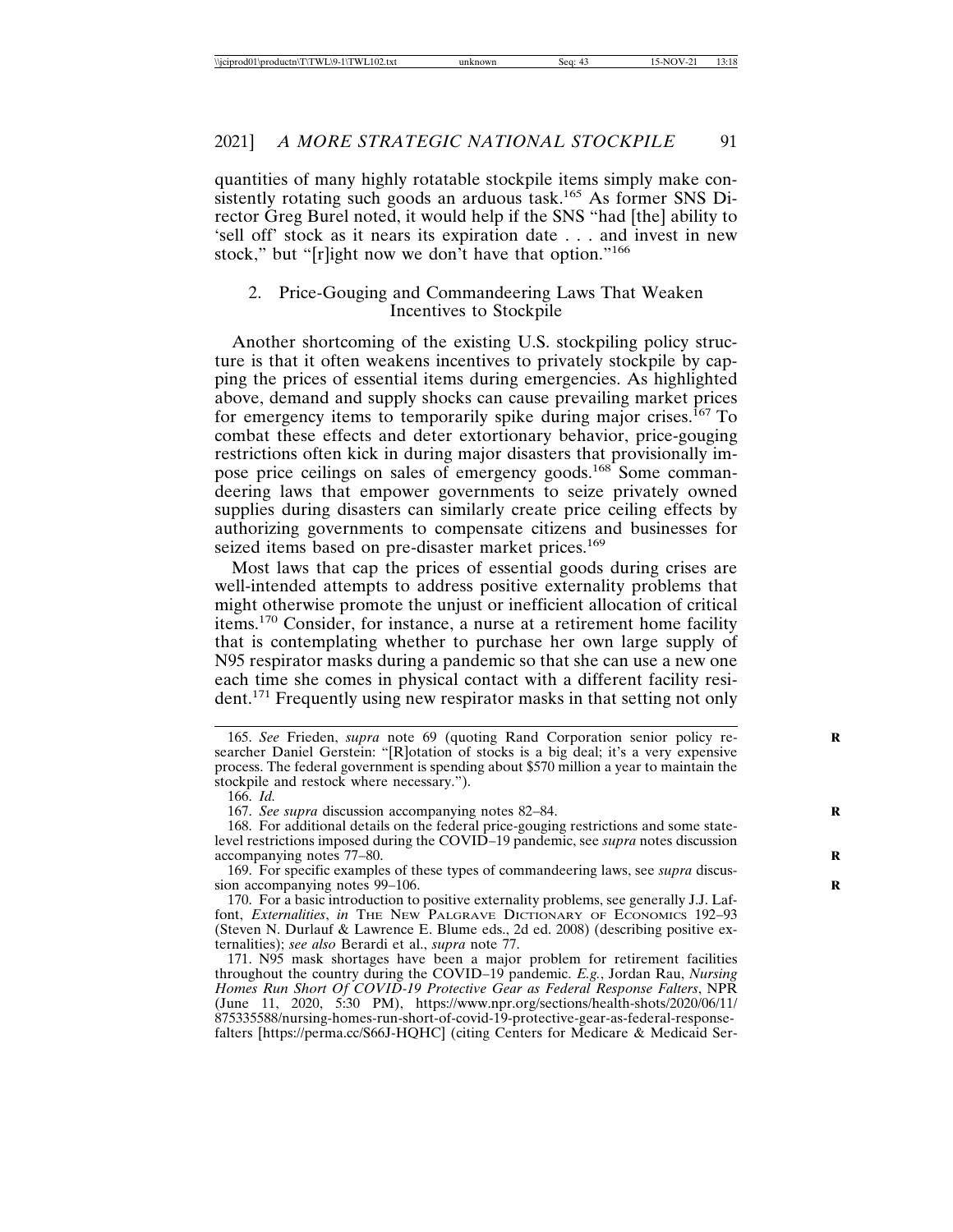better protects the nurse against contracting the virus; it also benefits every resident in the facility by reducing the odds that the nurse will spread the disease to others.<sup>172</sup> However, because the nurse does not capture or "internalize" all of these external benefits, she may instead rationally opt not to buy the masks and to wear less-expensive surgical masks provided by her employer that provide far less virus protection.173 Temporarily capping the prices of items that are most critical to slowing the spread of a highly contagious virus can theoretically mitigate this type of externality problem and thereby promote more optimal levels of use of these otherwise more expensive items. Such price restrictions might also promote social justice by making critical supplies more affordable for socioeconomically disadvantaged communities.

Unfortunately, laws that impose temporary price ceilings on sales of essential items during emergencies can also unintentionally weaken *ex ante* incentives to engage in efficient levels of voluntary stockpiling. It is easy to illustrate these distortive effects through numerical examples featuring the same hypothetical hospital featured above. Suppose that this hospital has a rotatability factor of 1.00 for masks and resides in a jurisdiction whose laws strictly prohibit sales of the masks at more than 20% above pre-disaster market prices during an officially declared emergency. Such a restriction would preclude the hospital from legally selling off any masks it did not need during a crisis at the temporarily crisis-elevated market price  $(V_e)$  of \$5. Such inability to legally sell off extra masks in that context would reduce the value of  $V_e$ on the right side of Equation (4) above from \$5 to as low as  $$1.20$ <sup>174</sup>

173. *See* Apoorva Mandavilli, *Medical Workers Should Use Respirator Masks, Not Surgical Masks*, N.Y. TIMES, https://www.nytimes.com/2020/06/01/health/masks-surgical-N95-coronavirus.html (June 26, 2020) [https://perma.cc/QF4L-X3NS] (describing a World Health Organization-funded analysis of 172 studies that concluded that "N95 and other respirator masks are far superior to surgical or cloth masks in protecting essential medical workers against the coronavirus").

174. To be clear: The precise value of  $V_e$  in this example is likely some amount greater than \$1.20 but is difficult to pinpoint because it depends on multiple additional factors. The hospital itself may value the mask for its own internal use during a crisis at an amount exceeding \$1.20. On the other hand, the price-gouging restriction

vices records indicating that "711 nursing homes reported having run out of N95 masks, and 1,963 said they had less than a week's worth" during the COVID–19 pandemic as of June 2020).

<sup>172.</sup> *See* Mayo Clinic Staff, *How Well Do Face Masks Protect Against Coronavirus?,* MAYO CLINIC (May 18, 2021), https://www.mayoclinic.org/diseasesconditions/coronavirus/in-depth/coronavirus-mask/art-20485449 [https://perma.cc/ 3AYU-E5WA] (noting that an "[N95 mask] offers more protection than a medical mask does because it filters out both large and small particles when the wearer inhales"). The CDC has specifically advised healthcare professionals in assisted care facilities to wear N95 masks when coming into close contact with any resident with a fever or other symptoms consistent with COVID–19. *Considerations for Preventing Spread of COVID-19 in Assisted Living Facilities*, CTRS. FOR DISEASE CONTROL & PREVENTION, https://www.cdc.gov/coronavirus/2019-ncov/hcp/assisted-living.html (May 29, 2020) [https://perma.cc/Y5DR-D8SY].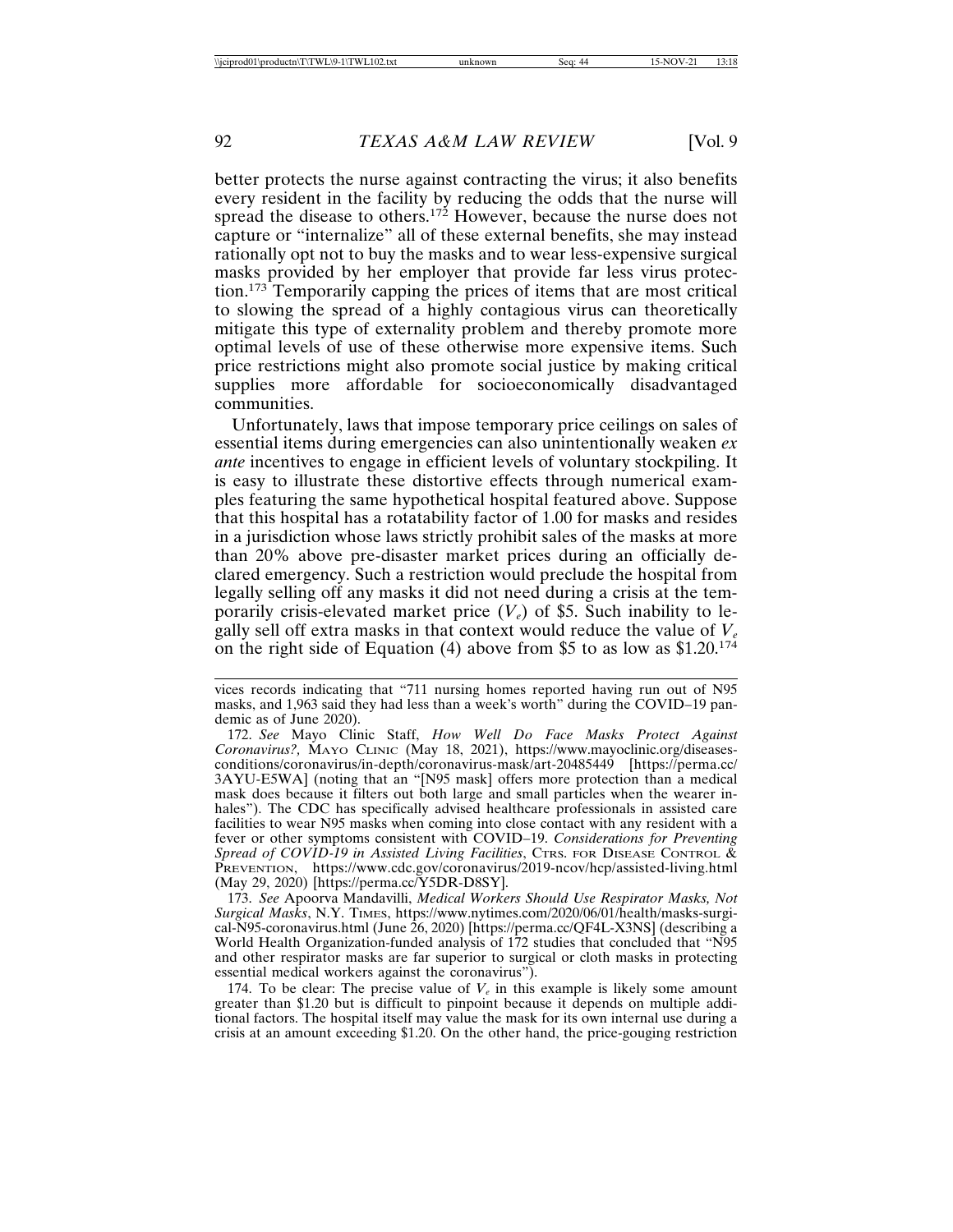Of course, substituting this much lower value for  $V_e$  also greatly diminishes the total expected benefit  $(B)$  of stockpiling the item. Specifically, this benefit  $(\bar{B})$ —which was \$0.26 per mask when  $V_e$  equaled \$5—would become:

$$
(0.05)(\$1.20) + 0.01
$$

$$
= $0.07.
$$

By shrinking the expected benefit of stockpiling the mask from \$0.26 to as low as \$0.07, the price-gouging restriction would extinguish the hospital's incentive to incur the  $$0.10 \text{ cost } (C)$  of stockpiling it.<sup>175</sup>

Most commandeering laws can also serve valid public purposes of helping to efficiently and equitably distribute essential items during disasters, but if such laws under-compensate citizens for seized goods, they can similarly reduce  $V_e$  and discourage private stockpiling. To illustrate: Suppose that instead of being subject to a price-gouging restriction, our hypothetical hospital resides in a jurisdiction with commandeering laws. These laws specifically allow the government to unilaterally acquire essential medical items from private owners during declared emergencies at their pre-emergency price  $(V_0)$ . Suppose further that there is only a 20% chance the state will exercise this power against the hospital in a relevant emergency and a corresponding 80% chance the state will not exercise it. Under these revised assumptions, and assuming again that  $V_0 = $1$  and  $V_e = $5$ , the existence of this commandeering power would reduce the expected benefit (*B*) on the right side of Equation (4) as follows:

 $(0.20)(0.05)(\$1.00) + (0.80)(0.05)(\$5.00) + 0.01$ 

 $= $0.01 + $0.20 + $0.01$ 

$$
= $0.22.
$$

would protect the hospital from others' price-gouging and could enable the hospital to acquire masks at lower prices during an emergency, placing some downward pressure on the value of *Ve*. Regardless, the point of the example remains intact: Adding a price-gouging restriction almost invariably reduces  $V_e$  by taking away a stockpiler's option to sell off unneeded stockpiled masks during emergencies at much-higher midcrisis prices.

175. As at least one scholar has noted, the disincentivizing effects illustrated in this numeric example are visible in real-life stockpiling decisions. *See, e.g.*, Russ Roberts, *Price Gouging Could Actually Fix Our Face Mask Shortage*, MARKER (May 4, 2020), https://marker.medium.com/price-gouging-could-actually-fix-our-face-mask-shortagee85abb16b75e [https://perma.cc/V2WA-97SN] (arguing that higher market prices for scarce items during a disaster "give people an incentive to prepare for the future because they know that a stockpile is worth a lot in a crisis" while preventing sales at such prices "discourages people from stockpiling for a future pandemic").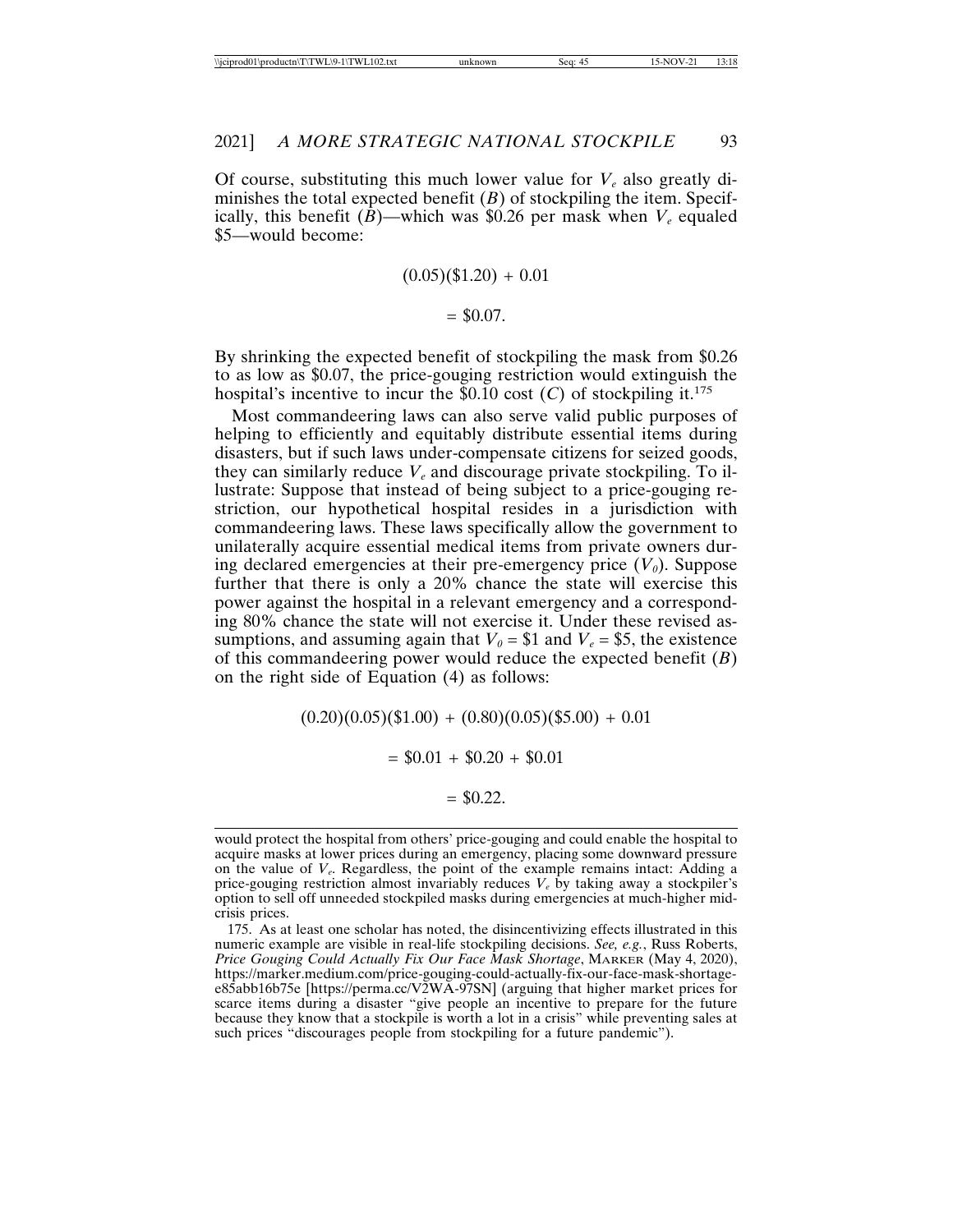As this calculation shows, commandeering laws that under-compensate private owners do reduce the expected benefits of stockpiling but not as sharply as comparable price-gouging restrictions because of the possibility that the state will not opt to exercise its commandeering powers in a relevant crisis.<sup>176</sup>

Price-gouging restrictions and under-compensating commandeering laws do not only deter stockpiling before an emergency occurs; they can also motivate some stockpilers to take actions during crises that further exacerbate shortages. In particular, such laws can motivate stockpilers to hoard or hide their inventories of critical goods rather than selling them into private markets or helping governments to easily commandeer them at artificially low prices. Such laws can also slow the flow of critical emergency resources to their highest-valued uses by diluting price signals during crises that might otherwise spur increased production of temporarily scarce goods.177 An ideal stockpiling policy regime would preserve the desirable functions of commandeering laws and price-gouging restrictions while limiting the counterproductive side effects of these policies.

## 3. Diminished Stockpiling Incentives Due to Misconceptions About the SNS

Yet another downside of the nation's existing stockpiling policy structure is its failure to clearly allocate stockpiling-related duties and privileges among the federal government, states, and the private sector. A misplaced belief that the SNS would distribute as many medical supplies at pre-disaster prices as any state, city, or hospital might need during a disaster appeared to further deter many states, cities, and businesses from adequately stockpiling in the years preceding the COVID–19 pandemic.178 And although the pandemic proved the fallacy of this presumption, it remains unclear how stockpiling roles are legally allocated among the federal government, subnational govern-

178. This confusion over the allocation of stockpiling duties is highlighted in detail in Part III above. *See generally* discussion *supra* Section III.A.1.

<sup>176.</sup> Specifically, the price-gouging restriction reduced the per-unit expected benefit of stockpiling from \$0.26 to \$0.07, and the commandeering law merely reduced it from \$0.26 to \$0.22. Of course, this example assumed a 20% probability that the government would exercise its commandeering power. Assuming a higher probability would have strengthened the commandeering law's deleterious effect.

<sup>177.</sup> Other commentators writing before and during the pandemic have emphasized this downside of price-gouging restrictions. *See, e.g.*, Mark Klock, *Unconscionability and Price Discrimination*, 69 TENN. L. REV. 317, 334 n.115 (2002) (arguing that an Alabama statute prohibiting sales of essential items at more than 25 percent above pre-disaster prices "exacerbates a shortage of emergency supplies by encouraging their depletion for non-emergency uses"); Roberts, *supra* note 175 ("If you hold prices down artificially when masks are in high demand, you destroy the financial incentive to make more masks. You also destroy any incentive to create excess capacity or stockpiles for a future pandemic.").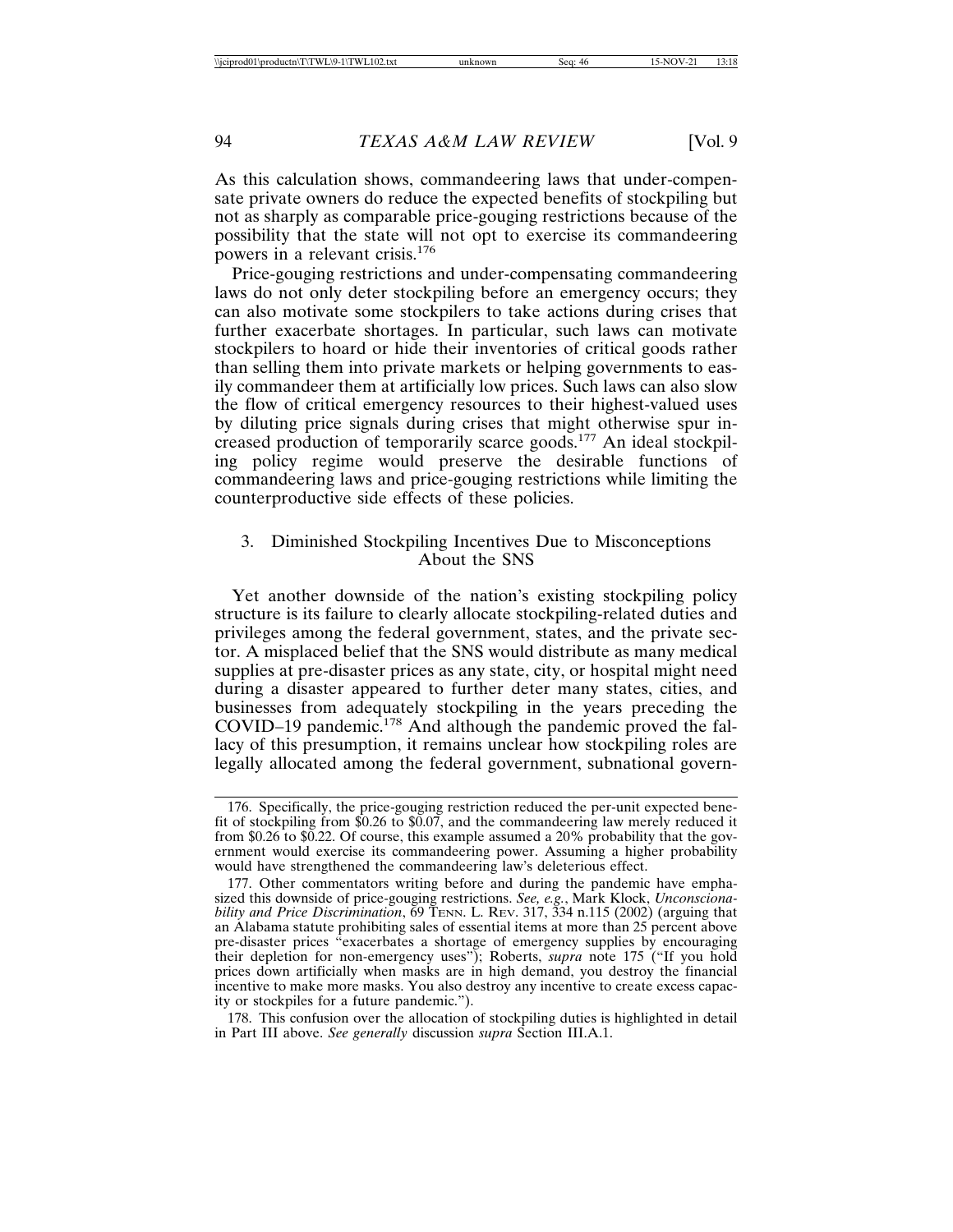ments, and the private sector—an uncertainty that only further weakens incentives for valuable private stockpiling.<sup>179</sup>

A false perception that the SNS is ready and able to furnish back-up supplies as needed distorts stockpiling incentives in ways that are also frameable within the stockpiling cost-benefit model set forth above. Specifically, an expectation that the SNS will step in and provide supplies for free or at pre-emergency prices during crises reduces wouldbe stockpilers' anticipated crisis-period value  $(V_e)$  for such items. The effect of this lower  $V_e$  figure is largely the same as the effect of pricegouging restrictions shown above: It decreases the expected benefit  $(B)$  of state, local, and private stockpiling and thus reduces these parties' incentives to voluntarily stockpile.<sup>180</sup>

#### 4. Under-Investment in Domestic Supply Chains for Less-Rotatable Emergency Items

One other major deficiency in the existing U.S. stockpiling policy structure is its failure to support and preserve the nation's capacity to ramp up domestic production of essential goods during crises. The only cost-effective way to prepare for a long-lasting spike in demand for a difficult-to-rotate emergency item is to maintain such capacity. Unfortunately, before the COVID–19 outbreak, most of the ventilators, respirator masks, testing kit supplies, and other relatively difficult-to-rotate medical items that fell into short supply during the pandemic's early stages were produced primarily outside the United States or with internationally sourced materials.<sup>181</sup> This reliance on international supply chains made it difficult for the United States to quickly ramp up domestic production of these goods.

The country's longtime dependence on overseas supply chains for many essential medical items is also attributable to a basic positive externality problem.<sup>182</sup> Would-be domestic manufacturers of emer-

180. To review these effects, see generally *supra* notes 174–75 and accompanying **R** text.

181. *See* Keith Bradsher, *China Dominates Medical Supplies, in This Outbreak and the Next*, N.Y. TIMES (July 5, 2020), https://www.nytimes.com/2020/07/05/business/ china-medical-supplies.html?action=click&module=relatedLinks&pgtype=article

[https://perma.cc/BYW4-GUA2] (highlighting China's majority share of the global production market for many essential medical items and the potential challenges that creates for the United States).

182. An externality arises whenever "the activity of one entity . . . directly affects the welfare of another in a way that is not transmitted by market prices." Harvey S.

<sup>179.</sup> The significant need to clarify the allocation of stockpiling duties among the federal government, states, and localities was a major point of emphasis during a June 2020 U.S. Senate Committee hearing focused on the SNS. *See* Frieden, *supra* note 69 **R** (quoting Senator Ron Johnson as complaining that the name of the SNS is "misleading" because it falsely "implies we've got this massive amount of well-thought-out supplies and we've got them adequately stocked to handle a pandemic" and quoting a senior policy researcher's assertion that the SNS needs "[a] new mission statement, codified in law and not subject to the whims of any administration, . . . to signal the capacities and limits of the SNS").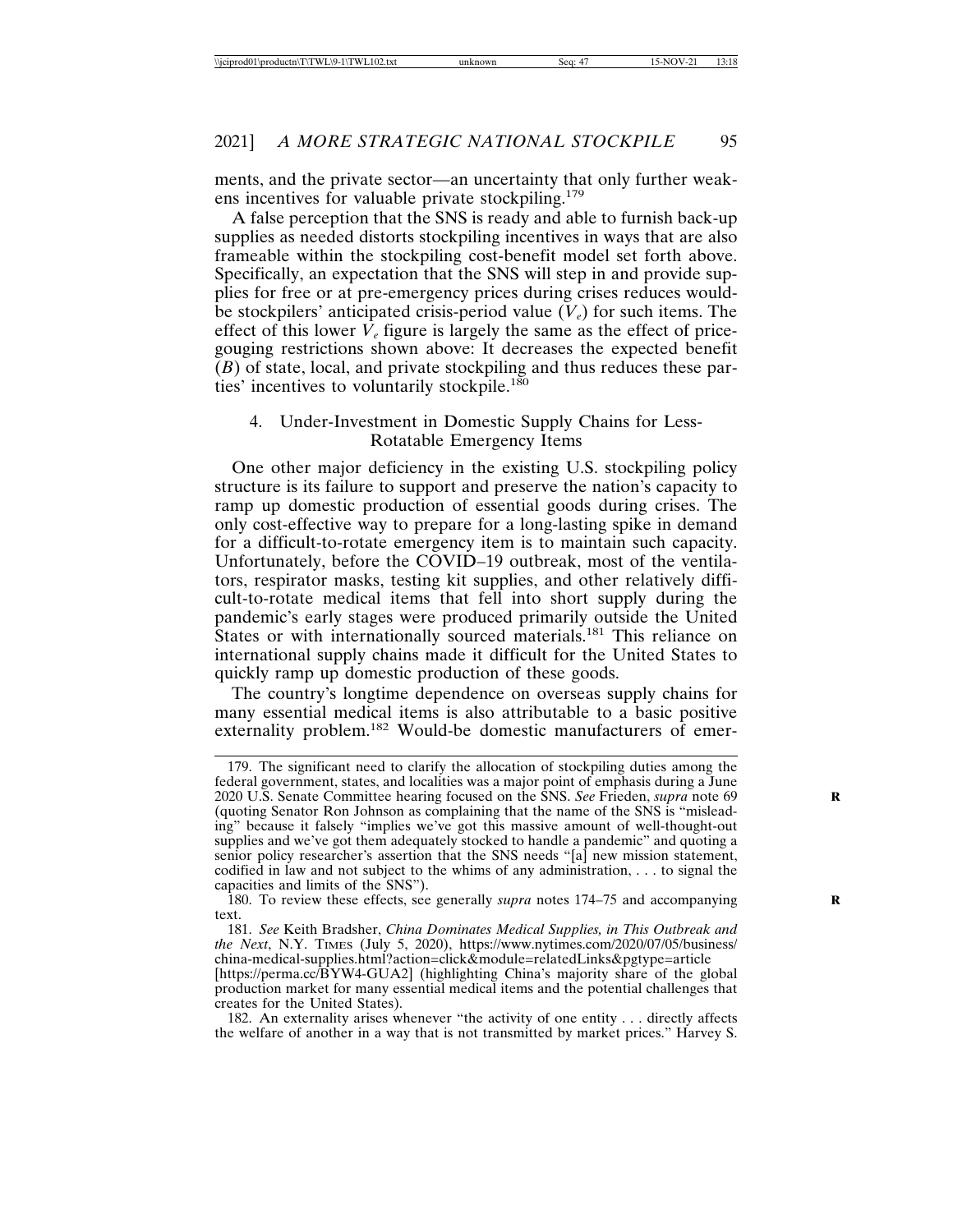gency items have historically had no way to fully internalize the broader "social" benefits of sourcing and producing critical materials domestically—including that of enabling the country to more quickly and easily increase domestic manufacturing in response to emergency shortages. The predictable result of this externality problem has been suboptimally low levels of private investment in domestic production capacity for many key emergency items with lower-priced foreign producers largely dominating U.S. markets for these goods.<sup>183</sup>

Policies that address this positive externality problem and better sustain adequate domestic supply chains and production capacity for essential emergency goods are critical to ensuring the nation is prepared for long-lasting global public health crises akin to the COVID–19 pandemic.<sup>184</sup> An ability to swiftly kick-start the manufacture of large quantities of essential goods is crucial in emergencies that persist for several months and cause worldwide shortages that prompt other countries to hoard key materials and production equipment for use within their own borders.<sup>185</sup>

## V. REFORMING THE U.S. STOCKPILING POLICY STRUCTURE

As the COVID–19 crisis made painfully clear, the United States' existing approach to stockpiling for emergencies has plenty of room for improvement. The nation's stockpiles of several highly rotatable medical items proved to be woefully inadequate during the pandemic's early phases. These failures have likewise prompted concerns that the country's existing policy structure similarly falls short in sup-

185. Such international hoarding likely hindered the broader global COVID-19 pandemic response. *See generally* Andrea Shalal, *80 Countries Are Hoarding Medical Supplies—Here's Why It Damages the Global Response to COVID-19*, WORLD ECON. F. (Apr. 24, 2020), https://www.weforum.org/agenda/2020/04/wto-report-80-countrieslimiting-exports-medical-supplies [https://perma.cc/BYC9-2ZHQ].

Rosen, PUBLIC FINANCE 86 (5th ed. 1999). A "positive" externality problem exists when an activity generates benefits for at least one outside party that are not internalized through market forces by the party or group directly engaged in the activity. *See id.*

<sup>183.</sup> Basic microeconomic theory identifies underproduction as the primary market failure resulting from positive externalities. *See, e.g.*, Christopher J. Coyne & Peter T. Leeson, *Who's to Protect Cyberspace?*, 1 J.L. Econ. & Pol.'Y 473, 479 (2005) ("In the case of positive externalities, the primary actor does not internalize all benefits of his action. Theoretically, positive externalities will be undersupplied on the market  $\ldots$ .").

<sup>184.</sup> The lack of such domestic capacity grew increasingly apparent as the nation struggled to address supply shortages for certain critical goods several months after the COVID–19 pandemic began. Benjamin Siegel & Josh Margolin, *Doctors, Nurses Warn of Another Protective Gear Shortage as Coronavirus Surges*, ABC NEWS (July 15, 2020, 9:52 AM), https://abcnews.go.com/Health/doctors-nurses-warn-protectivegear-shortage-coronavirus-surges/story?id=71778380 [https://perma.cc/R743-VEFC] (reporting that FEMA disclosed in July 2020 that the nation's demand for surgical isolation "gowns 'outpaces current U.S. manufacturing capabilities[ ]' and that there is no U.S-based manufacturing for synthetic rubber gloves").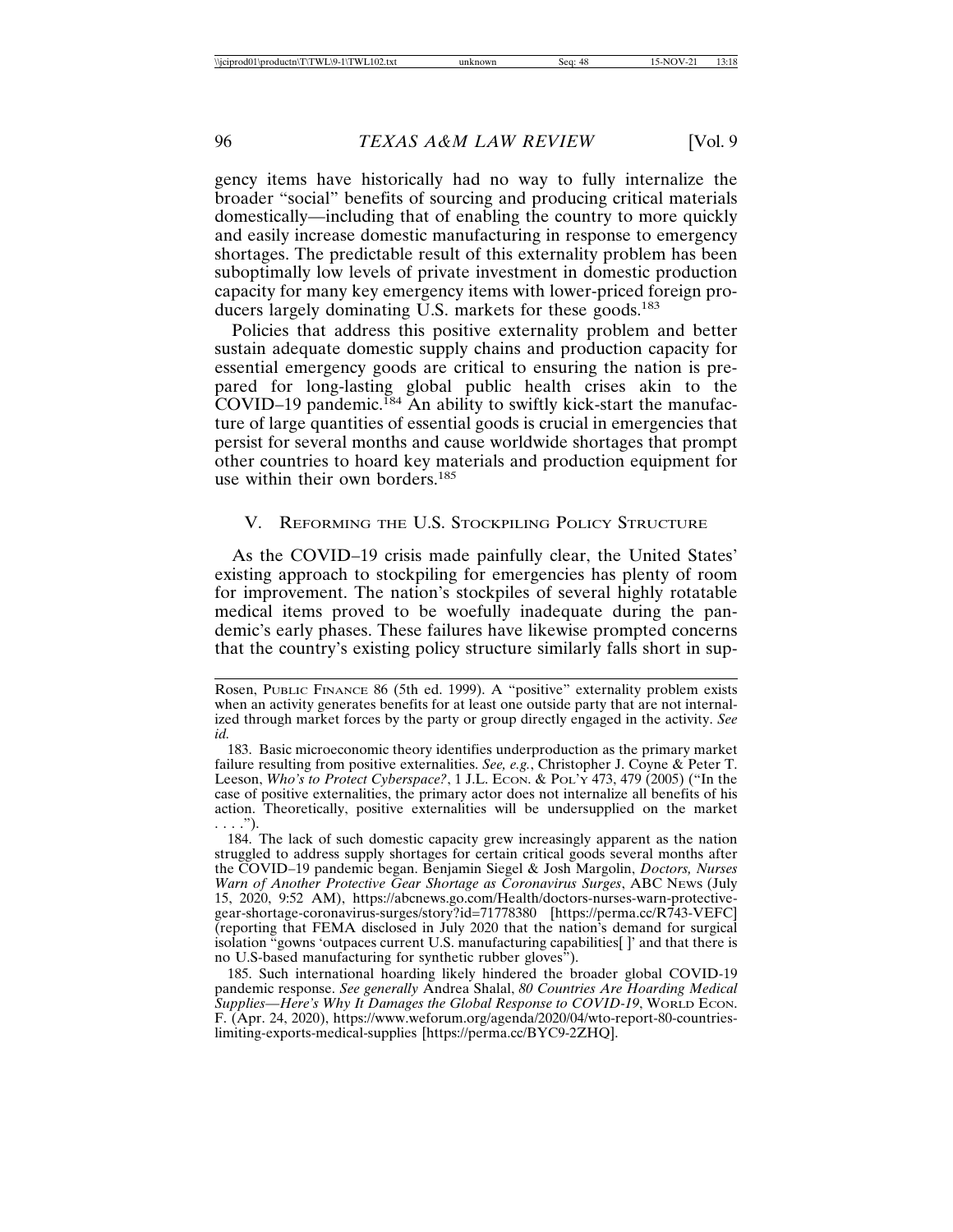porting the public and private stockpiling of food, critical electronics, certain infrastructure-related materials, and other essential goods.<sup>186</sup>

Fortunately, many deficiencies currently plaguing the U.S. stockpiling system could be addressed through affordable reforms designed to better engage the nation's vast private sector resources in the stockpiling effort. These reforms would ideally supplement rather than replace most existing SNS initiatives and might also help in the buildout of new U.S. stockpiling programs for food grains and certain other goods. The following materials outline the details of such potential reforms and their advantages over the country's current stockpiling policy regime.

## A. *Stockpiling Tax Credits for Rotatable Emergency Supplies*

Enacting a new federal income tax credit program to promote the private stockpiling of rotatable emergency supplies could do much to cost-effectively expand the nation's stockpile of these items. As emphasized in Part III above, excessive reliance on the SNS to stockpile many rotatable medical items has historically generated unnecessary depreciation costs within the nation's stockpiling system.<sup>187</sup> Private companies that routinely use or sell large quantities of rotatable emergency supplies are in a far better position than a single centralized federal agency to offset these costs by maintaining and rotating their own stockpiles. Many such companies may also be better situated and incentivized to develop innovations that reduce depreciation costs by extending the shelf lives of emergency items or putting such items to alternative uses.

In recent decades, most private medical facilities throughout the United States have employed "just-in-time" inventory management methods and thus kept relatively few back-up supplies of emergency medical items on hand.188 It is hardly surprising that healthcare facilities have embraced these methods, which can often increase net profits by avoiding the depreciation costs, warehousing costs, and

<sup>186.</sup> *See* Kirchhoff, *supra* note 19; *see also* Weissert, *supra* note 121 (describing Joe **R** Biden's plan to "reinforce stockpiles" of not just medical items but also of "energy and grid resilience technologies, semiconductors and key electronics, [and] telecommunications infrastructure and raw materials").

<sup>187.</sup> *See* discussion *supra* Section III.B.1.

<sup>188.</sup> Yossi Sheffi, *Commentary: Solving the Health-Care Equipment Supply Shortage*, WALL ST. J. (Apr. 10, 2020, 6:00 AM), https://www.wsj.com/articles/commentary-solving-the-health-care-equipment-supply-shortage-11586512801 [https:// perma.cc/4YYV-DDJW] (arguing that hospitals' use of just-in-time inventory principles, which call for "lean inventories and tight connections between companies and their suppliers," has made supply chains for many essential medical supplies "vulnerable to unexpected and large-scale disruptions" and citing hospitals' use of these principles as "one of the main reasons the coronavirus pandemic has crippled health[]care supply chains").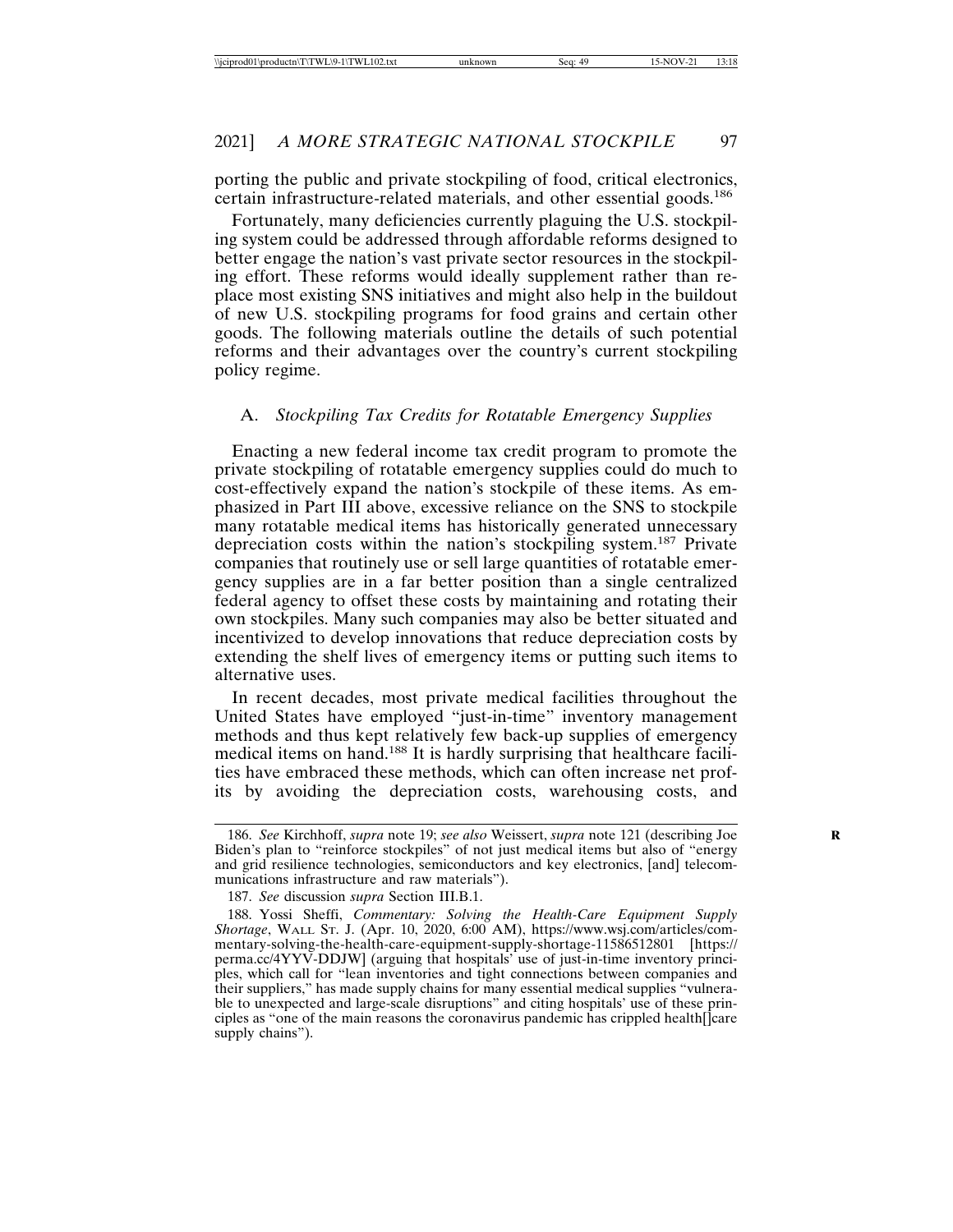opportunity costs associated with excess inventories.189 Many healthcare facilities have likewise historically seen few emergency preparation advantages in maintaining their own private stockpiles due to misplaced beliefs that the SNS could step in and furnish scarce supplies during a major disaster.

A well-structured federal income tax credit program could make private stockpiling a far more appealing investment for high-volume users and vendors of rotatable emergency supplies. Tax credit programs have a long history of successfully driving targeted types of private investment in other policy areas such as affordable housing and renewable energy development and could offer similar benefits in the context of stockpiling policy.<sup>190</sup> The COVID–19 pandemic is already prompting some hospital systems to consider building out their own medical supply stockpiles.<sup>191</sup> Sophisticated software-based systems are also increasingly available to help heavy users and sellers of medical items more efficiently rotate their inventories of supplies.<sup>192</sup> Introducing a new tax credit program could build on this momentum and motivate healthcare providers and medical goods vendors across the country to replace just-in-time inventory management methods with stockpiling activities. As described below, legislators could even design the tax credit program to enable the quick and easy commandeering of essential goods during crises while preserving private incentives to stockpile.

## 1. Structuring the Credits to Promote Continuous Stockpiling

The federal renewable energy production tax credit ("PTC"), which has attracted billions of private investment dollars into U.S. wind en-

<sup>189.</sup> *See id.* (noting that using just-in-time inventory methods "reduces manufacturing and supply chain costs" and that "[w]hen hospital [just-in-time] supply chains run as advertised, the savings in those costly and high-stakes systems can be substantial").

<sup>190.</sup> Rigel C. Oliveri, *Vouchers and Affordable Housing: The Limits of Choice in the Political Economy of Place*, 54 HARV. C.R.-C.L. L. REV. 795, 803 (2019) (describing the federal Low-Income Housing Tax Credit Program, which has existed since its legislative enactment in 1986 as "[o]ne of the most successful supply-side mechanisms to increase the amount of affordable housing"); David A. Domansky, *The Indefatigable Power of Wind: A Practical Treatment of Development of Development of Wind Projects*, 55 ROCKY MOUNTAIN MIN. L. INST. 5-1, 5-6 (2009) (calling the federal Production Tax Credit a "key driver of wind project development").

<sup>191.</sup> *E.g.*, Alma Gaul, *Quad-City Hospitals Feel Secure About PPE Now*, MUSCA-TINE J. (June 20, 2020), https://muscatinejournal.com/news/local/quad-city-hospitalsfeel-secure-about-ppe-now/article\_5a6db6e7-e2be-5e95-84e8-4e2fd18e7611.html [https://perma.cc/LEA5-2PZJ] (quoting a hospital administrator describing how its hospital system is "creating a  $90+$  day stockpile of PPE supplies").

<sup>192.</sup> Rachel Z. Arndt, *Hospital Supply Inventory Management Creating a Cottage Industry for Technology*, MOD. HEALTHCARE (July 28, 2018, 1:00 AM), https:// www.modernhealthcare.com/article/20180728/TRANSFORMATION02/180729935/ hospital-supply-inventory-management-creating-a-cottage-industry-for-technology [https://perma.cc/J8WP-4GL3] (describing hospitals' increasing use of tailored inventory management software).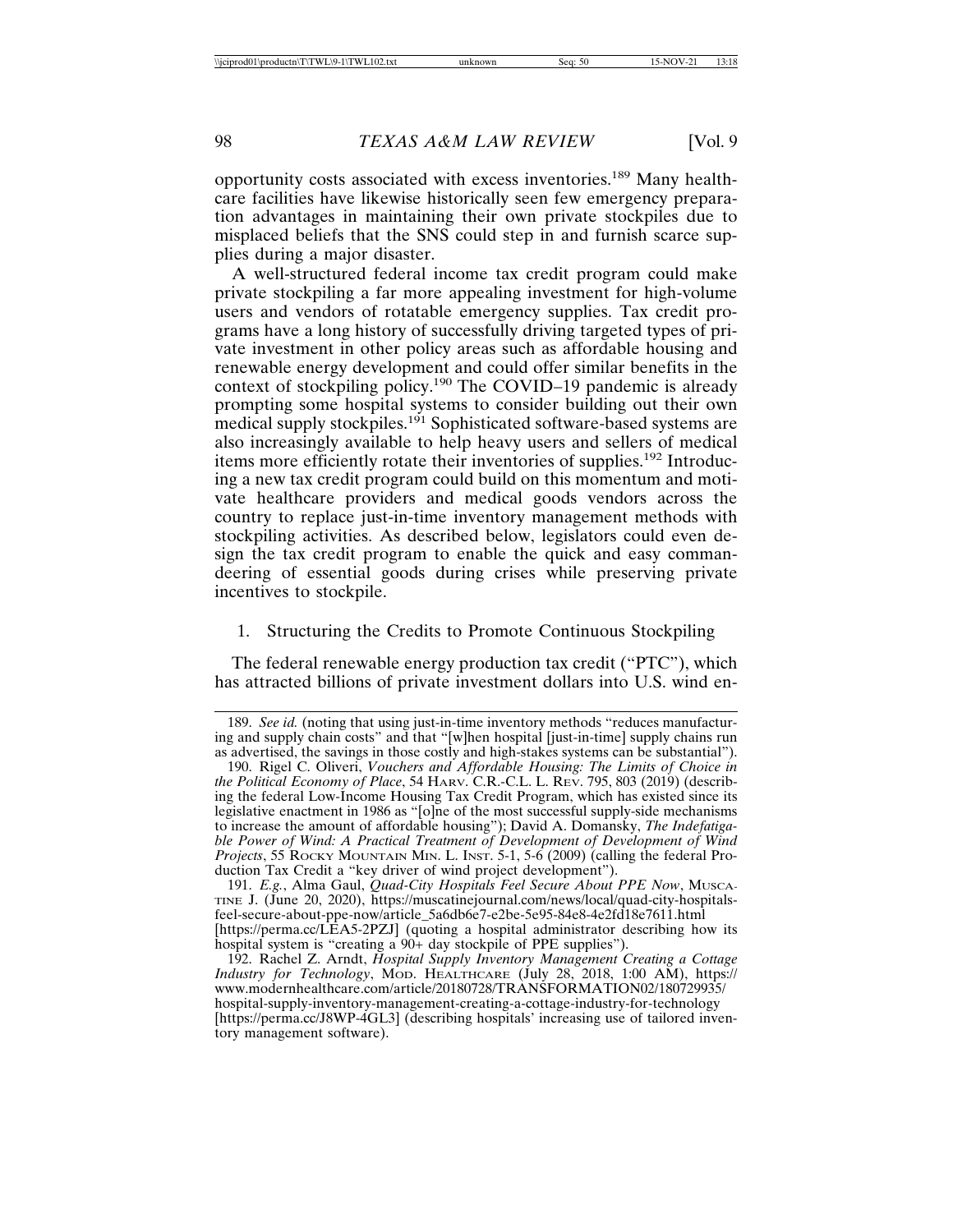ergy development over the past quarter century, is a useful starting point for designing a new federal stockpiling tax credit ("STC") program.193 The PTC's structure enables it to continue incentivizing its targeted activity for many years into the future. Rather than providing a single, one-time tax credit based on a taxpayer's initial investment in the development of a wind farm, the PTC program awards tax credits year after year on a cents-per-kilowatt-hour basis to encourage ongoing electricity generation at such projects for at least a decade after they commence operations.194 A new STC program could similarly promote continuous stockpiling by awarding income tax credits for the stockpiling of certain prescribed items on a cents-per-unit-peryear basis. For example, the program might allow an eligible taxpayer to claim a four-cents-per-year credit for each stockpiled respirator mask or a six-cents-per-year credit for each stockpiled surgical isolation gown. These credits would directly increase the expected benefit (*B*) of stockpiling and thereby promote more voluntary private stockpiling activity in the United States.

Federal legislation creating a new STC program would need to clearly specify which goods qualify and require that taxpayers claiming credits only use storage facilities and practices that conform to manufacturers' recommendations. To limit administrative costs associated with the program, such legislation could likewise require that taxpayers stockpile some minimum quantity of an eligible good to register for and claim any STCs.195 To certify compliance with the STC program's eligibility standards, taxpayers hoping to claim the STC could be required to submit an application and receive an HHS "Notice of Registration" before the commencement of any given tax year to be eligible for credits that year. The HHS, with possible assistance from state health departments, could likewise have statutory authority to audit and inspect private medical stockpiles and issue penalties for false or fraudulent STC claims.<sup>196</sup>

194. *Id.*

195. Such minimum standards might also make it easier during emergencies for government officials to commandeer large quantities of essential supplies as described in more detail below. *See infra* notes 197–98 and accompanying text.

<sup>193.</sup> Certain other types of renewable energy development commenced before the end of 2020, including closed-loop biomass and geothermal energy projects, also qualified for the PTC as of July 2020. For a detailed primer on the renewable energy production tax credit program, see generally MOLLY F. SHERLOCK, R43453 THE RE-NEWABLE ELECTRICITY PRODUCTION TAX CREDIT: IN BRIEF, CONG. RSCH. SERV. 1, https://sgp.fas.org/crs/misc/R43453.pdf (Apr. 29, 2020) [https://perma.cc/82XC-ZPBR].

<sup>196.</sup> State agencies have long conducted healthcare facility inspections on behalf of the federal Centers for Medicare and Medicaid Services, and federal law requires that reports summarizing violations uncovered during such inspections be made publicly available. *See generally* 42 C.F.R. § 401.133 (2011). To explore the Association of Health Care Journalists' website providing easy access to many of these reports, see *Search Hospital Inspections*, ASS'N HEALTH CARE JOURNALISTS, http:// www.hospitalinspections.org/ (Apr. 2021) [https://perma.cc/9LUY-ZP5P].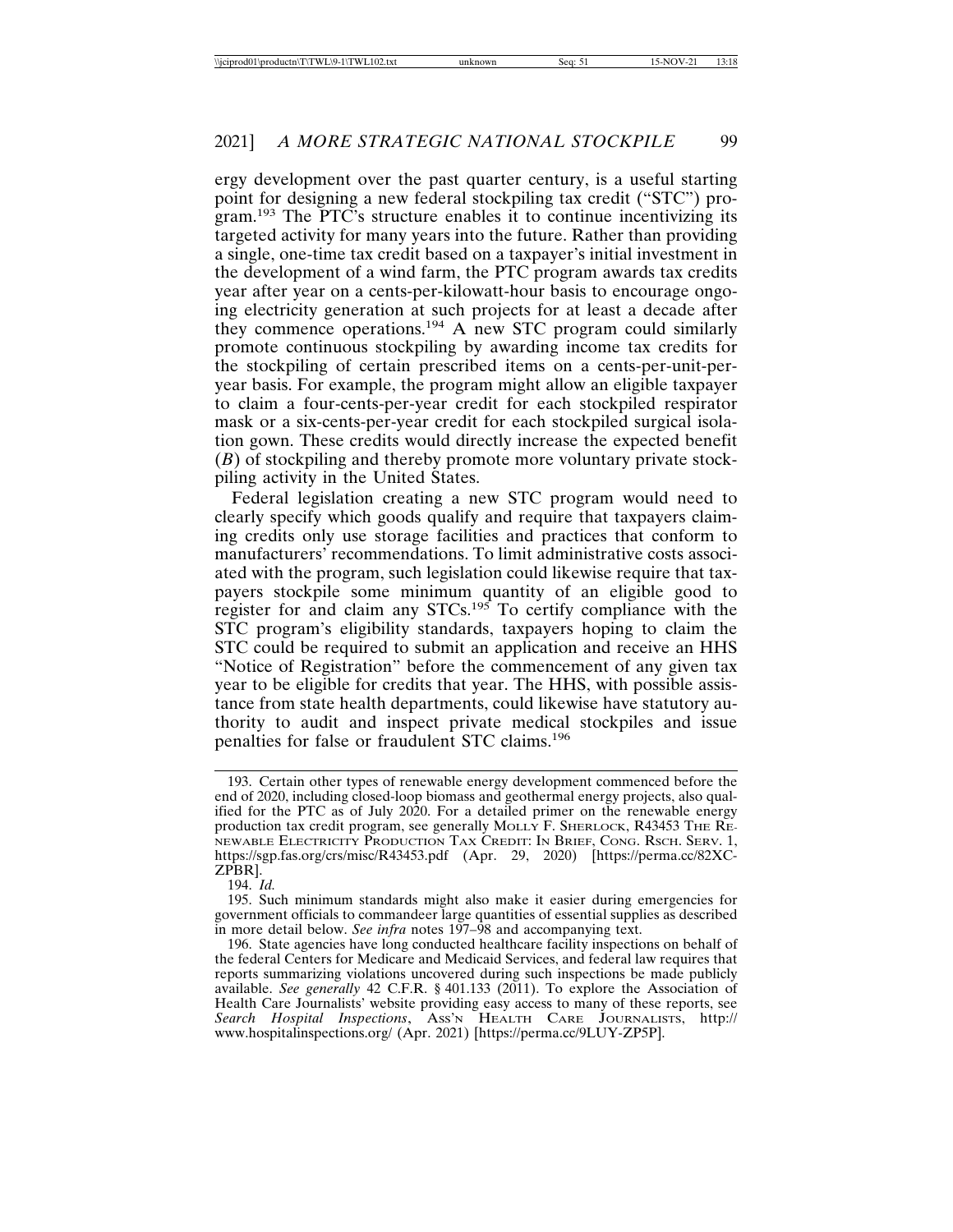To ensure that registered STC stockpiles are spread geographically across the country, federal regulators could also issue state-by-state caps on available STCs for qualifying stockpile items. For decades, an analogous state-by-state tax credit allocation approach has helped to promote geographic diversity among projects receiving the federal low-income housing tax credit.<sup>197</sup> Capping the total dollar amounts of STCs claimable in each state for various items would not only help to geographically distribute private emergency stockpiles; it would also make the federal government's annual cost of funding the STC program more predictable.198 After publicly announcing these caps, the HHS—again with possible help from state health departments—could initially approve eligible STC registrants on a first-come, first-served basis until each state reached its maximum credit allocation. To preserve stockpilers' investment incentives, those who successfully claimed credits in the immediately preceding year could thereby qualify for priority when applying to renew their STC registration in the subsequent year.

## 2. Calculating the Credits and Their Cost

A simple numerical example helps to illustrate how an STC program could affordably expand the nation's stockpile of rotatable emergency supplies. Suppose the HHS has set a target of ensuring that at least 10 million N95 respirator masks were stockpiled at all times in the state of Illinois. If the agency were to purchase and store that quantity of masks within the state on its own or through vendor-managed inventories, the acquisition costs alone would total several million dollars. The HHS would then also have to regularly rotate and find private buyers for the masks as they aged to avoid depreciation costs—a task that has historically proven difficult for the agency.<sup>199</sup>

The federal government could more affordably achieve the same objective of ensuring that Illinois has 10 million stockpiled N95 masks using the potential STC program described above. If the STC program had been enacted and offered credits for stockpiled N95 masks at a rate of four cents per mask per year, the HHS could pursue its target

<sup>197.</sup> For basic information about the federal Low Income Housing Tax Credit and the population-based, state-by-state approach to allocating that credit, see MARK P. KEIGHTLEY, AN INTRODUCTION TO THE LOW-INCOME HOUSING TAX CREDIT, CONG. RSCH. SERV. 1–2, 4, https://crsreports.congress.gov/product/pdf/RS/RS22389 [https://perma.cc/9LJX-X2K4].

<sup>198.</sup> For instance, if Congress has allocated \$660 million to STC program for an upcoming year and the total U.S. population were 330 million, there would be roughly \$2.00 per citizen available to fund the program. HHS could easily use this \$2.00 figure to calculate state-by-state STC caps such that a state with 5 million citizens qualified for up to \$10 million in total credits. The agency could then further delineate which specific proportions of that total available allocation are available for stockpiling N95 masks, isolation gowns, shoe covers, and the like.

<sup>199.</sup> These challenges in rotating SNS-owned supplies are described in detail above. *See supra* Section III.A.2.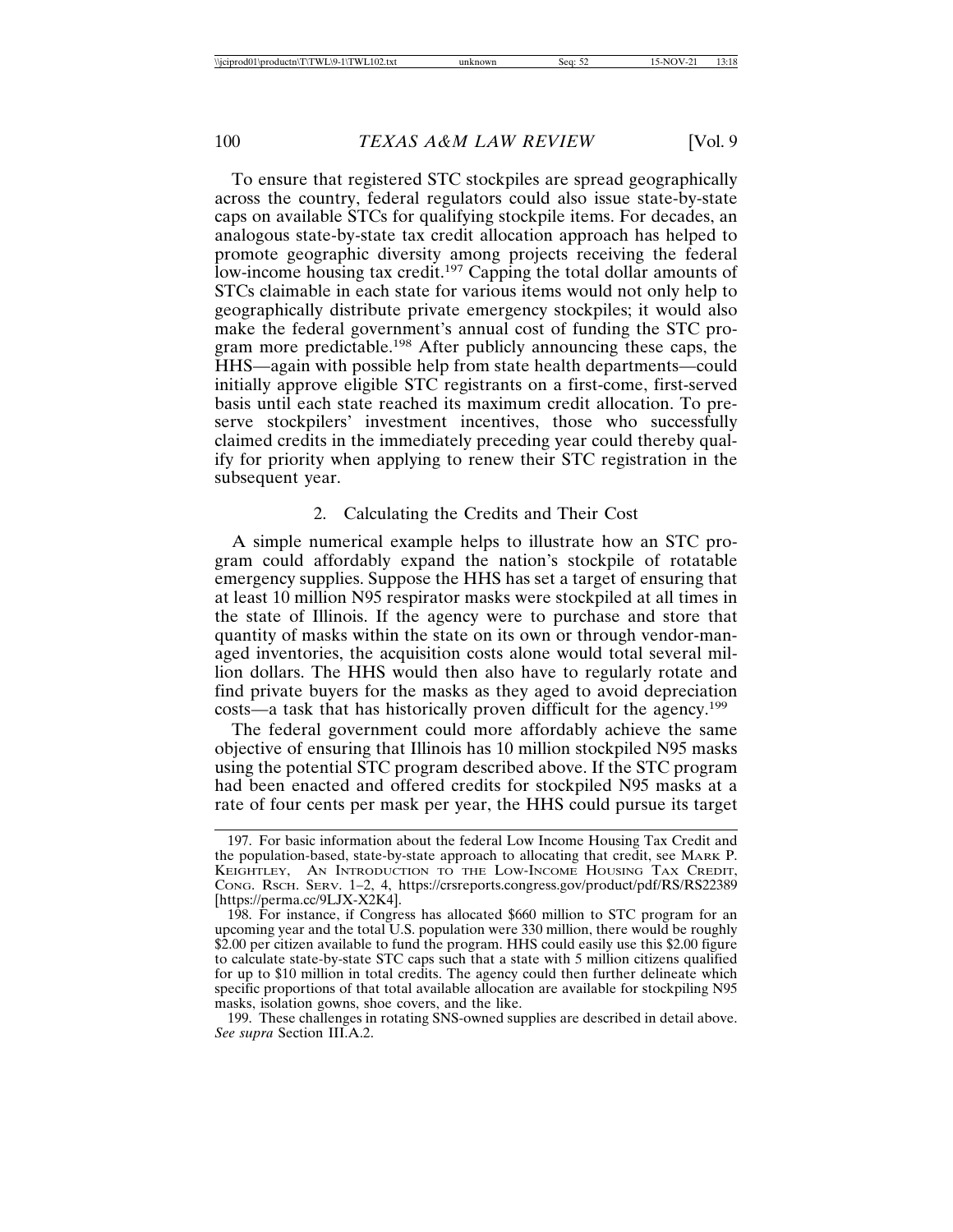of 10 million masks by making \$400,000 in STCs available to taxpayers for stockpiling N95 masks in the state. The HHS could then award these credits on a first-come, first-served basis to taxpayers who met specific registration criteria. Limits on the number of tax credits any one taxpayer could claim in a state could further help to ensure that registered STC stockpiles are owned by a diverse collection of taxpayers and are geographically distributed throughout each state. Most STC registrants would presumably be medical goods vendors or healthcare companies capable of more easily offsetting depreciation costs associated with their stockpiles through consistent rotation practices.

Calculating a taxpayer's earned STCs for any given year and type of item would be a relatively simple exercise. If, for example, an Illinois hospital had successfully registered to claim STCs for storing 500,000 masks in a given year, multiplying this quantity by the \$0.04 annual per-unit tax credit amount would yield income tax credits totaling \$20,000. If the hospital were to store each registered mask for four years before rotating it out for in-house use before it expired, the hospital would be able to claim a total of \$0.16 for storing it over that four-year period—a significant cost savings given that the wholesale price for such masks is typically less than \$1.

Although an STC program would certainly require new federal government expenditures, those relatively modest expenditures could be a worthwhile and cost-effective means of better equipping the country for future crises. In the years leading up to the COVID–19 pandemic, the federal government's annual funding of the SNS was in the range of \$500 million to \$600 million per year.200 By comparison, the U.S. Department of Defense's proposed 2020 budget was \$718 billion more than one thousand times larger than historic annual SNS budgets.201 Modestly increasing federal stockpiling budgets through programs such as a new STC would seem a comparatively small price to pay to safeguard American lives especially in light of the fact that as of September 2021, roughly 645,000 U.S. citizens had died from COVID–19.<sup>202</sup>

<sup>200.</sup> Doug Palmer, *U.S. Medical Stockpile Wasn't Built to Handle Current Crisis, Former Director Say*s, POLITICO (Apr. 8, 2020, 2:53 PM) https://www.politico.com/ news/2020/04/08/national-stockpile-coronavirus-crisis-175619 [https://perma.cc/N2B2- VKFJ] (reporting that the SNS annual budget "ranged around \$500 million to \$600 million" under the Obama administration and that the "Trump [A]dministration initially followed that pattern, requesting \$575 million for the stockpile for both fiscal 2018 and 2019").

<sup>201.</sup> *See Long-Term Implications of the 2020 Future Years Defense Program*, CONG. BUDGET OFF. (Aug. 2019), https://www.cbo.gov/publication/55500 [https://perma.cc/ Y7WC-6MJZ].

<sup>202.</sup> John Elflein, *Total Number of Cases and Deaths from Coronavirus (COVID-19) in the United States as of September 4, 2021*, STATISTA (Sept. 6, 2021), https:// www.statista.com/statistics/1101932/coronavirus-covid19-cases-and-deaths-number-usamericans/ [https://perma.cc/9N66-59WE].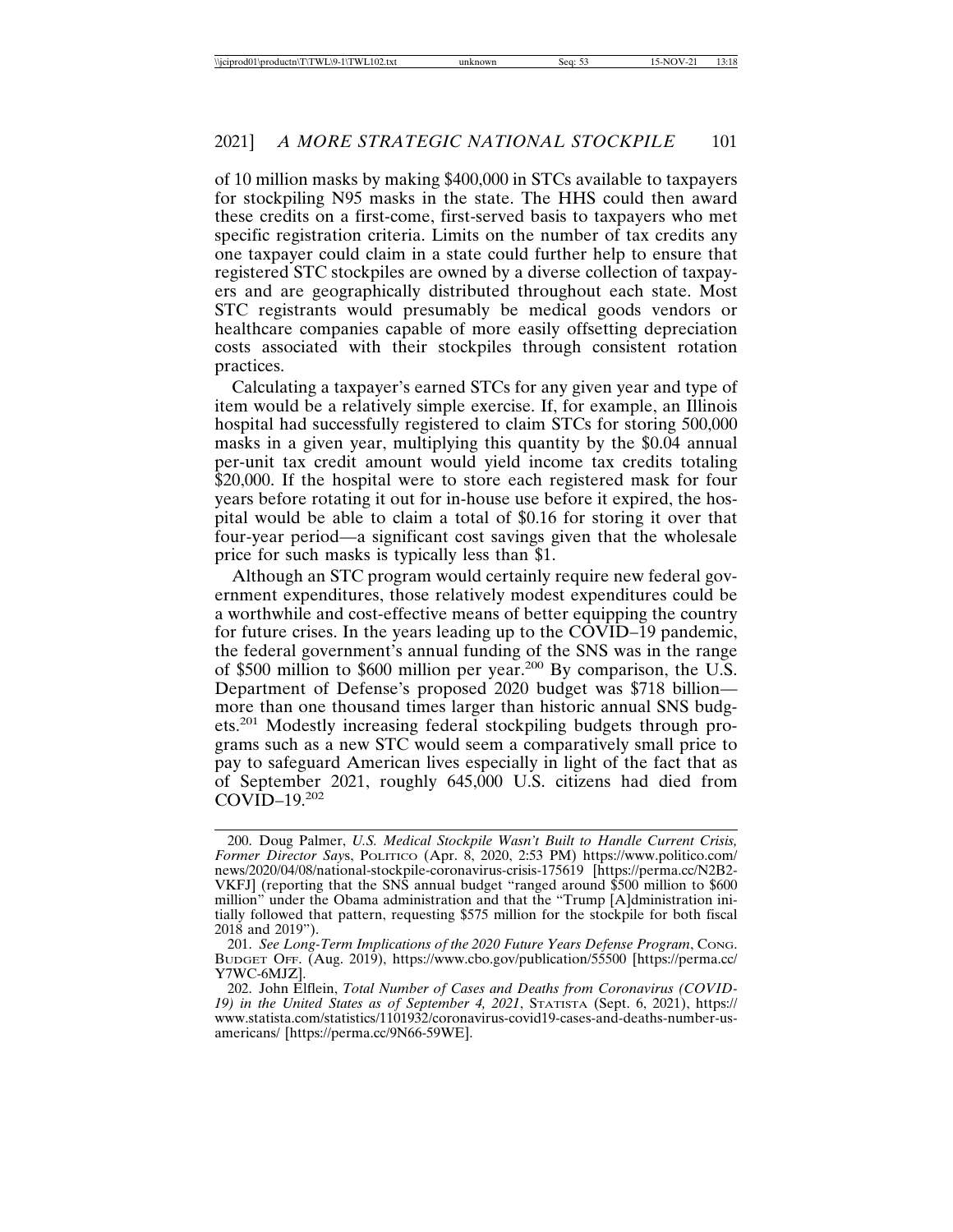#### B. *Special Commandeering Rules for STC-Registered Stockpiles*

Because the STC program just described would rely on private parties to own and store far more of the nation's emergency stockpiles, it would also rely more on commandeering powers during major crises to aid the government's redistribution of STC-registered items to those in greatest need. Unfortunately, as highlighted above, private stockpilers who believe they will be under-compensated for seized goods under commandeering laws may be motivated to hide or hoard critical supplies during emergencies.203 Such under-compensating commandeering laws can also deter private stockpiling altogether by reducing the expected benefits of stockpiling activities.<sup>204</sup>

As outlined below, one way to support the increased use of commandeering powers under an STC program while mitigating the distortive effects of commandeering laws would be to require that governments pay enhanced compensation when seizing STC-registered items. The program's enabling legislation could also limit the hoarding and hiding of items during crises by authorizing heavy penalties for taxpayers who failed to promptly make STC-registered items available after a commandeering request. And certain other legislative provisions described below might even clarify the allocation of stockpiling-related duties and privileges between states and the federal government.

#### 1. Requiring Enhanced Compensation for Seized Goods

Congress could mitigate the adverse effects of commandeering laws on private stockpiling by requiring that governments pay enhanced, stipulated compensation—such as triple an item's pre-disaster fair market value—when commandeering STC-registered supplies. Such an enhanced compensation requirement would increase  $V_e$  and improve the net benefits of private stockpiling, thereby further strengthening stockpiling incentives. An enhanced compensation requirement could also make STC-registered stockpilers more willing to cooperate with commandeering actions during crises, enabling governments to more swiftly locate and procure essential supplies when they are needed most. If STC registrants were required to report their per-unit prices paid for STC-registered goods during the registration process, such a rule could also reduce disputes over the compensation due for commandeered items.

Although an enhanced compensation requirement for STC-registered stockpile items would provide compensation in excess of what

<sup>203.</sup> *See supra* notes 176–77 and accompanying text. **R**

<sup>204.</sup> The threat of commandeering with under-compensation reduces  $V_0$ , diminishing the expected benefits of stockpiling and thereby weakening incentives to privately stockpile. This adverse effect of commandeering laws on private stockpiling is explained in detail in Part III above. *See supra* notes 176–77 and accompanying text. **R**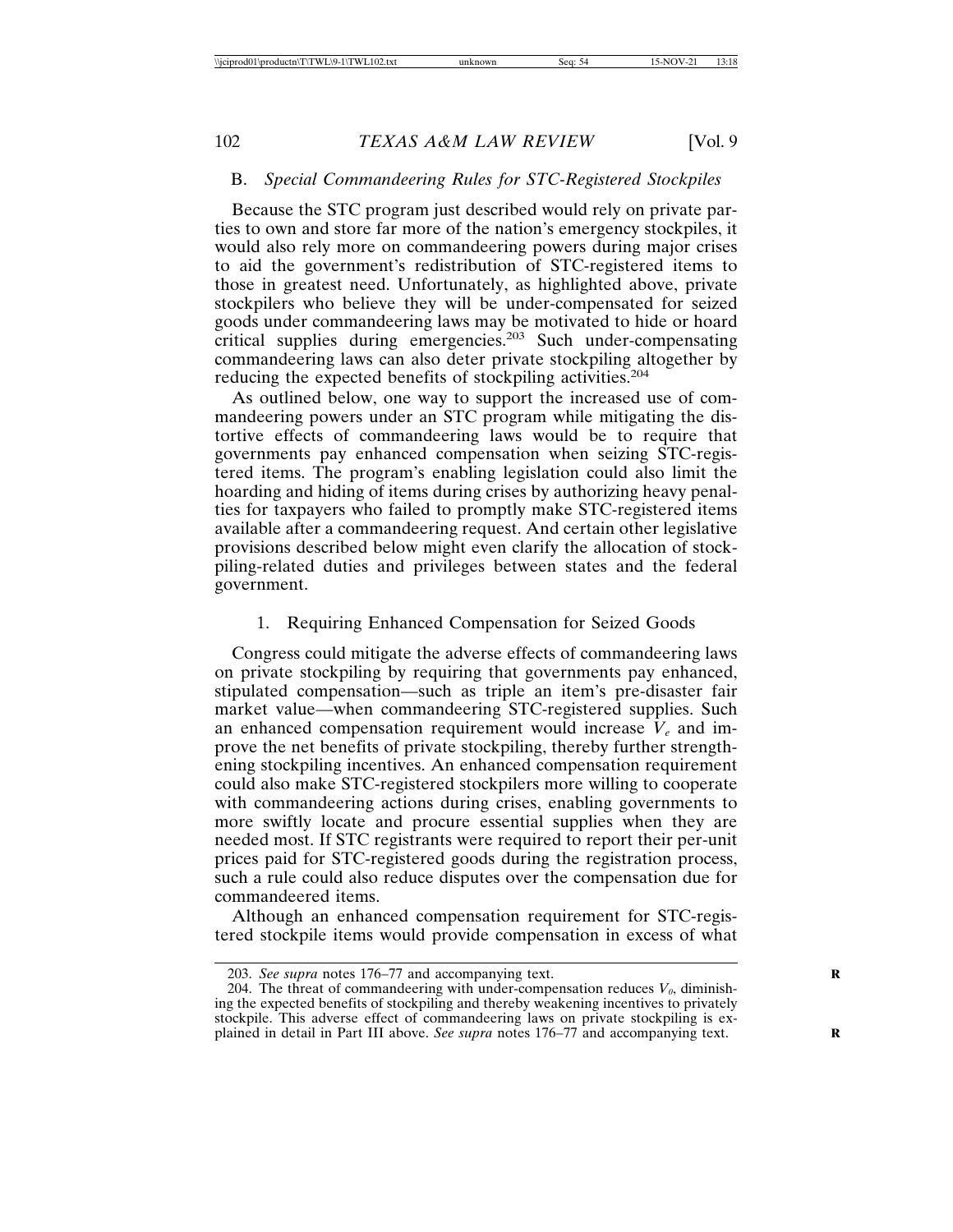stockpilers paid for seized items, this approach would likely be defensible as "just compensation" under the Takings Clause. Given that there were price spikes of 800% or higher for certain emergency goods during the COVID–19 pandemic, some might argue that stipulating even triple compensation for commandeered items could actually under-compensate some private stockpilers in severe crises.<sup>205</sup> However, a rule requiring triple compensation would be far more "just" than the pre-disaster-price-based compensation approach employed in some jurisdictions. And there is plenty of precedential support for statutory provisions requiring compensation at more than 100% of fair value in special situations.<sup>206</sup>

Congress could even enact provisions in its STC program enabling legislation that empowers the HHS, FEMA, or other federal agencies to unleash STC-registered private stockpiles into the marketplace without ever exercising commandeering powers. For instance, such provisions could authorize the HHS during a major emergency to issue notices temporarily authorizing private stockpilers in certain crisis-affected states or counties to use or sell specified percentages of certain STC-registered supplies without any tax penalty. These notices could even exempt such sales from any relevant price-gouging restrictions so long as sale prices stayed below the STC program's stipulated triple-compensation amounts. This type of alternative emergency response strategy could facilitate the speedy injection of much-needed supplies into targeted markets during disasters, thereby easing shortages and enabling federal agencies to allocate more governmentowned resources to the hardest-hit or most under-privileged communities.

### 2. Clarified Federal and State Government Roles

Certain other rules capable of being integrated into a new STC program could clarify the allocation of stockpile-related roles and privileges between states and the federal government. For example, the program's enabling legislation could expressly preempt states' use of commandeering powers to seize STC-registered items without express federal authorization. Armed with such preemptive powers, the federal government would have discretion to temporarily delegate lim-

<sup>205.</sup> *See supra* discussion accompanying note 82. **R**

<sup>206.</sup> So long as recitals in the federal legislation effectively articulate the rationale for providing reasonably enhanced stipulated compensation, such approach would likely not violate the Takings Clause "just" compensation requirement. Multiple state statutes have long authorized compensation of up to 150% fair market value for certain types of property. *See, e.g.,* MO. REV. STAT. § 523.001(2), 523.039 (2006) (authorizing 125% eminent domain compensation for qualifying properties to account for the "heritage" value). For a detailed review of state laws authorizing or requiring compensation exceeding fair market value, see generally Maria M. Maciá, *Pinning Down Subjective Valuations: A Well-Being-Analysis Approach to Eminent Domain*, 83 U. CHI. L. REV. 945, 950–56 (2016).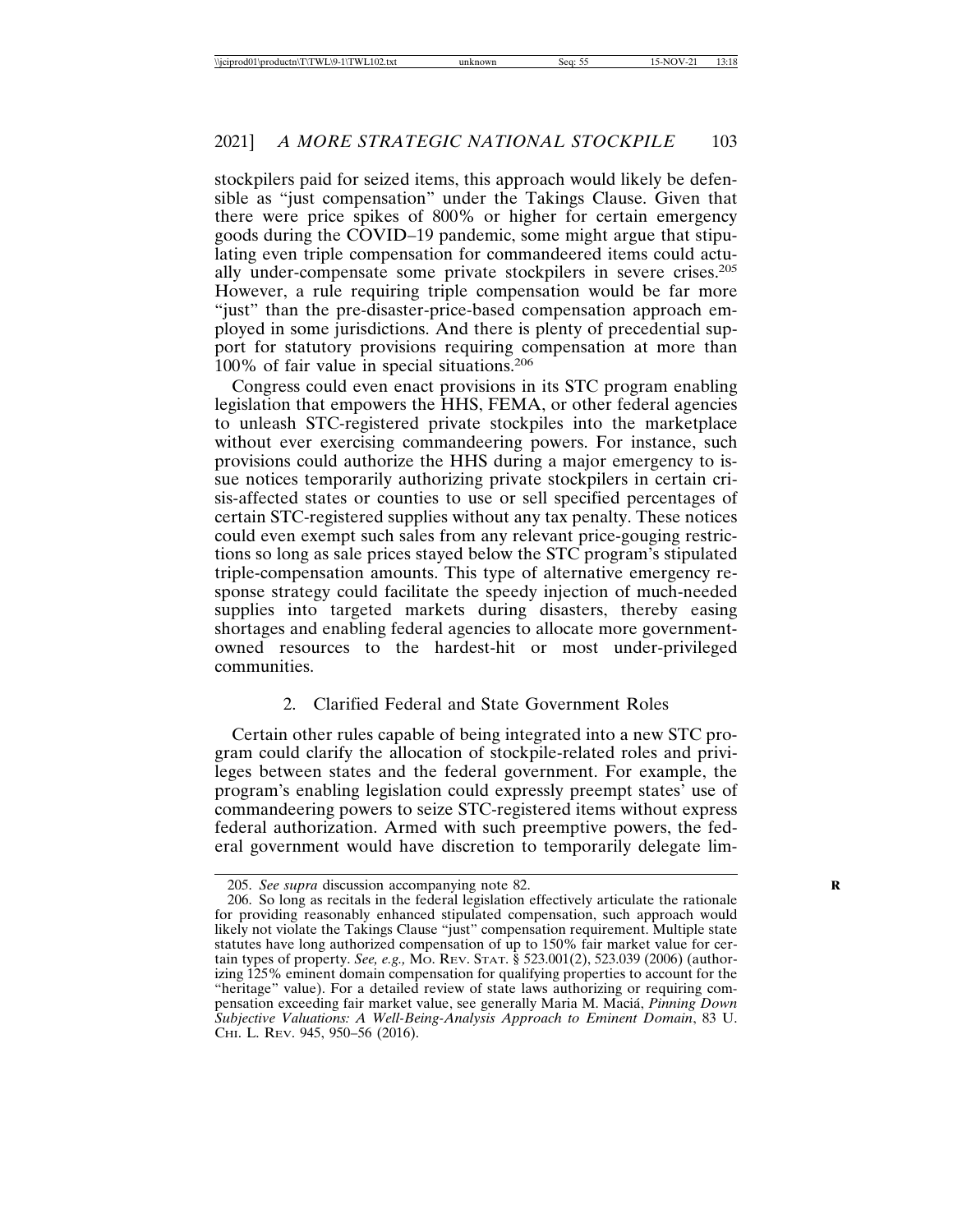ited commandeering authority to targeted states and only as to certain specific STC items during emergencies. These temporary delegations could additionally require that states use the same enhanced triplecompensation terms that would apply if a federal agency were commandeering the items.

Another plausible way to clarify state and federal government stockpiling roles through STC program legislation would be to make certain STC-related powers hinge on official declarations of state or national emergencies.<sup>207</sup> For example, the STC program's enabling legislation could provide that if a state government has officially declared an emergency within its boundaries but the federal government has not declared a national emergency, the state is temporarily empowered to commandeer STC-registered items within its borders as needed at the federal program's stipulated compensation rates. The legislation could then further provide that if the federal government declares a national emergency, states' commandeering powers over STC-registered supplies automatically terminate, and states can thus commandeer only non-STC-registered items or seek to purchase supplies directly from the SNS.

An STC program's enabling legislation could even encourage state and city governments to invest more into maintaining their own public stockpiles through provisions that more clearly protect such stockpiles from federal commandeering. Reports of such federal commandeering of state government supplies surfaced during early stages of the COVID–19 crisis.<sup>208</sup> In the absence of statutory protections against these actions, the threat that a federal agency might seize subnational government stockpiles and under-compensate for them reduces  $V_e$  for states and municipalities and thus deters these entities' incentives to stockpile. Simple statutory language that expressly shields state- and city-owned emergency stockpiles from federal commandeering powers could easily eliminate this threat and thus encourage more subnational government stockpiling.

## C. *Maintaining Domestic Supply Chains for Essential Supplies*

In addition to all the reforms just described, one other category of federal government support seems essential to developing a reliable U.S. stockpiling structure: policies that subsidize the buildout and

<sup>207.</sup> State governments and some municipal governments have power to declare an official state of emergency within their jurisdictions, and certain federal government officials have similar powers to declare national emergencies. *See* James G. Hodge, Jr. & Kim Weidenaar, *Public Health Emergencies as Threats to National Security*, 9 J. NAT'L SEC. L. & POL'Y 81, 82–83 (2017).

<sup>208.</sup> *E.g.*, Polly Mosendz, *Governors Consider Consortium to Skirt FEMA Dysfunction (1)*, BLOOMBERG L. (Apr. 9, 2020, 6:46 PM), https://news.bloomberglaw.com/ coronavirus/governors-consider-supply-consortium-to-skirt-fema-dysfunction [https:// perma.cc/WLQ6-WCL7] (reporting that "[i]n an effort to restock, FEMA has been commandeering supplies from states").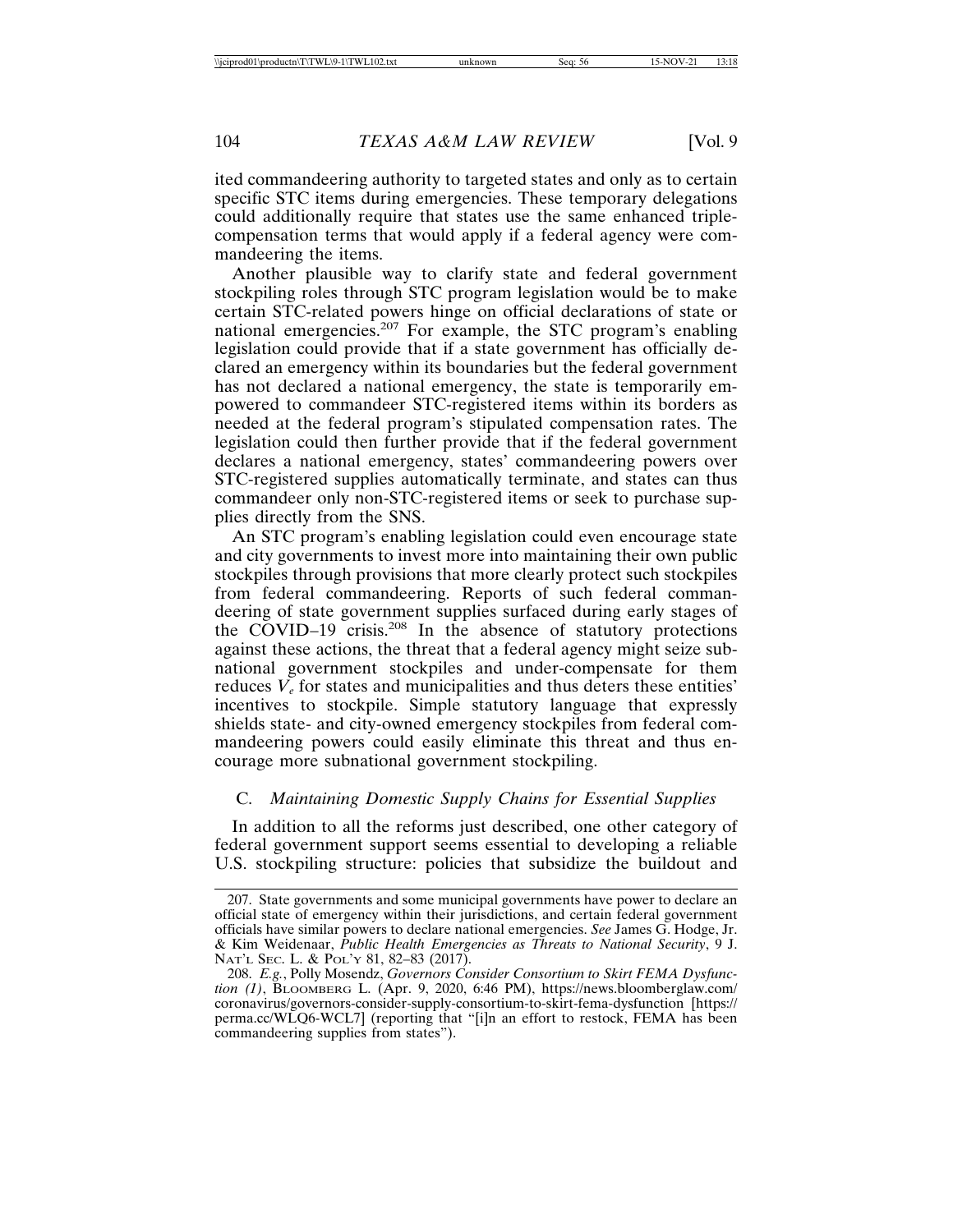maintenance of domestic supply chains for many emergency items. Sustaining the nation's capacity to swiftly ramp up high-volume domestic production is particularly crucial for those essential goods that are difficult to rotate or are susceptible to prolonged shortages during drawn-out crises.

Relying solely on fully rotatable stockpiles is seldom a viable stockpiling strategy for emergency items with low rotatability factors.209 For these difficult-to-rotate goods, policymakers generally must supplement rotatable stockpiling with two additional strategies: (1) maintaining some non-rotatable stockpiles with contents that are regularly discarded and replaced as they expire and (2) otherwise sustaining the domestic capacity to quickly produce large quantities of these items in the event of a prolonged shortage.

Certain types of non-rotatable supplies, such as nerve agent antidotes, are needed so immediately after a crisis hits that merely having the ability to rapidly kickstart the production of them is not acceptable emergency preparation.210 For these goods, the SNS's existing practice of centrally stockpiling enough to support an initial emergency response is probably the only acceptable approach despite its relatively high net cost.

For most other difficult-to-rotate emergency goods, however, the most cost-effective stockpiling strategy may be to maintain domestic supply chains capable of supporting high-volume production of such items on short notice. A wide variety of policy strategies are capable of sustaining these domestic supply chains. As highlighted in Part III above, some federal legislators have recently floated proposals calling for federal ownership and control of domestic supply chains for certain essential goods. ${}^{211}$  In contrast, some others have proposed policies that would incentivize private companies to build out and maintain these supply chains on U.S. soil. ${}^{212}$  Because they leverage market forces, these private-sector-focused policies would likely be more cost-effective.

<sup>209.</sup> To review what constitutes a "rotatability factor" and how it is measured, see generally *supra* discussion accompanying notes 138–29. **R**

<sup>210.</sup> The CDC website advises that two common types of nerve agent antidotes "must be administered within minutes to a few hours (depending on the agent) following exposure to be effective." Nat'l Inst. for Occupational Safety & Health, *SARIN (GB): Nerve Agent*, CTRS. FOR DISEASE CONTROL & PREVENTION (May 12, 2011), https://www.cdc.gov/niosh/ershdb/emergencyresponsecard\_29750001.html#:~: text=ANTIDOTE%3A%20Atropine%20and%20pralidoxime%20chloride,injections %20of%202%2DPAM%20Cl [https://perma.cc/QXV4-RNUR].

<sup>211.</sup> *See supra* discussion accompanying notes 116–118.

<sup>212.</sup> Frieden, *supra* note 69 (quoting former SNS Director Greg Burel as arguing **R** that the federal government has a "responsibility to expand public private partnerships so we can understand what it's going to take to get the private sector to come back and do more manufacturing" and noting Senator Rob Portman's frustration that the federal government "doesn't seem to be doing the obvious things to re-shore our  $PPE \ldots$ ").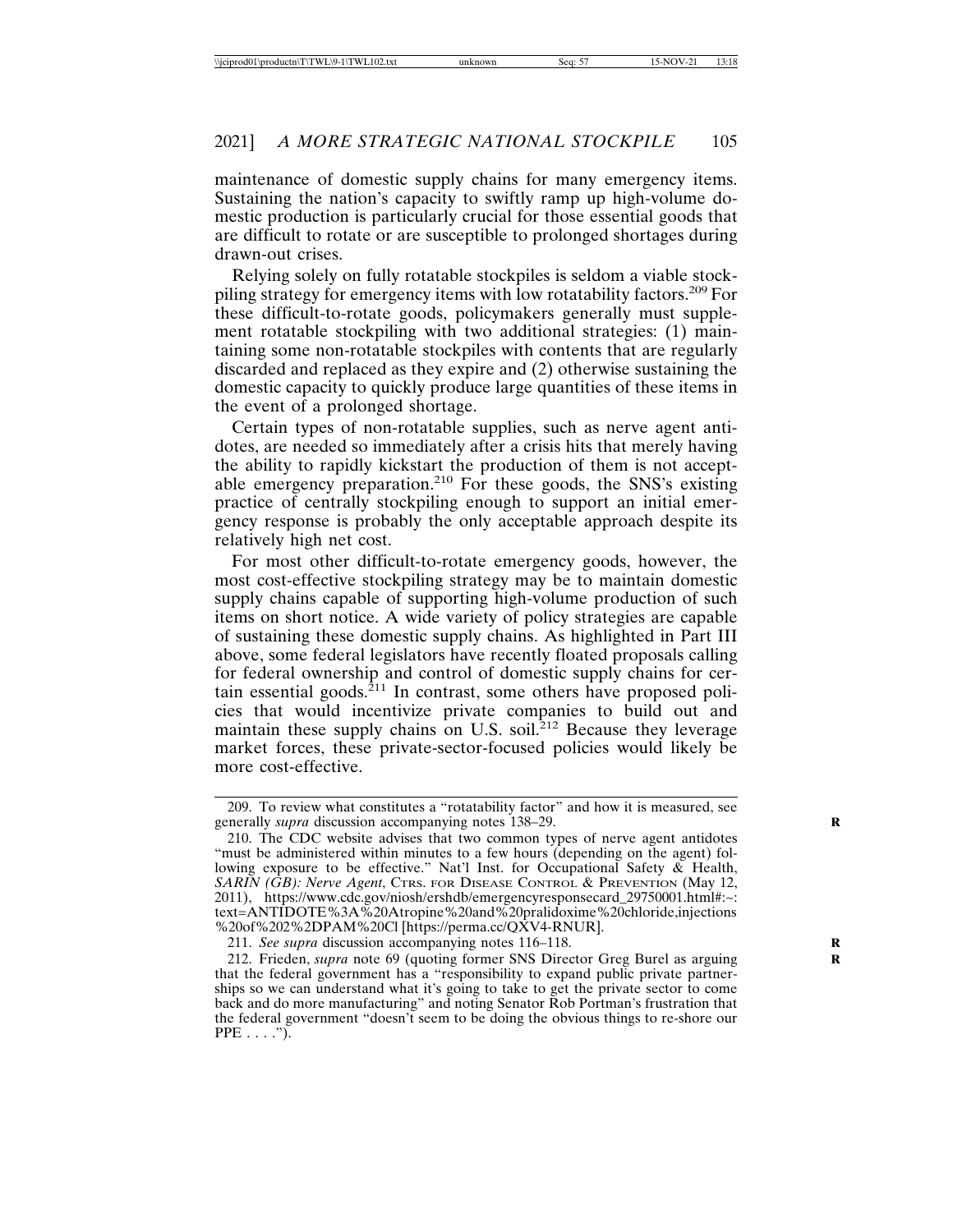It may even be possible to incentivize the maintenance of domestic supply chains for targeted emergency items by adding additional features to the possible STC program described above. For instance, provisions in the STC program's enabling legislation could require STC registrants to certify during registration that a specified minimum percentage of their stockpiled inventories of qualifying goods were fully sourced and manufactured in the United States.<sup>213</sup> These minimum required percentages of domestically sourced goods could then gradually increase over time according to a prescribed schedule, generating predictable market demand growth and thereby helping to support greater private investment in domestic supply chains for targeted items.214

A separate "domestic manufacturing investment tax credit program" comparable to the highly successful investment tax credit program for solar energy development is another plausible strategy for driving the private development of domestic supply chains for hardto-rotate emergency goods.215 This type of program, which actually appeared in some form in a 2020 Senate bill entitled the "Restoring Critical Supply Chains and Intellectual Property Act," would award income tax credits for qualifying private investments in domestic supply chain development activities involving certain prescribed emergency goods.216 Unfortunately, as of early 2021, Congress had not yet enacted this bill nor multiple other proposed bills aimed at supporting domestic supply chains for emergency medical goods, $217$  and the re-

<sup>213.</sup> Existing "Made in the USA" certification standards, including some promulgated by the Federal Trade Commission, could assist in the development of such requirements for stockpiled goods. *See* Lisa Smith, *What It Takes to Be 'Made in the USA'*, INVESTOPEDIA, https://www.investopedia.com/articles/economics/12/made-inthe-usa.asp (Aug. 6, 2020) [https://perma.cc/W5QD-4AR9].

<sup>214.</sup> Such gradual increasing of standards over time is a common regulatory strategy for promoting continued innovation in a particular area. The federal vehicle fuel economy standards are one example of a use of this approach. *See* The Safer Affordable Fuel-Efficient (SAFE) Vehicles Rule for Model Years 2021–2026 Passenger Cars and Light Trucks, 85 Fed. Reg. 24,174, 24,175–76 (Apr. 30, 2020) (to be codified at 40 C.F.R. pts. 86 and 600) (increasing fuel economy standards by 1.5% per year through the year 2026).

<sup>215.</sup> *See Fact Sheet: Solar Investment Tax Credit (ITC)*, SOLAR ENERGY INDUS. ASS'N (Jan. 2020), https://www.seia.org/sites/default/files/2020-01/SEIA-ITC-Factsheet-2020-Jan\_1.pdf [https://perma.cc/74PC-N3AW] ("[T]he U.S. solar energy industry has grown by more than 10,000%" since enactment of the Solar Investment Tax Credit in 2006.).

<sup>216.</sup> Restoring Critical Supply Chains and Intellectual Property Act, S. 4324, 116th Cong. § 48D (2020) (authorizing a 30% income tax credit for eligible investments in domestic PPE manufacturing development projects).

<sup>217.</sup> *See* Chris Galford, *U.S. Sens. Portman, Peters Introduce Bill to Demand Long-Term Contracts for American-Made PPE*, HOMELAND PREPAREDNESS NEWS (Apr. 26, 2021), https://homelandprepnews.com/stories/67444-u-s-sens-portman-peters-introduce-bill-to-demand-long-term-contracts-for-american-made-ppe/ [https:// perma.cc/D4CS-4UWT] (describing the proposed "Make PPE in America Act" and "U.S. Pharmaceutical Supply Chain Review Act").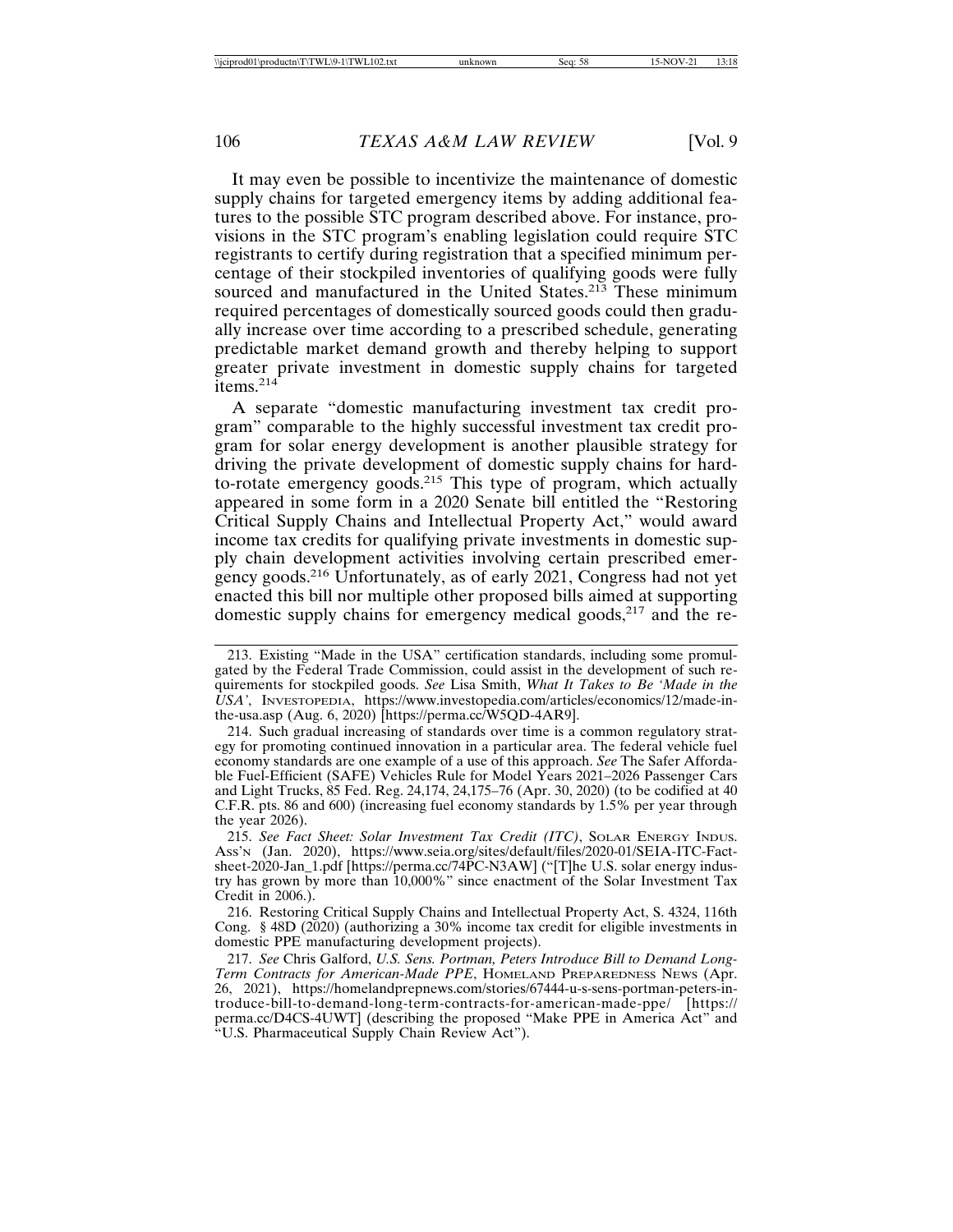sulting policy uncertainty was again threatening the long-term stability of that industry.<sup>218</sup>

Regardless of how Congress opts to support the maintenance of domestic supply chains for difficult-to-rotate emergency items, it could further bolster this effort by also supporting more public and private research focused on increasing the rotatability of emergency goods. Any new innovation that extends the shelf life of an emergency item directly increases that item's rotatability factor, thereby reducing its net per-unit stockpiling cost and strengthening incentives to stockpile it.219 Federally funded programs focused on finding valuable alternative uses for difficult-to-rotate goods could similarly reduce net stockpiling costs for these items.<sup>220</sup>

## VI. CONCLUSION

The COVID–19 pandemic exposed major deficiencies in the U.S. stockpiling policy structure and prompted widespread calls for reform. As helpful as the SNS and other existing U.S. stockpiling efforts were during the first few months of the U.S. COVID–19 outbreak, they were ultimately unable to equip the nation's healthcare professionals to safely and effectively fight the virus. The consequences of these failures took a devastating toll as shortages of medical protective gear and testing materials hindered the nation's response to an unprecedented national crisis.

Fortunately, affordable policy reforms are available that could ensure the United States is much better prepared for future emergencies. As the simple cost-benefit model employed in this Article shows, the nation's present stockpiling approach fails to incentivize private companies to stockpile even though many businesses could be cost-

<sup>218.</sup> *See* Andrew Edgecliffe-Johnson, *Manufacturers Warn U.S. Must Do More to Maintain Fragile PPE Production,* FIN. TIMES (Apr. 13, 2021), https://www.ft.com/ content/c04571c0-69d9-49a6-b1a0-40a6cfa892fe [https://perma.cc/5V22-GVUW].

<sup>219.</sup> For instance, an innovation that doubled the shelf life (*N*) of a respirator mask from five years to ten years in the hypothetical hospital example from Part III would have increased its rotatability factor from 0.25 to 0.50. *See supra* discussion accompanying notes 127–28. Innovations that would allow emergency responders to replace disposable high-use items with reusable versions can have similar effects. *See, e.g.*, *Anne Trafton, Engineers Design a Reusable, Silicone Rubber Face Mask*, MIT NEWS (July 9, 2020), http://news.mit.edu/2020/reusable-silicone-rubber-face-mask-0709 [https://perma.cc/X6XU-XFT6] (describing MIT researchers' development of a respirator mask that, unlike typical N95 masks, is "designed to be easily sterilized and used many times").

<sup>220.</sup> For example, stockpiled respirator masks that are approaching expiration might be usable as ordinary surgical masks or have suitable alternative uses in other industries such as building construction. *See, e.g.*, Peter Grant, *COVID-19 Face Masks: A Survey of US Construction Companies*, SAFESITE (May 1, 2020), https:// safesitehq.com/face-masks-construction-survey/ [https://perma.cc/CVF7-YANZ] (describing how certain types of N95 masks that are not suitable for protection against COVID-19 may provide "the first wave of affordable resupply for construction companies working around hazardous dust").